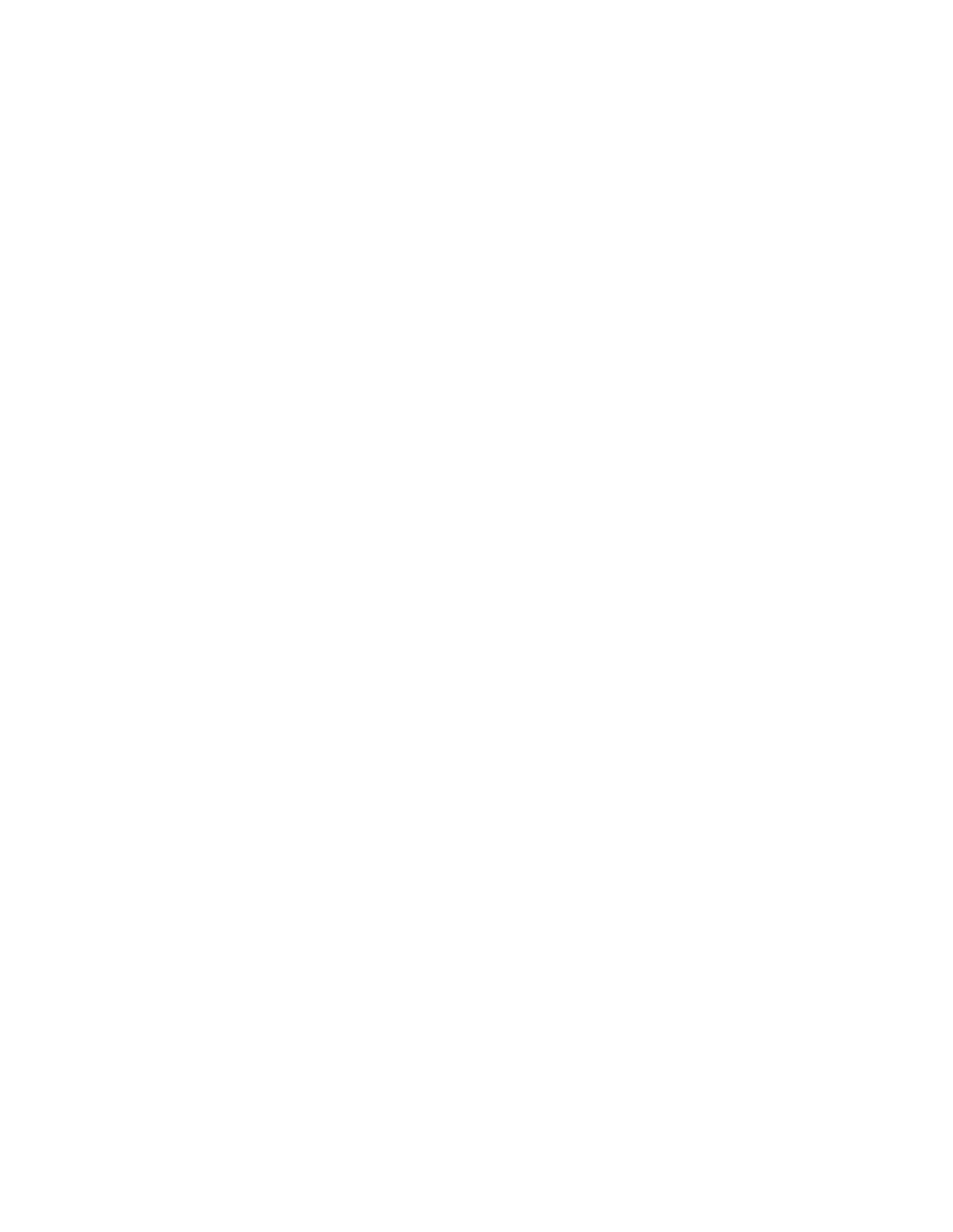|                   |         |                |                |         |                |         | Cash Assistance |                |                   | Cash Assistance |               |                |         |                    |                |
|-------------------|---------|----------------|----------------|---------|----------------|---------|-----------------|----------------|-------------------|-----------------|---------------|----------------|---------|--------------------|----------------|
|                   |         | Employment (%) |                |         | Earnings (\$)  |         |                 | Receipt $(\%)$ |                   |                 | Payments (\$) |                |         | Pretax Income (\$) |                |
|                   | Control |                |                | Control |                |         | Control         |                |                   | Control         |               |                | Control |                    |                |
| Outcome           | Group   |                | Impact P-value | Group   | Impact P-value |         | Group           |                | Impact P-value    | Group           |               | Impact P-value | Group   |                    | Impact P-value |
| Ouarter 1         | 26.6    | 2.2            | 0.082          | 454     | 62             | 0.061   | 97.2            | $-1.1$         | 0.033             | 2,203           | -11           | 0.668          | 2,658   | 200                | < 0.001        |
| <b>Ouarter 2</b>  | 28.5    | 4.9            | < 0.001        | 513     | 139            | < 0.001 | 93.3            | $-5.9$         | < 0.001           | 2,107           | $-120$        | < 0.001        | 2,624   | 324                | < 0.001        |
| Ouarter 3         | 29.1    | 8.9            | < 0.001        | 534     | 222            | < 0.001 | 89.5            | $-8.8$         | < 0.001           | 1,982           | -180          | < 0.001        | 2,524   | 420                | < 0.001        |
| <b>Ouarter 4</b>  | 30.9    | 13.9           | < 0.001        | 574     | 296            | < 0.001 | 86.7            | $-11.0$        | < 0.001           | 1,881           | $-233$        | < 0.001        | 2,465   | 534                | < 0.001        |
| Ouarter 5         | 33.3    | 11.8           | < 0.001        | 615     | 297            | < 0.001 | 83.0            | $-12.4$        | < 0.001           | 1,815           | $-287$        | < 0.001        | 2,436   | 538                | < 0.001        |
| Quarter 6         | 33.2    | 10.0           | < 0.001        | 650     | 257            | < 0.001 | 81.2            | $-13.1$        | < 0.001           | 1,742           | $-275$        | < 0.001        | 2,396   | 454                | < 0.001        |
| <b>Ouarter</b> 7  | 30.9    | 9.2            | < 0.001        | 658     | 229            | < 0.001 | 78.6            |                | $-11.6 \le 0.001$ | 1,662           |               | $-244 < 0.001$ | 2,328   | 422                | < 0.001        |
| <b>Ouarter 8</b>  | 31.8    | 9.0            | < 0.001        | 672     | 229            | < 0.001 | 76.4            | $-10.2$        | < 0.001           | 1,574           | $-221$        | < 0.001        | 2,253   | 428                | < 0.001        |
| Quarter 9         | 33.9    | 8.0            | < 0.001        | 699     | 227            | < 0.001 | 74.5            | $-9.9$         | < 0.001           | 1,500           | -189          | < 0.001        | 2,210   | 450                | < 0.001        |
| Quarter 10        | 35.8    | 6.6            | < 0.001        | 752     | 193            | < 0.001 | 72.6            | $-8.9$         | < 0.001           | 1,453           |               | $-187 < 0.001$ | 2,218   | 397                | < 0.001        |
| Ouarter 11        | 37.7    | 6.2            | < 0.001        | 819     | 132            | 0.006   | 71.4            | $-7.8$         | < 0.001           | 1,398           | -164          | < 0.001        | 2,233   | 350                | < 0.001        |
| Ouarter 12        | 38.1    | 6.1            | < 0.001        | 845     | 118            | 0.012   | 70.2            | $-7.8$         | < 0.001           | 1,346           | $-153$        | < 0.001        | 2,203   | 327                | < 0.001        |
| Ouarter 13        | 38.0    | 4.6            | 0.001          | 891     | 118            | 0.015   | 67.9            | $-6.0$         | < 0.001           | 1,268           |               | $-134 < 0.001$ | 2,173   | 247                | < 0.001        |
| <b>Ouarter</b> 14 | 39.2    | 4.0            | 0.005          | 917     | 135            | 0.007   | 65.7            | $-4.9$         | < 0.001           | 1,184           |               | $-104 < 0.001$ | 2,119   | 207                | < 0.001        |
| Ouarter 15        | 40.2    | 4.1            | 0.004          | 962     | 116            | 0.022   | 63.5            | $-4.4$         | 0.002             | 1,113           |               | $-96 < 0.001$  | 2,091   | 130                | 0.004          |
| Ouarter 16        | 42.1    | 2.6            | 0.071          | 986     | 101            | 0.045   | 61.9            | $-3.7$         | 0.009             | 1,065           | -88           | 0.001          | 2,065   | 53                 | 0.228          |
| <b>Ouarter</b> 17 | 44.6    | 0.4            | 0.762          | 1,046   | 37             | 0.468   | 60.7            | $-3.6$         | 0.011             | 1,028           | -68           | 0.013          | 2,089   | $-33$              | 0.457          |
| Sample size       | 4,733   |                |                |         |                |         |                 |                |                   |                 |               |                |         |                    |                |

**TR Table 1 Quarterly Impacts on Employment, Earnings, Welfare Receipt, Welfare Benefits, and Income for SSP Long-Term Recipients**

In SSP, long-term recipients were on welfare at the time they were selected for the study and for at least 11 of the prior 12 months.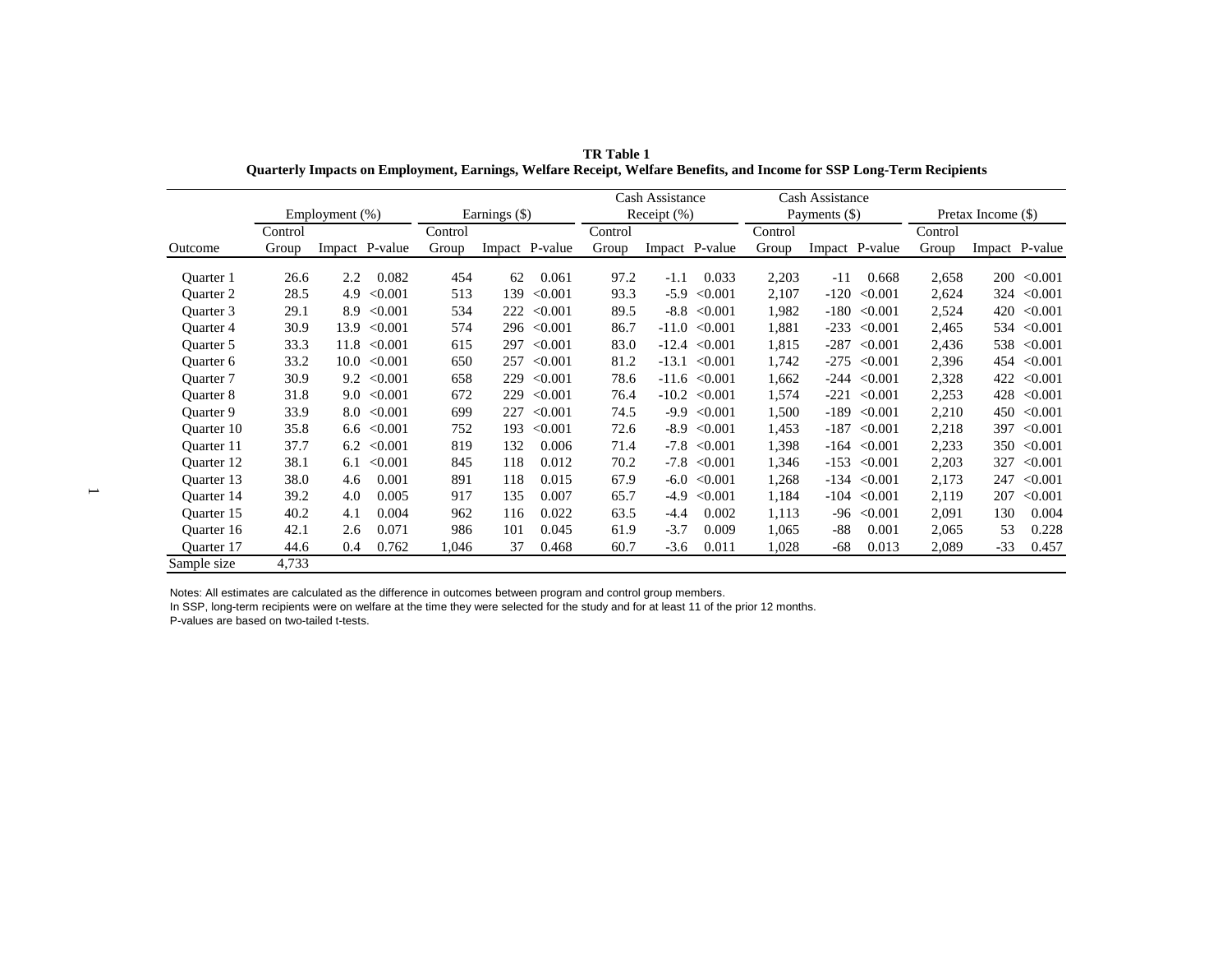|                   |         |                |         |         |               |                |         | Cash Assistance |                |         | Cash Assistance |                  |         |                    |                |
|-------------------|---------|----------------|---------|---------|---------------|----------------|---------|-----------------|----------------|---------|-----------------|------------------|---------|--------------------|----------------|
|                   |         | Employment (%) |         |         | Earnings (\$) |                |         | Receipt $(\% )$ |                |         | Payments (\$)   |                  |         | Pretax Income (\$) |                |
|                   | Control |                |         | Control |               |                | Control |                 |                | Control |                 |                  | Control |                    |                |
| Outcome           | Group   | Impact P-value |         | Group   |               | Impact P-value | Group   |                 | Impact P-value | Group   |                 | Impact P-value   | Group   |                    | Impact P-value |
|                   |         |                |         |         |               |                |         |                 |                |         |                 |                  |         |                    |                |
| <b>Ouarter</b> 1  | 36.0    | 0.4            | 0.843   | 938     | $-38$         | 0.644          | 83.4    | 2.0             | 0.191          | 1,917   | 44              | 0.370            | 2,855   | 6                  | 0.940          |
| <b>Ouarter 2</b>  | 38.5    | 1.4            | 0.485   | 1,044   | 6             | 0.948          | 71.2    | 5.5             | 0.002          | 1,644   | 97              | 0.063            | 2,688   | 103                | 0.220          |
| Ouarter 3         | 40.4    | 2.7            | 0.189   | 1,159   | -6            | 0.949          | 68.4    | 3.1             | 0.104          | 1,547   | 77              | 0.144            | 2,706   | 72                 | 0.394          |
| <b>Ouarter 4</b>  | 41.4    | 2.7            | 0.176   | 1,243   | 37            | 0.691          | 65.6    | 2.1             | 0.270          | 1,517   | 21              | 0.694            | 2,760   | 92                 | 0.275          |
| Ouarter 5         | 40.3    | 7.2            | < 0.001 | 1,289   | 194           | 0.041          | 61.4    | 0.4             | 0.853          | 1,429   | -66             | 0.215            | 2,718   | 298                | < 0.001        |
| Quarter 6         | 41.5    | 10.1           | < 0.001 | 1,327   | 312           | 0.001          | 57.5    | $-4.9$          | 0.018          | 1,331   | $-165$          | 0.002            | 2,657   | 420                | < 0.001        |
| <b>Ouarter</b> 7  | 43.1    | 11.8           | < 0.001 | 1,430   | 333           | 0.001          | 54.9    | $-8.0$          | < 0.001        | 1,199   | $-221$          | < 0.001          | 2,629   | 442                | < 0.001        |
| <b>Ouarter 8</b>  | 46.0    | 12.1           | < 0.001 | 1,434   | 500           | < 0.001        | 52.2    | $-9.8$          | < 0.001        | 1,077   | $-274$          | < 0.001          | 2,511   | 629                | < 0.001        |
| Ouarter 9         | 48.3    | 10.5           | < 0.001 | 1,534   | 504           | < 0.001        | 47.5    | $-11.1$         | < 0.001        | 933     | $-248$          | < 0.001          | 2,467   | 649                | < 0.001        |
| Ouarter 10        | 47.6    | 10.3           | < 0.001 | 1.641   | 478           | < 0.001        | 43.3    | $-9.4$          | < 0.001        | 825     | $-227$          | < 0.001          | 2,466   | 645                | < 0.001        |
| Ouarter 11        | 47.7    | 10.1           | < 0.001 | 1,709   | 434           | < 0.001        | 41.4    | $-10.2$         | < 0.001        | 758     | $-195$          | < 0.001          | 2,467   | 612                | < 0.001        |
| Ouarter 12        | 49.6    | 8.7            | < 0.001 | 1,738   | 440           | < 0.001        | 38.9    | $-7.5$          | < 0.001        | 720     | $-170$          | < 0.001          | 2,458   | 621                | < 0.001        |
| Quarter 13        | 51.5    | 7.1            | < 0.001 | 1,798   | 362           | 0.001          | 36.7    | $-6.4$          | < 0.001        | 673     | $-168$          | < 0.001          | 2,471   | 509                | < 0.001        |
| Ouarter 14        | 54.3    | 6.1            | 0.003   | 1.818   | 339           | 0.002          | 34.9    | $-6.8$          | < 0.001        | 621     | $-165$          | < 0.001          | 2,438   | 477                | < 0.001        |
| Ouarter 15        | 55.9    | 5.3            | 0.008   | 1,841   | 317           | 0.003          | 33.6    | $-6.8$          | < 0.001        | 582     | $-139$          | < 0.001          | 2,423   | 465                | < 0.001        |
| Ouarter 16        | 55.6    | 4.5            | 0.026   | 1,878   | 244           | 0.023          | 32.6    | $-5.6$          | 0.003          | 554     | $-124$          | < 0.001          | 2,431   | 369                | < 0.001        |
| Ouarter 17        | 54.4    | 4.3            | 0.033   | 1.900   | 253           | 0.022          | 30.7    | $-5.8$          | 0.002          | 512     | $-113$          | < 0.001          | 2,412   | 308                | 0.003          |
| Ouarter 18        | 56.4    | 2.9            | 0.152   | 1,973   | 200           | 0.073          | 29.7    | $-6.0$          | < 0.001        | 489     | $-115$          | < 0.001          | 2,462   | 203                | 0.055          |
| Ouarter 19        | 57.1    | 4.5            | 0.026   | 1,989   | 255           | 0.022          | 28.7    | $-6.0$          | < 0.001        | 475     |                 | $-126 \le 0.001$ | 2,464   | 203                | 0.054          |
| <b>Ouarter 20</b> | 59.1    | 3.1            | 0.126   | 2,031   | 246           | 0.029          | 26.7    | $-4.1$          | 0.022          | 435     | $-101$          | < 0.001          | 2,466   | 165                | 0.120          |
| Quarter 21        | 59.7    | 3.7            | 0.067   | 2,087   | 252           | 0.026          | 25.4    | $-3.5$          | 0.046          | 413     | $-81$           | 0.007            | 2,499   | 172                | 0.108          |
| Sample size       | 2,371   |                |         |         |               |                |         |                 |                |         |                 |                  |         |                    |                |

**TR Table 2Quarterly Impacts on Employment, Earnings, Welfare Receipt, Welfare Benefits, and Income for SSP Applicants**

In SSP, applicants were beginning a new welfare spell when they were chosen for the study.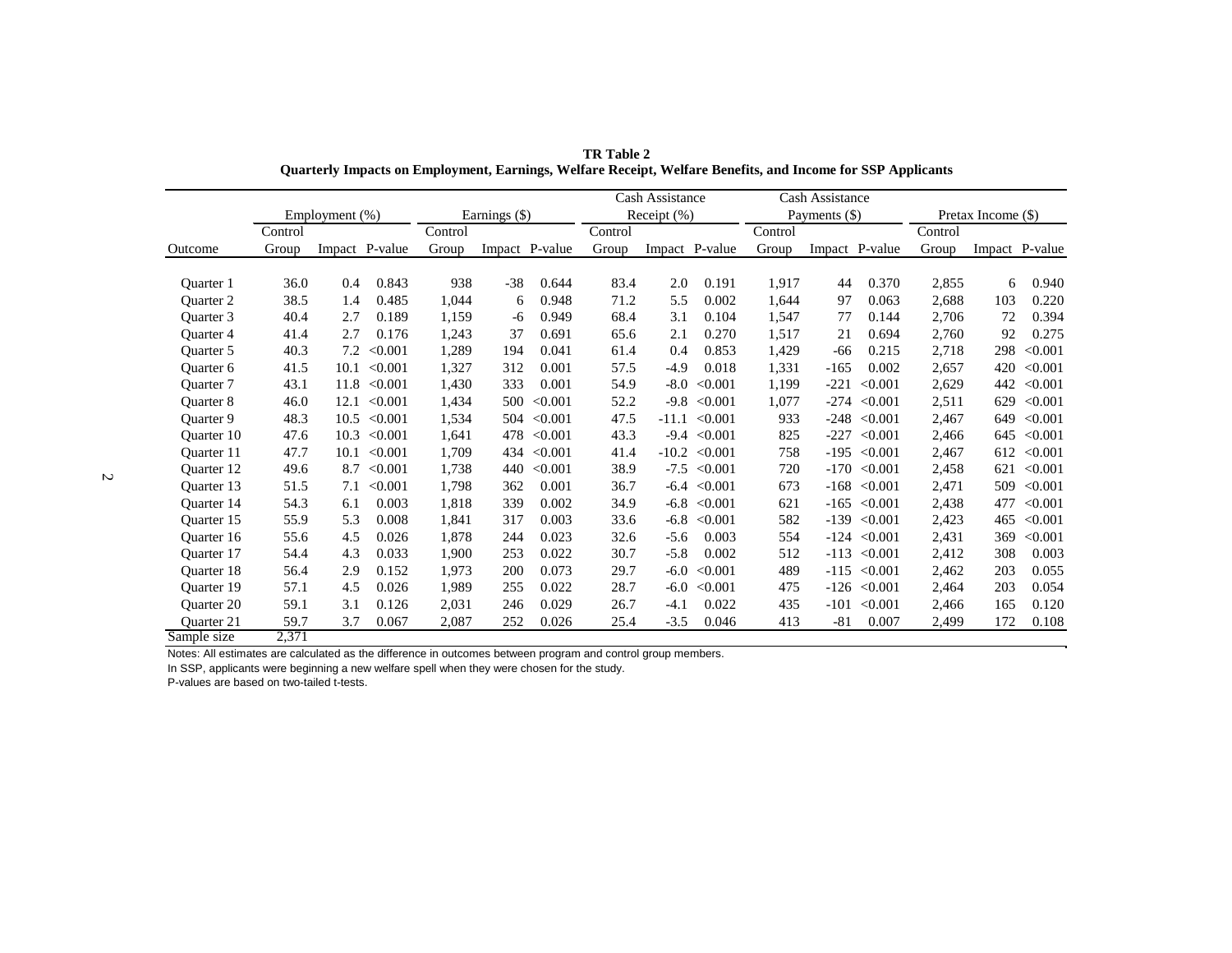|                   |         |                |         |         |               |                |         | Cash Assistance |         |         | Cash Assistance |                 |         |                    |         |
|-------------------|---------|----------------|---------|---------|---------------|----------------|---------|-----------------|---------|---------|-----------------|-----------------|---------|--------------------|---------|
|                   |         | Employment (%) |         |         | Earnings (\$) |                |         | Receipt $(\% )$ |         |         | Payments (\$)   |                 |         | Pretax Income (\$) |         |
|                   | Control |                |         | Control |               |                | Control |                 |         | Control |                 |                 | Control |                    |         |
| Outcome           | Group   | Impact P-value |         | Group   |               | Impact P-value | Group   | Impact P-value  |         | Group   |                 | Impact P-value  | Group   | Impact P-value     |         |
|                   |         |                |         |         |               |                |         |                 |         |         |                 |                 |         |                    |         |
| <b>Ouarter</b> 1  | 32.2    | 8.2            | < 0.001 | 494     | 38            | 0.412          | 96.5    | 0.4             | 0.611   | 2,274   |                 | $285 \le 0.001$ | 2,768   | 323                | < 0.001 |
| <b>Ouarter 2</b>  | 34.5    | 10.9           | < 0.001 | 624     | 133           | 0.017          | 92.2    | 1.5             | 0.144   | 2.142   | 197             | < 0.001         | 2,766   | 330                | < 0.001 |
| <b>Ouarter 3</b>  | 32.0    | 12.8           | < 0.001 | 666     | 196           | 0.001          | 88.3    | 1.9             | 0.133   | 2,012   | 163             | < 0.001         | 2,678   | 359                | < 0.001 |
| <b>Ouarter 4</b>  | 33.9    | 14.4           | < 0.001 | 788     | 202           | 0.002          | 84.3    | 3.5             | 0.013   | 1,871   | 190             | < 0.001         | 2,659   | 392                | < 0.001 |
| <b>Ouarter 5</b>  | 37.3    | 13.7           | < 0.001 | 904     | 188           | 0.008          | 79.2    | 4.7             | 0.004   | 1,767   | 203             | < 0.001         | 2,671   | 391                | < 0.001 |
| Quarter 6         | 39.0    | 11.8           | < 0.001 | 1,030   | 134           | 0.079          | 76.6    | 5.2             | 0.002   | 1,690   | 178             | < 0.001         | 2,719   | 313                | < 0.001 |
| Quarter 7         | 42.1    | 9.8            | < 0.001 | 1,093   | 163           | 0.038          | 73.3    | 6.6             | < 0.001 | 1,596   | 200             | < 0.001         | 2,689   | 363                | < 0.001 |
| <b>Ouarter 8</b>  | 43.7    | 9.8            | < 0.001 | 1,277   | 114           | 0.186          | 70.7    | 7.0             | < 0.001 | 1,479   | 220             | < 0.001         | 2,756   | 335                | < 0.001 |
| Quarter 9         | 45.0    | 10.2           | < 0.001 | 1.374   | 127           | 0.145          | 65.5    | 8.7             | < 0.001 | 1,391   | 196             | < 0.001         | 2,765   | 323                | < 0.001 |
| Ouarter 10        | 46.3    | 8.5            | < 0.001 | 1,454   | 107           | 0.244          | 63.1    | 7.5             | < 0.001 | 1,310   | 185             | < 0.001         | 2,763   | 292                | < 0.001 |
| <b>Ouarter</b> 11 | 46.2    | 9.2            | < 0.001 | 1,538   | 50            | 0.595          | 59.6    | 7.7             | < 0.001 | 1,240   | 180             | < 0.001         | 2,778   | 230                | 0.008   |
| <b>Ouarter</b> 12 | 48.4    | 8.1            | < 0.001 | 1,615   | 97            | 0.318          | 57.0    | 7.2             | < 0.001 | 1,144   | 206             | < 0.001         | 2,759   | 303                | < 0.001 |
| <b>Ouarter 13</b> | 49.1    | 7.5            | < 0.001 | 1,660   | 138           | 0.162          | 53.8    | 7.7             | < 0.001 | 1,092   | 167             | 0.001           | 2,752   | 305                | < 0.001 |
| Ouarter 14        | 51.2    | 6.5            | 0.002   | 1.818   | 41            | 0.689          | 51.1    | 7.9             | < 0.001 | 1,024   | 166             | 0.001           | 2,842   | 207                | 0.029   |
| Ouarter 15        | 53.1    | 3.1            | 0.126   | 1,953   | $-3$          | 0.980          | 49.0    | 7.6             | < 0.001 | 958     | 122             | 0.015           | 2,910   | 119                | 0.233   |
| <b>Ouarter</b> 16 | 54.7    | 1.6            | 0.424   | 1,984   | 89            | 0.412          | 48.0    | 3.0             | 0.147   | 891     | 88              | 0.072           | 2,875   | 176                | 0.076   |
| <b>Ouarter 17</b> | 55.2    | 0.4            | 0.827   | 2,100   | 37            | 0.745          | 45.1    | 1.5             | 0.463   | 847     | 27              | 0.574           | 2,947   | 64                 | 0.547   |
| <b>Ouarter 18</b> | 55.8    | 1.1            | 0.597   | 2,167   | 25            | 0.828          | 43.4    | 1.3             | 0.519   | 795     | 31              | 0.508           | 2,962   | 56                 | 0.601   |
| Quarter 19        | 58.3    | $-1.7$         | 0.394   | 2,306   | $-46$         | 0.692          | 40.7    | 2.1             | 0.290   | 714     | 61              | 0.180           | 3,020   | 15                 | 0.894   |
| <b>Ouarter 20</b> | 58.0    | $-0.2$         | 0.909   | 2,377   | $-28$         | 0.812          | 38.5    | 2.4             | 0.224   | 663     | 74              | 0.098           | 3,040   | 45                 | 0.686   |
| <b>Ouarter 21</b> | 57.7    | $-0.3$         | 0.884   | 2,414   | $-3$          | 0.981          | 37.2    | 0.8             | 0.684   | 623     | 79              | 0.070           | 3,037   | 76                 | 0.517   |
| <b>Ouarter 22</b> | 58.4    | $-0.4$         | 0.839   | 2,509   | 5             | 0.968          | 35.3    | 1.9             | 0.338   | 586     | 43              | 0.302           | 3,095   | 48                 | 0.688   |
| Quarter 23        | 58.5    | $-1.0$         | 0.614   | 2,596   | $-18$         | 0.887          | 34.5    | 0.7             | 0.712   | 556     | 28              | 0.488           | 3,152   | 10                 | 0.938   |
| Quarter 24        | 57.8    | 1.2            | 0.545   | 2,537   | 113           | 0.378          | 33.6    | 0.2             | 0.901   | 535     | $\overline{4}$  | 0.922           | 3,073   | 117                | 0.337   |
| Sample size       | 2.704   |                |         |         |               |                |         |                 |         |         |                 |                 |         |                    |         |

**TR Table 3 Quarterly Impacts on Employment, Earnings, Welfare Receipt, Welfare Benefits, and Income for MFIP Long-Term Recipients**

In MFIP, long-term welfare recipients had been on welfare for at least 24 of the 36 months prior to random assignment.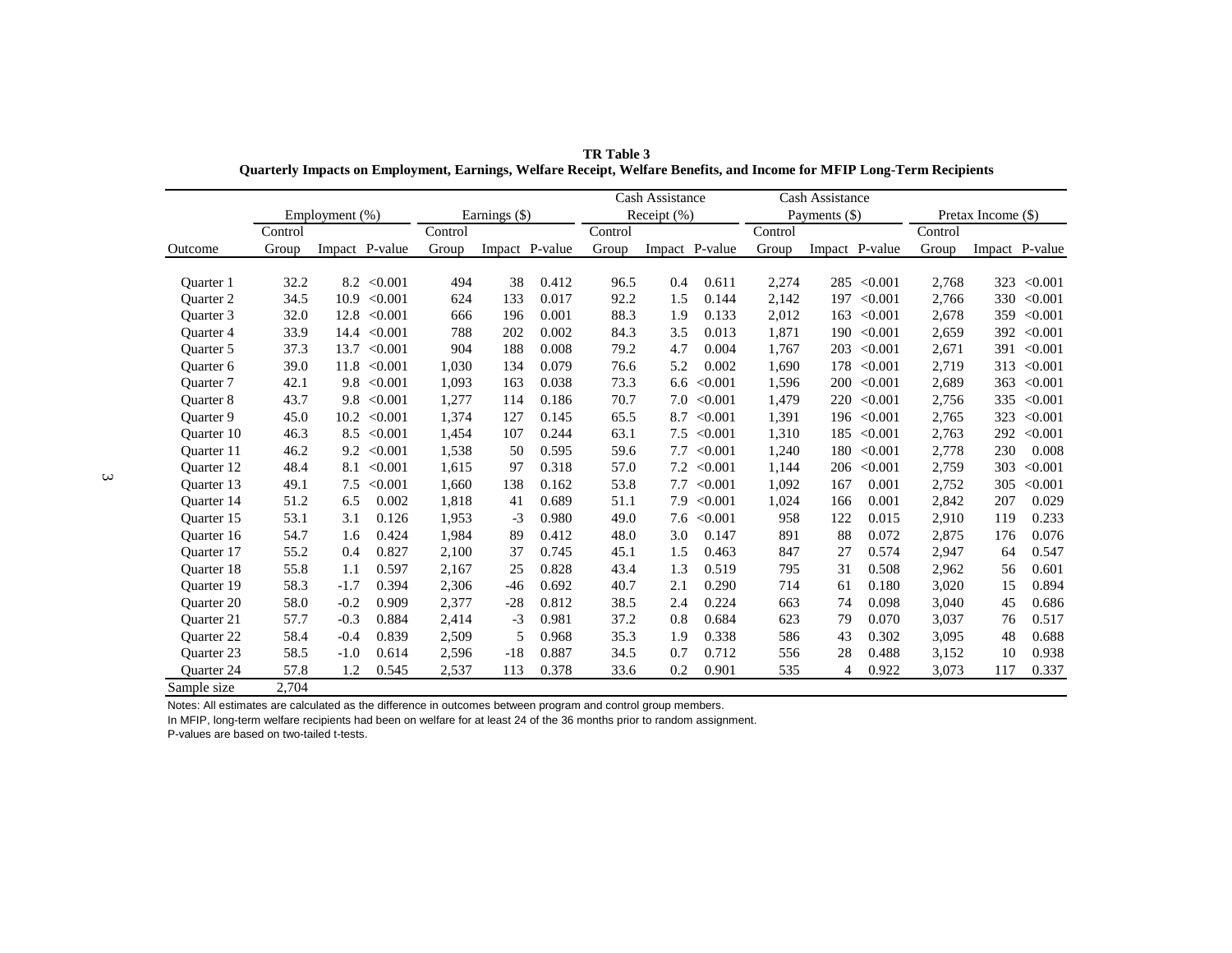|                   |         |                |                |         |                |                |         | Cash Assistance |         |         | Cash Assistance |                 |         |                    |                |
|-------------------|---------|----------------|----------------|---------|----------------|----------------|---------|-----------------|---------|---------|-----------------|-----------------|---------|--------------------|----------------|
|                   |         | Employment (%) |                |         | Earnings (\$)  |                |         | Receipt $(\%)$  |         |         | Payments (\$)   |                 |         | Pretax Income (\$) |                |
|                   | Control |                |                | Control |                |                | Control |                 |         | Control |                 |                 | Control |                    |                |
| Outcome           | Group   |                | Impact P-value | Group   |                | Impact P-value | Group   | Impact P-value  |         | Group   |                 | Impact P-value  | Group   |                    | Impact P-value |
|                   |         |                |                |         |                |                |         |                 |         |         |                 |                 |         |                    |                |
| <b>Ouarter</b> 1  | 47.4    | 1.4            | 0.311          | 1,130   | $-106$         | 0.039          | 77.5    | 7.4             | < 0.001 | 1,379   | 438             | < 0.001         | 2,509   | 332                | < 0.001        |
| <b>Ouarter 2</b>  | 48.6    | 3.7            | 0.009          | 1,383   | $-60$          | 0.316          | 67.5    | 10.4            | < 0.001 | 1,221   | 346             | < 0.001         | 2,604   | 286                | < 0.001        |
| Ouarter 3         | 50.0    | 3.4            | 0.017          | 1,533   | $-68$          | 0.286          | 60.7    | 10.3            | < 0.001 | 1,081   |                 | $310 \le 0.001$ | 2,615   | 242                | < 0.001        |
| <b>Ouarter 4</b>  | 52.2    | 3.4            | 0.016          | 1.661   | $-41$          | 0.537          | 53.6    | 11.3            | < 0.001 | 939     | 308             | < 0.001         | 2,601   | 268                | < 0.001        |
| <b>Ouarter 5</b>  | 52.2    | 4.3            | 0.002          | 1,746   | $\theta$       | 0.996          | 48.6    | 11.7            | < 0.001 | 867     | 275             | < 0.001         | 2,613   | 276                | < 0.001        |
| Quarter 6         | 53.1    | 3.7            | 0.009          | 1,860   | $\overline{4}$ | 0.961          | 45.4    | 11.3            | < 0.001 | 802     | 281             | < 0.001         | 2,662   | 284                | < 0.001        |
| <b>Ouarter</b> 7  | 54.1    | 4.5            | 0.001          | 1,915   | 10             | 0.892          | 43.6    | 10.0            | < 0.001 | 756     |                 | $253 \le 0.001$ | 2,671   | 262                | < 0.001        |
| Quarter 8         | 54.1    | 3.9            | 0.005          | 2.002   | 10             | 0.897          | 41.1    | 9.2             | < 0.001 | 717     | 210             | < 0.001         | 2,718   | 219                | 0.002          |
| Quarter 9         | 55.2    | 4.0            | 0.005          | 2,132   | 68             | 0.391          | 38.4    | 8.3             | < 0.001 | 656     | 197             | < 0.001         | 2,788   | 265                | < 0.001        |
| <b>Ouarter</b> 10 | 55.8    | 3.8            | 0.007          | 2,208   | 115            | 0.153          | 35.7    | 7.7             | < 0.001 | 598     | 174             | < 0.001         | 2,807   | 288                | < 0.001        |
| <b>Ouarter</b> 11 | 55.5    | 4.3            | 0.002          | 2,288   | 47             | 0.571          | 33.0    | 8.4             | < 0.001 | 540     | 187             | < 0.001         | 2,828   | 233                | 0.003          |
| <b>Ouarter</b> 12 | 56.8    | 4.3            | 0.002          | 2.382   | 72             | 0.391          | 29.6    | 7.5             | < 0.001 | 495     | 165             | < 0.001         | 2,877   | 237                | 0.003          |
| <b>Ouarter</b> 13 | 56.8    | 4.7            | < 0.001        | 2,492   | 166            | 0.062          | 28.0    | 5.6             | < 0.001 | 472     | 113             | < 0.001         | 2,964   | 279                | 0.001          |
| <b>Ouarter</b> 14 | 57.9    | 3.6            | 0.010          | 2,579   | 167            | 0.065          | 26.5    | 4.5             | < 0.001 | 445     | 71              | 0.005           | 3,024   | 238                | 0.006          |
| <b>Ouarter</b> 15 | 58.7    | 2.6            | 0.065          | 2,713   | 22             | 0.812          | 25.2    | 3.6             | 0.004   | 411     | 51              | 0.036           | 3,124   | 72                 | 0.408          |
| Ouarter 16        | 58.8    | 3.6            | 0.010          | 2,743   | 111            | 0.235          | 23.5    | 2.9             | 0.016   | 365     | 43              | 0.060           | 3,108   | 154                | 0.088          |
| <b>Ouarter</b> 17 | 59.6    | 2.3            | 0.092          | 2,885   | 106            | 0.270          | 21.5    | 1.8             | 0.121   | 334     | 18              | 0.402           | 3,219   | 124                | 0.182          |
| <b>Ouarter 18</b> | 60.7    | 0.8            | 0.541          | 2,944   | 53             | 0.581          | 19.9    | 2.0             | 0.084   | 308     | 22              | 0.305           | 3,252   | 75                 | 0.422          |
| <b>Ouarter</b> 19 | 59.6    | 2.0            | 0.142          | 2,965   | 69             | 0.479          | 18.8    | 2.0             | 0.082   | 284     | 29              | 0.151           | 3,249   | 99                 | 0.298          |
| <b>Ouarter 20</b> | 60.3    | 1.7            | 0.216          | 3,117   | 26             | 0.799          | 18.1    | 1.8             | 0.104   | 270     | 27              | 0.177           | 3,387   | 53                 | 0.594          |
| <b>Ouarter 21</b> | 59.9    | 1.0            | 0.471          | 3,197   | 13             | 0.898          | 17.4    | 1.3             | 0.230   | 255     | 18              | 0.361           | 3,452   | 31                 | 0.761          |
| <b>Ouarter 22</b> | 59.4    | 0.6            | 0.652          | 3,195   | $-14$          | 0.897          | 16.7    | 0.6             | 0.545   | 242     | 15              | 0.432           | 3,436   |                    | 0.991          |
| <b>Ouarter 23</b> | 60.1    | $-1.2$         | 0.403          | 3,201   | $-12$          | 0.912          | 15.9    | 1.4             | 0.190   | 220     | 20              | 0.267           | 3,421   | 9                  | 0.934          |
| <b>Ouarter 24</b> | 59.8    | $-0.2$         | 0.908          | 3,251   | 3              | 0.979          | 15.2    | 1.7             | 0.094   | 207     | 22              | 0.214           | 3,458   | 24                 | 0.814          |
| Sample size       | 4.698   |                |                |         |                |                |         |                 |         |         |                 |                 |         |                    |                |

**TR Table 4 Quarterly Impacts on Employment, Earnings, Welfare Receipt, Welfare Benefits, and Income for MFIP Recent Applicants**

In MFIP, recent applicants had been on welfare for fewer than 24 of the prior 36 months.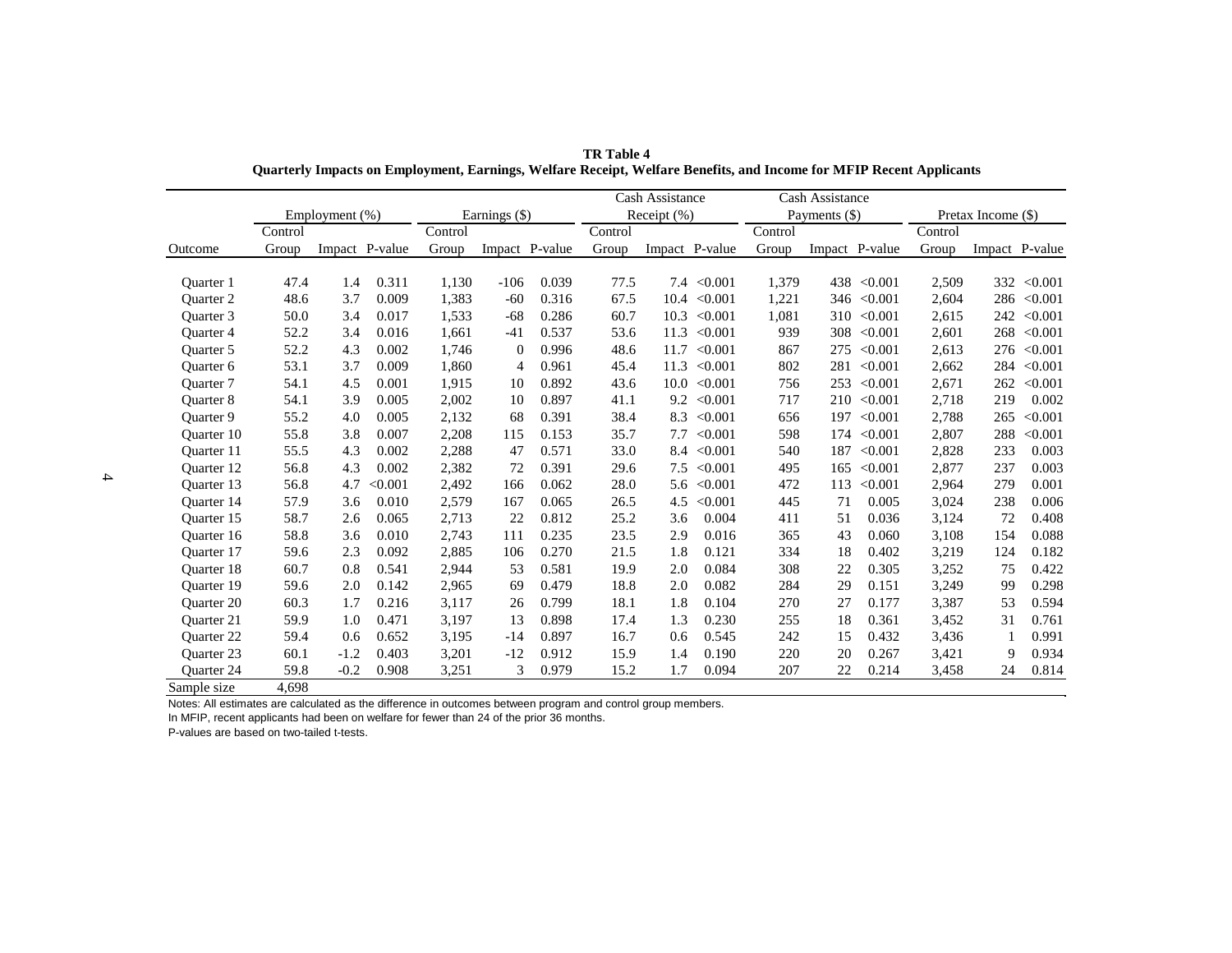|                  |         |                   |         |         |               |                |         | Cash Assistance |                |         | Cash Assistance |                |         |                    |                |
|------------------|---------|-------------------|---------|---------|---------------|----------------|---------|-----------------|----------------|---------|-----------------|----------------|---------|--------------------|----------------|
|                  |         | Employment $(\%)$ |         |         | Earnings (\$) |                |         | Receipt $(\% )$ |                |         | Payments (\$)   |                |         | Pretax Income (\$) |                |
|                  | Control |                   |         | Control |               |                | Control |                 |                | Control |                 |                | Control |                    |                |
| Outcome          | Group   | Impact P-value    |         | Group   |               | Impact P-value | Group   |                 | Impact P-value | Group   |                 | Impact P-value | Group   |                    | Impact P-value |
|                  |         |                   |         |         |               |                |         |                 |                |         |                 |                |         |                    |                |
| Ouarter 1        | 68.2    | 7.6               | 0.002   | 1,611   | 159           | 0.123          | 56.3    | $-3.9$          | 0.150          | 878     | $-47$           | 0.367          | 3,028   | 191                | 0.100          |
| <b>Ouarter 2</b> | 65.4    | 9.5               | < 0.001 | 1,681   | 261           | 0.013          | 50.8    | $-2.7$          | 0.315          | 765     | $-41$           | 0.408          | 2,965   | 331                | 0.004          |
| Ouarter 3        | 62.6    | 11.4              | < 0.001 | 1,762   | 289           | 0.010          | 48.0    | $-2.1$          | 0.430          | 676     | $-52$           | 0.257          | 2,918   | 358                | 0.002          |
| <b>Ouarter 4</b> | 65.7    | 8.4               | < 0.001 | 1,973   | 131           | 0.265          | 43.0    | $-1.4$          | 0.599          | 615     | $-67$           | 0.137          | 3,023   | 166                | 0.174          |
| Quarter 5        | 68.3    | 5.6               | 0.024   | 2,103   | 44            | 0.712          | 38.6    | $-2.9$          | 0.271          | 533     | $-56$           | 0.185          | 3,031   | 111                | 0.364          |
| Quarter 6        | 67.5    | 5.0               | 0.046   | 2,141   | 9             | 0.941          | 36.1    | $-2.7$          | 0.288          | 479     | $-77$           | 0.050          | 2,999   | 24                 | 0.845          |
| Quarter 7        | 67.2    | 5.3               | 0.035   | 2,169   | 47            | 0.702          | 31.1    | $-1.3$          | 0.608          | 393     | $-41$           | 0.263          | 2,885   | 120                | 0.338          |
| Quarter 8        | 68.2    | 4.1               | 0.100   | 2,198   | 201           | 0.109          | 26.7    | 0.9             | 0.702          | 345     | $-30$           | 0.396          | 2,840   | 287                | 0.025          |
| Quarter 9        | 68.3    | 4.1               | 0.100   | 2,323   | 144           | 0.265          | 20.2    | $-0.4$          | 0.849          | 255     | $-31$           | 0.328          | 2,850   | 233                | 0.076          |
| Ouarter 10       | 67.3    | 5.7               | 0.022   | 2,281   | 208           | 0.103          | 16.6    | $-3.5$          | 0.069          | 222     | $-69$           | 0.017          | 2,775   | 223                | 0.083          |
| Ouarter 11       | 68.5    | 3.2               | 0.199   | 2,324   | 224           | 0.105          | 15.6    | $-3.4$          | 0.073          | 212     | $-48$           | 0.101          | 2,791   | 243                | 0.077          |
| Quarter 12       | 65.7    | 4.5               | 0.074   | 2,371   | 154           | 0.259          | 13.5    | $-2.5$          | 0.163          | 209     | $-42$           | 0.163          | 2,834   | 140                | 0.301          |
| Quarter 13       | 64.5    | 5.7               | 0.025   | 2,467   | 84            | 0.553          | 10.9    | $-2.6$          | 0.099          | 167     | -46             | 0.088          | 2,881   | $-11$              | 0.939          |
| Ouarter 14       | 66.1    | 3.0               | 0.231   | 2,452   | 94            | 0.496          | 8.8     | $-0.9$          | 0.563          | 148     | $-28$           | 0.294          | 2,829   | 28                 | 0.836          |
| Ouarter 15       | 65.7    | 1.0               | 0.703   | 2,564   | 17            | 0.904          | 8.4     | $-0.1$          | 0.928          | 116     | 17              | 0.494          | 2,888   | 12                 | 0.934          |
| Ouarter 16       | 66.3    | 3.2               | 0.208   | 2,567   | 68            | 0.645          | 7.2     | 0.5             | 0.751          | 102     | 4               | 0.873          | 2,882   | 50                 | 0.731          |
| Quarter 17       | 67.0    | 0.5               | 0.832   | 2,655   | 68            | 0.649          | 7.4     | $-1.6$          | 0.231          | 115     | $-27$           | 0.244          | 2,973   | 8                  | 0.955          |
| Ouarter 18       | 67.7    | $-0.9$            | 0.715   | 2,656   | 65            | 0.664          | 6.5     | $-0.6$          | 0.658          | 92      | $-8$            | 0.703          | 2,945   | 37                 | 0.800          |
| Ouarter 19       | 65.8    | 0.4               | 0.879   | 2,647   | 35            | 0.815          | 6.3     | $-1.0$          | 0.421          | 89      | $-15$           | 0.437          | 2,921   | 10                 | 0.947          |
| Quarter 20       | 65.2    | 2.6               | 0.310   | 2,686   | 85            | 0.584          | 6.2     | $-1.0$          | 0.416          | 80      | $-18$           | 0.317          | 2,944   | 70                 | 0.650          |
| Sample size      | 1,357   |                   |         |         |               |                |         |                 |                |         |                 |                |         |                    |                |

**TR Table 5 Quarterly Impacts on Employment, Earnings, Welfare Receipt, Welfare Benefits, and Income for New Hope**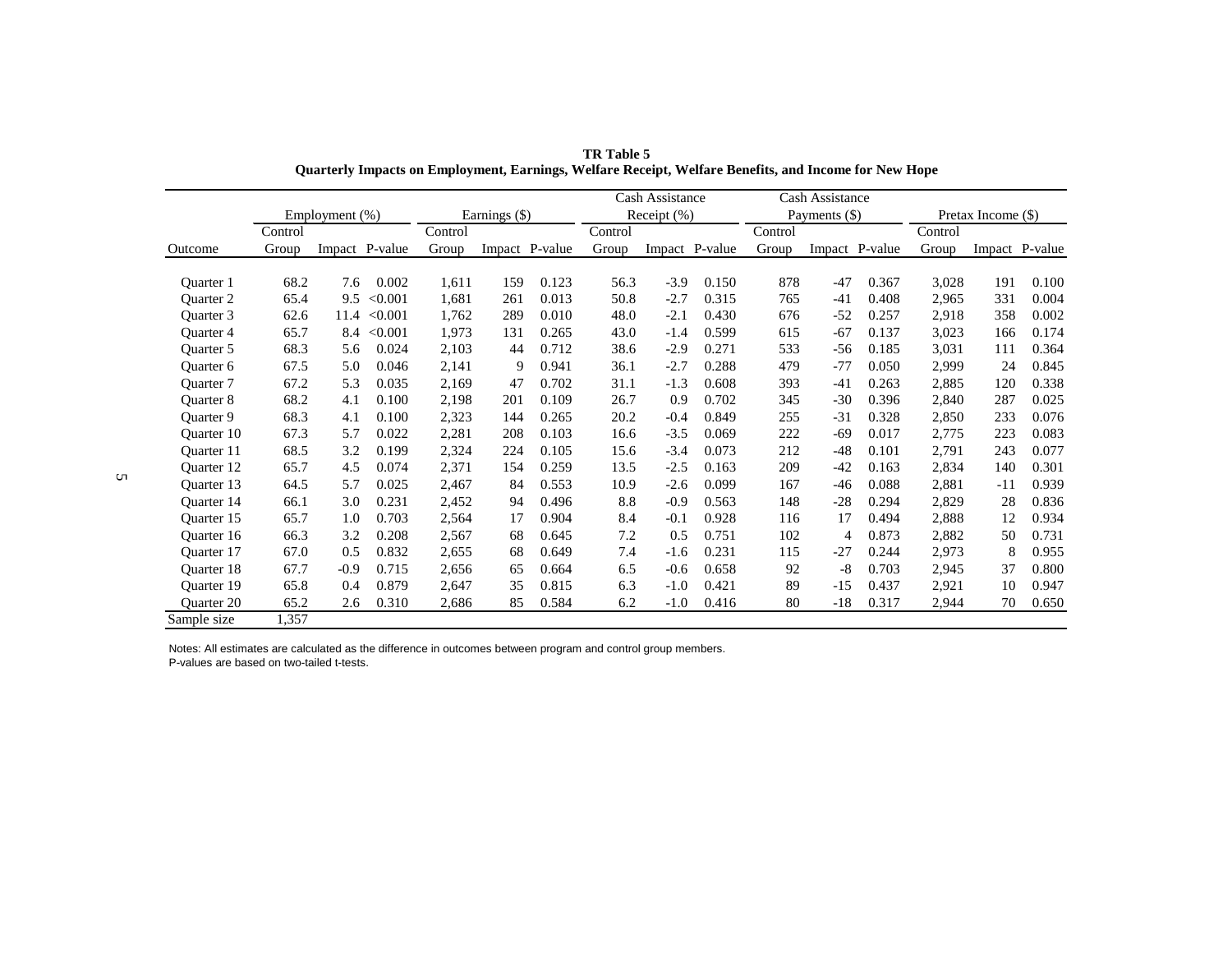|                   |         |                   |         |               |                |         | Cash Assistance |         |         | Cash Assistance |                |         |                    |                |
|-------------------|---------|-------------------|---------|---------------|----------------|---------|-----------------|---------|---------|-----------------|----------------|---------|--------------------|----------------|
|                   |         | Employment (%)    |         | Earnings (\$) |                |         | Receipt $(\%)$  |         |         | Payments (\$)   |                |         | Pretax Income (\$) |                |
|                   | Control |                   | Control |               |                | Control |                 |         | Control |                 |                | Control |                    |                |
| Outcome           | Group   | Impact P-value    | Group   |               | Impact P-value | Group   | Impact P-value  |         | Group   |                 | Impact P-value | Group   |                    | Impact P-value |
|                   |         |                   |         |               |                |         |                 |         |         |                 |                |         |                    |                |
| Ouarter 1         | 40.0    | 0.010<br>3.6      | 871     | $-53$         | 0.245          | 84.3    | 6.1             | < 0.001 | 1,230   | 227             | < 0.001        | 2,651   | 244                | < 0.001        |
| <b>Ouarter 2</b>  | 42.6    | < 0.001<br>5.3    | 1,059   | $-12$         | 0.838          | 75.7    | 8.3             | < 0.001 | 1,113   | 242             | < 0.001        | 2,690   | 299                | < 0.001        |
| Ouarter 3         | 44.1    | < 0.001<br>7.0    | 1,186   | 4             | 0.943          | 68.9    | 9.8             | < 0.001 | 1,017   | 250             | < 0.001        | 2,687   | 328                | < 0.001        |
| <b>Ouarter 4</b>  | 45.2    | < 0.001<br>6.7    | 1,260   | 43            | 0.467          | 64.4    | 9.5             | < 0.001 | 948     | 230             | < 0.001        | 2,670   | 341                | < 0.001        |
| Ouarter 5         | 46.6    | 7.3<br>< 0.001    | 1,357   | 108           | 0.082          | 60.1    | 8.4             | < 0.001 | 898     | 207             | < 0.001        | 2,703   | 371                | < 0.001        |
| Ouarter 6         | 47.1    | < 0.001<br>7.4    | 1,463   | 78            | 0.280          | 56.9    | 8.5             | < 0.001 | 841     | 208             | < 0.001        | 2,727   | 351                | < 0.001        |
| <b>Ouarter</b> 7  | 49.1    | ${<}0.001$<br>7.4 | 1,587   | 94            | 0.166          | 53.1    | 8.3             | < 0.001 | 775     | 126             | < 0.001        | 2,769   | 263                | < 0.001        |
| <b>Ouarter 8</b>  | 50.9    | < 0.001<br>6.6    | 1,698   | 144           | 0.045          | 50.3    | $-4.4$          | 0.003   | 732     | $-33$           | 0.167          | 2,821   | 128                | 0.060          |
| <b>Ouarter 9</b>  | 51.7    | < 0.001<br>6.7    | 1,758   | 173           | 0.017          | 46.5    | $-4.0$          | 0.005   | 676     | $-52$           | 0.026          | 2,812   | 134                | 0.053          |
| Quarter 10        | 53.2    | < 0.001<br>5.0    | 1,875   | 78            | 0.345          | 43.4    | $-7.2$          | < 0.001 | 622     | $-97$           | < 0.001        | 2,859   | $-10$              | 0.899          |
| Ouarter 11        | 53.3    | < 0.001<br>5.4    | 1,968   | 103           | 0.183          | 40.8    | $-9.2$          | < 0.001 | 567     | $-103$          | < 0.001        | 2,876   | 11                 | 0.878          |
| Quarter 12        | 54.1    | 0.003<br>4.2      | 2,093   | 17            | 0.831          | 36.6    | $-10.3$         | < 0.001 | 518     | $-122$          | < 0.001        | 2,936   | $-103$             | 0.171          |
| Quarter 13        | 54.3    | < 0.001<br>5.2    | 2,216   |               | 0.996          | 33.7    | $-9.3$          | < 0.001 | 475     | $-120$          | < 0.001        | 3,000   | $-116$             | 0.218          |
| <b>Ouarter</b> 14 | 54.0    | < 0.001<br>6.1    | 2,288   | $-39$         | 0.681          | 31.4    | $-9.2$          | < 0.001 | 443     |                 | $-121 < 0.001$ | 3,023   | $-155$             | 0.090          |
| Quarter 15        | 54.4    | < 0.001<br>5.9    | 2,245   | 66            | 0.433          | 29.1    | $-8.2$          | < 0.001 | 400     | $-100$          | < 0.001        | 2,920   | $-26$              | 0.744          |
| Ouarter 16        | 53.6    | ${<}0.001$<br>6.6 | 2,254   | 45            | 0.599          | 27.6    | -8.4            | < 0.001 | 369     | $-100$          | < 0.001        | 2,887   | -46                | 0.570          |
| Sample size       | 4,803   |                   |         |               |                |         |                 |         |         |                 |                |         |                    |                |

**TR Table 6 Quarterly Impacts on Employment, Earnings, Welfare Receipt, Welfare Benefits, and Income for Jobs First**

Notes: All estimates are calculated as the difference in outcomes between program and control group members. P-values are based on two-tailed t-tests.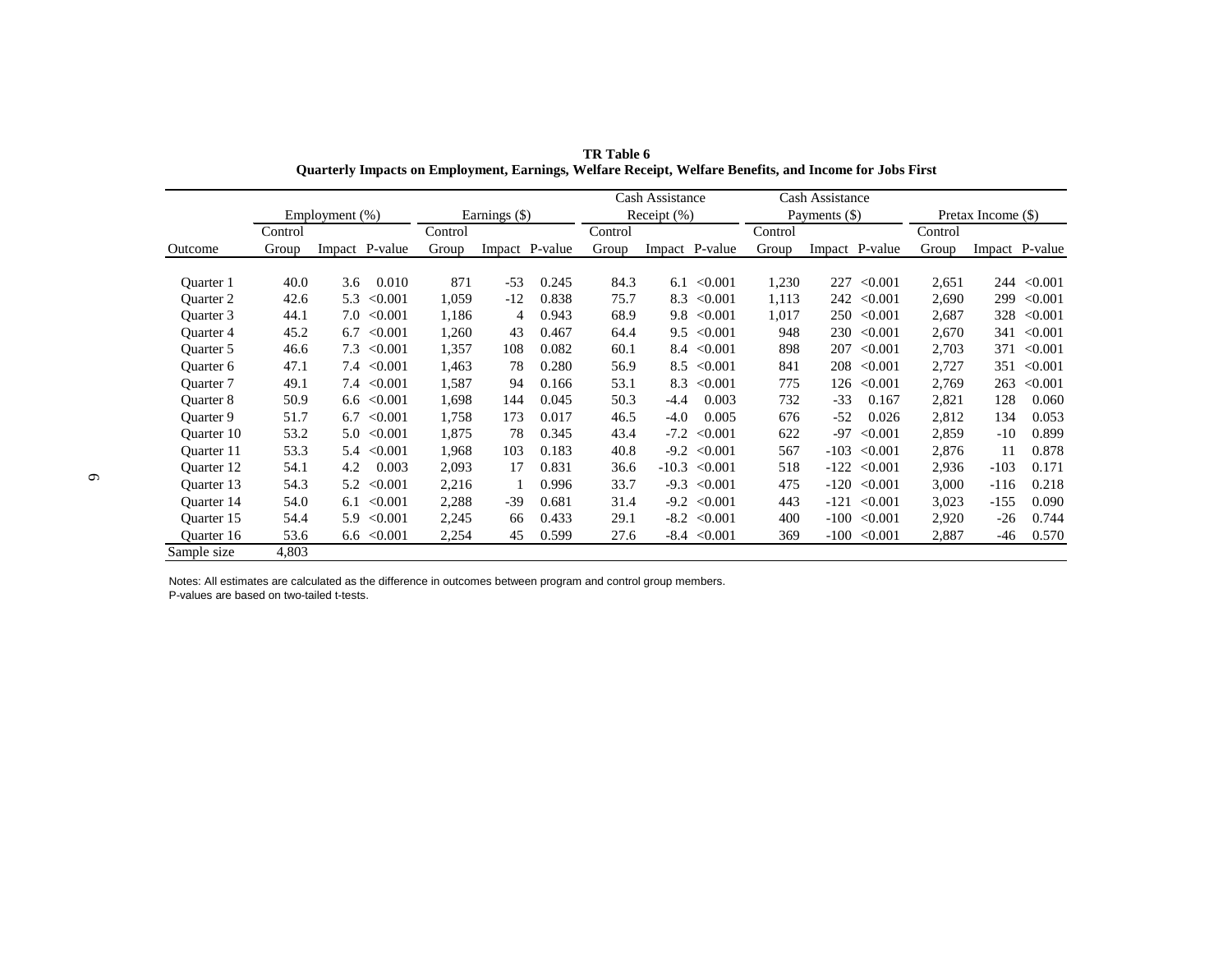| Outcome           |         | <b>SSP</b> |                |         | <b>MFIP</b> |                |         | New Hope |                |         | <b>Jobs First</b> |                | Pooled |                |
|-------------------|---------|------------|----------------|---------|-------------|----------------|---------|----------|----------------|---------|-------------------|----------------|--------|----------------|
| (Monthly)         | Control |            |                | Control |             |                | Control |          |                | Control |                   |                |        |                |
| Average)          | Group   |            | Impact P-value | Group   |             | Impact P-value | Group   |          | Impact P-value | Group   |                   | Impact P-value |        | Impact P-value |
| Earnings (\$)     |         |            |                |         |             |                |         |          |                |         |                   |                |        |                |
| Ouarter 1         | 73      | 100        | < 0.001        | 109     | 115         | 0.017          | 498     | 325      | 0.105          | 132     | 157               | 0.003          | 114    | 0.007          |
| <b>Ouarter 2</b>  | 113     | 172        | < 0.001        | 144     | 203         | 0.001          | 706     | 464      | 0.072          | 224     | 176               | 0.009          | 182    | 0.001          |
| Quarter 3         | 140     | 200        | < 0.001        | 196     | 195         | 0.006          | 794     | 409      | 0.146          | 316     | 184               | 0.048          | 200    | 0.001          |
| <b>Ouarter 4</b>  | 173     | 248        | < 0.001        | 247     | 268         | 0.002          | 1,025   | 260      | 0.408          | 358     | 223               | 0.014          | 248    | 0.000          |
| <b>Ouarter 5</b>  | 194     | 290        | < 0.001        | 324     | 238         | 0.009          | 1.284   | $-91$    | 0.785          | 429     | 317               | 0.003          | 280    | 0.000          |
| Quarter 6         | 216     | 284        | < 0.001        | 354     | 247         | 0.009          | 1,394   | $-5$     | 0.989          | 467     | 267               | 0.011          | 271    | 0.001          |
| <b>Ouarter</b> 7  | 219     | 263        | < 0.001        | 355     | 349         | 0.001          | 1,451   | 107      | 0.769          | 563     | 155               | 0.197          | 263    | 0.002          |
| <b>Ouarter 8</b>  | 227     | 264        | < 0.001        | 379     | 311         | 0.003          | 1,486   | 220      | 0.547          | 601     | 213               | 0.066          | 264    | 0.002          |
| <b>Ouarter 9</b>  | 235     | 290        | < 0.001        | 509     | 287         | 0.013          | 1,589   | 155      | 0.684          | 625     | 276               | 0.023          | 286    | 0.001          |
| <b>Ouarter</b> 10 | 272     | 305        | < 0.001        | 528     | 243         | 0.038          | 1,764   | 154      | 0.712          | 663     | 267               | 0.028          | 289    | 0.002          |
| <b>Ouarter</b> 11 | 280     | 326        | < 0.001        | 578     | 203         | 0.099          | 1,930   | $-119$   | 0.774          | 763     | 278               | 0.040          | 296    | 0.002          |
| <b>Ouarter 12</b> | 298     | 292        | < 0.001        | 652     | 297         | 0.029          | 1,716   | 105      | 0.807          | 823     | 235               | 0.091          | 283    | 0.004          |
| <b>Ouarter 13</b> | 335     | 290        | < 0.001        | 665     | 391         | 0.007          | 1,883   | 108      | 0.803          | 851     | 170               | 0.208          | 283    | 0.005          |
| Quarter 14        | 375     | 300        | < 0.001        | 842     | 113         | 0.436          | 1,874   | $-13$    | 0.976          | 1,015   | 52                | 0.726          | 239    | 0.025          |
| <b>Ouarter 15</b> | 420     | 234        | < 0.001        | 964     | 60          | 0.699          | 2,101   | $-266$   | 0.545          | 1,054   | 88                | 0.561          | 187    | 0.082          |
| Ouarter 16        | 464     | 163        | 0.010          | 904     | 239         | 0.133          | 1.909   | 242      | 0.606          | 982     | 215               | 0.179          | 179    | 0.102          |
| Quarter 17        | 485     | 125        | 0.042          | 1,019   | 170         | 0.306          | 2,096   | 87       | 0.849          |         |                   |                |        |                |
| Quarter 18        |         |            |                | 1,053   | 230         | 0.187          | 2,280   | $-170$   | 0.724          |         |                   |                |        |                |
| <b>Ouarter 19</b> |         |            |                | 1,131   | 279         | 0.121          | 2,232   | $-201$   | 0.677          |         |                   |                |        |                |
| <b>Ouarter 20</b> |         |            |                | 1,032   | 531         | 0.004          | 2,268   | $-97$    | 0.843          |         |                   |                |        |                |
| <b>Ouarter 21</b> |         |            |                | 1,150   | 428         | 0.025          |         |          |                |         |                   |                |        |                |
| <b>Ouarter 22</b> |         |            |                | 1,215   | 303         | 0.117          |         |          |                |         |                   |                |        |                |
| <b>Ouarter 23</b> |         |            |                | 1,266   | 394         | 0.051          |         |          |                |         |                   |                |        |                |
| <b>Ouarter 24</b> |         |            |                | 1,313   | 488         | 0.021          |         |          |                |         |                   |                | $\sim$ | $\mathbf{1}$   |

**TR Table 7 Monthly Impacts by Program, Most Disadvantaged**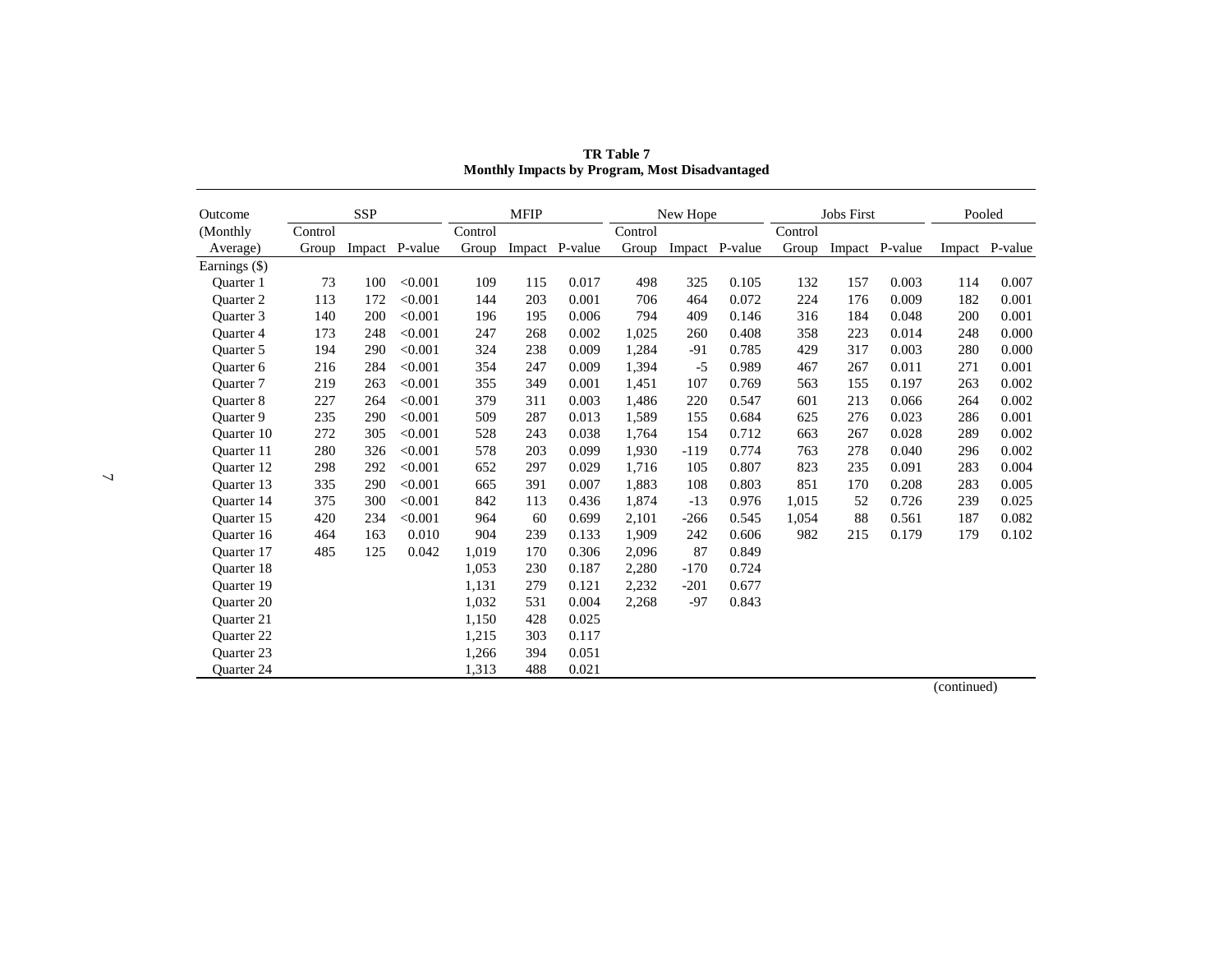| Outcome           |         | <b>SSP</b> |                |         | <b>MFIP</b> |                |         | New Hope |                |         | <b>Jobs First</b> |                |      | Pooled         |
|-------------------|---------|------------|----------------|---------|-------------|----------------|---------|----------|----------------|---------|-------------------|----------------|------|----------------|
| (Monthly)         | Control |            |                | Control |             |                | Control |          |                | Control |                   |                |      |                |
| Average)          | Group   |            | Impact P-value | Group   |             | Impact P-value | Group   |          | Impact P-value | Group   |                   | Impact P-value |      | Impact P-value |
| Employment (%)    |         |            |                |         |             |                |         |          |                |         |                   |                |      |                |
| <b>Ouarter</b> 1  | 8.2     | 3.0        | 0.040          | 12.8    | 11.6        | < 0.001        | 35.6    | 19.3     | 0.040          | 11.6    | 12.9              | < 0.001        | 6.0  | 0.013          |
| <b>Ouarter 2</b>  | 10.8    | 5.3        | 0.001          | 16.2    | 10.6        | 0.002          | 35.6    | 27.2     | 0.003          | 13.5    | 15.3              | < 0.001        | 8.4  | 0.002          |
| Ouarter 3         | 11.8    | 8.3        | < 0.001        | 15.8    | 10.3        | 0.003          | 37.3    | 27.4     | 0.003          | 15.2    | 15.9              | < 0.001        | 10.5 | 0.000          |
| Quarter 4         | 14.0    | 12.1       | < 0.001        | 13.2    | 18.8        | < 0.001        | 42.4    | 18.4     | 0.052          | 17.8    | 17.0              | < 0.001        | 14.5 | 0.000          |
| <b>Ouarter 5</b>  | 15.0    | 12.4       | < 0.001        | 18.0    | 14.9        | < 0.001        | 47.5    | 15.3     | 0.107          | 20.8    | 14.4              | < 0.001        | 13.3 | 0.000          |
| <b>Ouarter 6</b>  | 13.9    | 11.9       | < 0.001        | 21.4    | 13.3        | < 0.001        | 44.1    | 16.7     | 0.079          | 21.5    | 16.0              | < 0.001        | 13.0 | 0.000          |
| <b>Ouarter</b> 7  | 12.1    | 11.6       | < 0.001        | 22.9    | 13.2        | 0.001          | 49.2    | 9.7      | 0.313          | 24.8    | 14.4              | < 0.001        | 12.3 | 0.000          |
| <b>Ouarter 8</b>  | 13.8    | 11.9       | < 0.001        | 20.7    | 14.4        | < 0.001        | 52.5    | 16.1     | 0.085          | 26.7    | 15.9              | < 0.001        | 13.1 | 0.000          |
| Quarter 9         | 15.5    | 11.3       | < 0.001        | 25.6    | 12.2        | 0.002          | 59.3    | 3.4      | 0.716          | 26.7    | 17.1              | < 0.001        | 12.3 | 0.000          |
| <b>Ouarter 10</b> | 17.8    | 9.1        | < 0.001        | 25.6    | 7.4         | 0.054          | 50.8    | 19.7     | 0.033          | 29.4    | 12.7              | 0.001          | 9.8  | 0.002          |
| <b>Ouarter</b> 11 | 19.2    | 10.0       | < 0.001        | 28.2    | 9.3         | 0.020          | 59.3    | 5.4      | 0.565          | 31.4    | 10.7              | 0.005          | 9.9  | 0.002          |
| <b>Ouarter</b> 12 | 18.9    | 10.7       | < 0.001        | 25.2    | 16.7        | < 0.001        | 55.9    | 0.9      | 0.923          | 31.0    | 11.1              | 0.003          | 11.5 | 0.000          |
| <b>Ouarter</b> 13 | 19.2    | 9.3        | < 0.001        | 30.5    | 9.8         | 0.016          | 50.8    | 11.9     | 0.210          | 31.4    | 12.7              | 0.001          | 10.1 | 0.002          |
| <b>Ouarter</b> 14 | 22.2    | 6.6        | 0.002          | 35.0    | 5.9         | 0.150          | 52.5    | 4.3      | 0.653          | 31.7    | 13.8              | < 0.001        | 7.8  | 0.019          |
| <b>Ouarter 15</b> | 23.0    | 6.8        | 0.001          | 33.8    | 7.1         | 0.085          | 57.6    | 1.2      | 0.900          | 32.7    | 12.3              | 0.001          | 7.8  | 0.021          |
| <b>Ouarter</b> 16 | 24.6    | 4.3        | 0.046          | 35.3    | 8.0         | 0.055          | 59.3    | 1.5      | 0.877          | 31.7    | 14.0              | < 0.001        | 6.7  | 0.047          |
| <b>Ouarter 17</b> | 25.8    | 3.8        | 0.082          | 36.5    | 2.0         | 0.623          | 61.0    | 5.6      | 0.542          |         |                   |                |      |                |
| Quarter 18        |         |            |                | 34.6    | 7.7         | 0.063          | 61.0    | 5.6      | 0.542          |         |                   |                |      |                |
| <b>Ouarter 19</b> |         |            |                | 39.1    | 5.6         | 0.183          | 61.0    | $-2.2$   | 0.816          |         |                   |                |      |                |
| <b>Ouarter 20</b> |         |            |                | 36.8    | 13.0        | 0.002          | 57.6    | 1.2      | 0.900          |         |                   |                |      |                |
| <b>Ouarter 21</b> |         |            |                | 39.5    | 8.3         | 0.048          |         |          |                |         |                   |                |      |                |
| <b>Ouarter 22</b> |         |            |                | 40.6    | 5.4         | 0.195          |         |          |                |         |                   |                |      |                |
| <b>Ouarter 23</b> |         |            |                | 41.0    | 3.4         | 0.425          |         |          |                |         |                   |                |      |                |
| <b>Ouarter 24</b> |         |            |                | 41.7    | 4.7         | 0.269          |         |          |                |         |                   |                |      | $\mathbf{B}$   |

**TR Table 7 (continued)**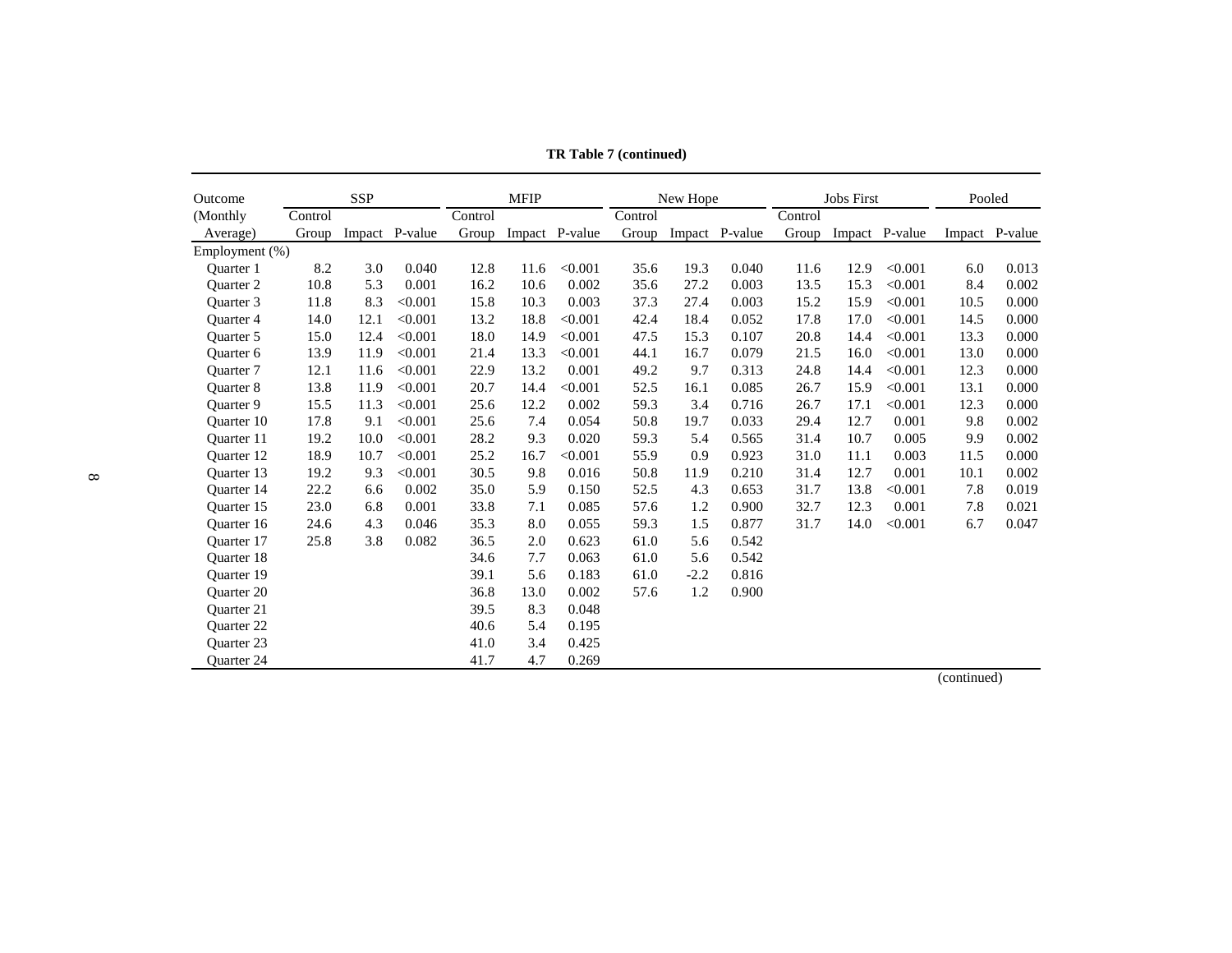| Outcome                       |         | <b>SSP</b> |                |         | <b>MFIP</b> |                |         | New Hope |                |         | <b>Jobs First</b> |                |        | Pooled         |
|-------------------------------|---------|------------|----------------|---------|-------------|----------------|---------|----------|----------------|---------|-------------------|----------------|--------|----------------|
| (Monthly                      | Control |            |                | Control |             |                | Control |          |                | Control |                   |                |        |                |
| Average)                      | Group   |            | Impact P-value | Group   |             | Impact P-value | Group   |          | Impact P-value | Group   |                   | Impact P-value |        | Impact P-value |
| Cash assistance payments (\$) |         |            |                |         |             |                |         |          |                |         |                   |                |        |                |
| <b>Ouarter</b> 1              | 2,434   | $-92$      | 0.021          | 2,391   | 193         | 0.023          | 1,708   | $-282$   | 0.132          | 1,620   | 58                | 0.294          | $-18$  | 0.758          |
| <b>Ouarter 2</b>              | 2,353   | $-127$     | 0.004          | 2,265   | 104         | 0.278          | 1.430   | $-108$   | 0.576          | 1.506   | 98                | 0.081          | $-27$  | 0.671          |
| Ouarter 3                     | 2,230   | $-151$     | 0.001          | 2,113   | 119         | 0.241          | 1,219   | $-189$   | 0.309          | 1,437   | 104               | 0.077          | $-40$  | 0.548          |
| Quarter 4                     | 2,136   | $-174$     | < 0.001        | 2,028   | 134         | 0.193          | 1,161   | $-202$   | 0.311          | 1,374   | 107               | 0.076          | $-46$  | 0.503          |
| Ouarter 5                     | 2,069   | $-221$     | < 0.001        | 1,987   | 79          | 0.460          | 995     | $-213$   | 0.260          | 1,330   | 83                | 0.207          | $-92$  | 0.206          |
| Ouarter <sub>6</sub>          | 2,028   | $-248$     | < 0.001        | 1,922   | 80          | 0.459          | 957     | $-239$   | 0.180          | 1,287   | 76                | 0.251          | $-108$ | 0.145          |
| <b>Ouarter 7</b>              | 1,937   | $-238$     | < 0.001        | 1.865   | 75          | 0.488          | 753     | $-111$   | 0.520          | 1,207   | $-17$             | 0.791          | $-126$ | 0.083          |
| <b>Ouarter 8</b>              | 1,867   | $-218$     | < 0.001        | 1,794   | 61          | 0.577          | 726     | $-143$   | 0.400          | 1,139   | $-130$            | 0.060          | $-157$ | 0.034          |
| <b>Ouarter 9</b>              | 1,811   | $-208$     | < 0.001        | 1.692   | 126         | 0.259          | 648     | $-109$   | 0.520          | 1.065   | $-164$            | 0.016          | $-154$ | 0.037          |
| Quarter 10                    | 1,754   | $-215$     | < 0.001        | 1,609   | 131         | 0.242          | 555     | $-237$   | 0.122          | 1,010   | $-229$            | 0.001          | $-185$ | 0.011          |
| Ouarter 11                    | 1,715   | $-210$     | < 0.001        | 1,547   | 104         | 0.352          | 534     | $-87$    | 0.605          | 927     | $-217$            | 0.001          | $-175$ | 0.013          |
| <b>Ouarter 12</b>             | 1,678   | $-202$     | < 0.001        | 1,449   | 117         | 0.299          | 600     | $-200$   | 0.235          | 862     | $-212$            | 0.002          | $-172$ | 0.016          |
| <b>Ouarter 13</b>             | 1,593   | $-197$     | < 0.001        | 1,392   | 96          | 0.399          | 486     | $-320$   | 0.020          | 798     | $-209$            | 0.001          | $-181$ | 0.009          |
| <b>Ouarter</b> 14             | 1,513   | $-171$     | < 0.001        | 1,316   | 151         | 0.175          | 392     | $-108$   | 0.447          | 739     | $-205$            | 0.001          | $-147$ | 0.030          |
| Ouarter 15                    | 1,436   | $-161$     | < 0.001        | 1,240   | 133         | 0.233          | 262     | $-23$    | 0.844          | 706     | $-199$            | 0.002          | $-134$ | 0.043          |
| Quarter 16                    | 1,368   | $-133$     | 0.003          | 1,137   | 155         | 0.161          | 193     | 16       | 0.890          | 654     | $-205$            | 0.001          | $-117$ | 0.071          |
| Ouarter 17                    | 1,338   | $-130$     | 0.003          | 1.089   | 91          | 0.410          | 289     | $-110$   | 0.389          |         |                   |                |        |                |
| <b>Ouarter 18</b>             |         |            |                | 1,039   | 66          | 0.542          | 208     | $-2$     | 0.986          |         |                   |                |        |                |
| <b>Ouarter 19</b>             |         |            |                | 956     | 85          | 0.430          | 181     | 32       | 0.762          |         |                   |                |        |                |
| <b>Ouarter 20</b>             |         |            |                | 930     | 68          | 0.516          | 214     | $-42$    | 0.689          |         |                   |                |        |                |
| <b>Ouarter 21</b>             |         |            |                | 860     | 72          | 0.483          |         |          |                |         |                   |                |        |                |
| Quarter 22                    |         |            |                | 809     | 55          | 0.577          |         |          |                |         |                   |                |        |                |
| <b>Ouarter 23</b>             |         |            |                | 787     | 41          | 0.677          |         |          |                |         |                   |                |        |                |
| <b>Ouarter 24</b>             |         |            |                | 734     | 23          | 0.807          |         |          |                |         |                   |                |        |                |

**TR Table 7 (continued)**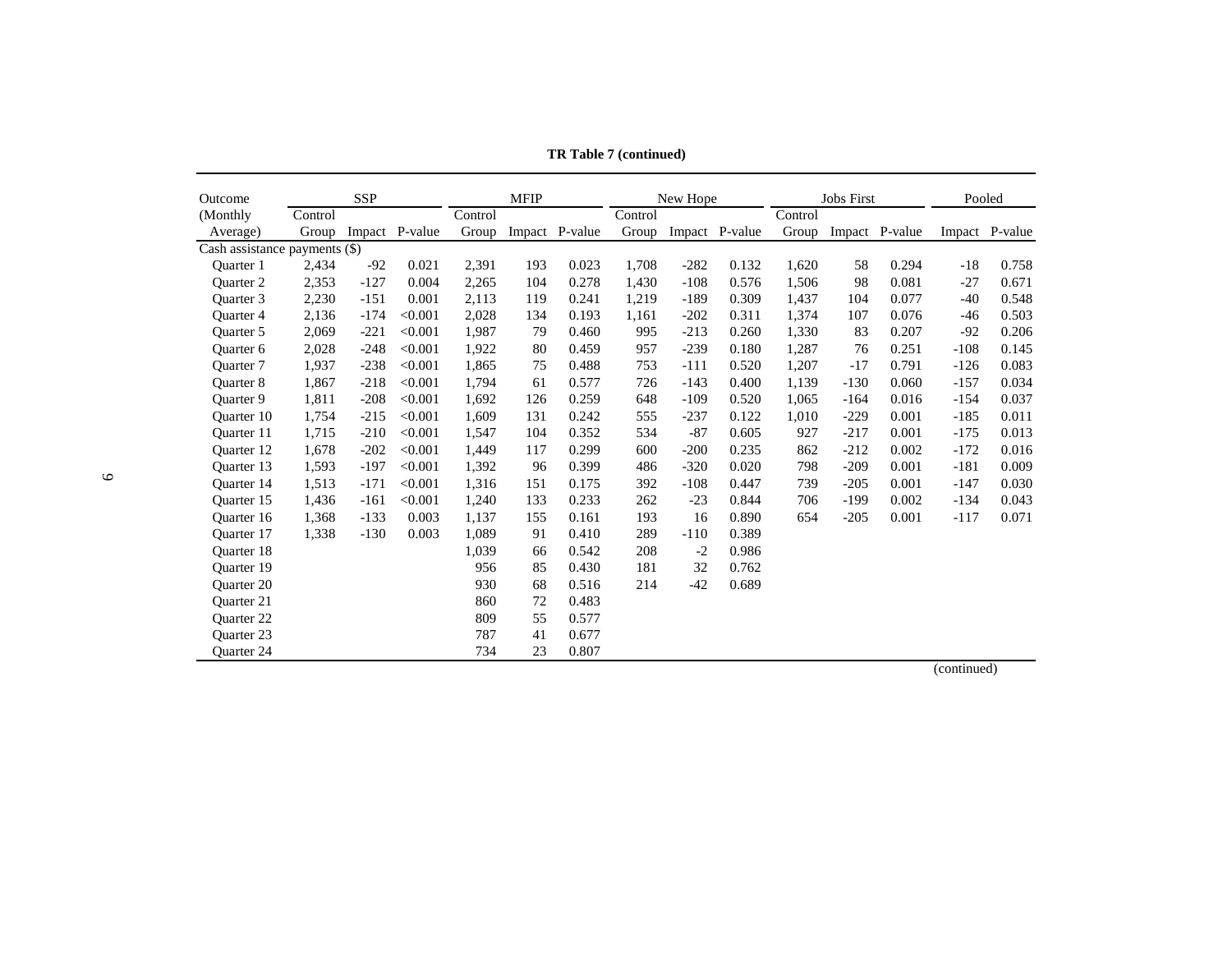| Outcome                      |         | <b>SSP</b> |                |         | <b>MFIP</b> |                |         | New Hope |                |         | <b>Jobs First</b> |                | Pooled     |                |
|------------------------------|---------|------------|----------------|---------|-------------|----------------|---------|----------|----------------|---------|-------------------|----------------|------------|----------------|
| (Monthly)                    | Control |            |                | Control |             |                | Control |          |                | Control |                   |                |            |                |
| Average)                     | Group   |            | Impact P-value | Group   |             | Impact P-value | Group   |          | Impact P-value | Group   |                   | Impact P-value |            | Impact P-value |
| Received cash assistance (%) |         |            |                |         |             |                |         |          |                |         |                   |                |            |                |
| Ouarter 1                    | 99.3    | $-1.7$     | 0.005          | 95.9    | $-2.4$      | 0.211          | 86.4    | $-8.0$   | 0.269          | 94.1    | 1.3               | 0.448          | $-1.5$     | 0.171          |
| <b>Ouarter 2</b>             | 97.7    | $-3.7$     | < 0.001        | 90.2    | $-1.2$      | 0.638          | 79.7    | $-7.1$   | 0.384          | 90.4    | 0.3               | 0.879          | $-2.9$     | 0.086          |
| Ouarter 3                    | 96.0    | $-6.1$     | < 0.001        | 87.2    | $-1.0$      | 0.738          | 76.3    | $-5.7$   | 0.503          | 85.5    | 2.7               | 0.308          | $-4.0$     | 0.054          |
| <b>Ouarter 4</b>             | 93.9    | $-7.4$     | < 0.001        | 83.1    | 0.8         | 0.808          | 67.8    | $-3.1$   | 0.734          | 83.2    | 1.8               | 0.521          | $-4.6$     | 0.053          |
| Quarter 5                    | 91.2    | $-8.2$     | < 0.001        | 79.7    | 1.1         | 0.755          | 61.0    | $-4.2$   | 0.661          | 78.9    | 3.3               | 0.295          | $-4.7$     | 0.075          |
| Ouarter <sub>6</sub>         | 90.9    | $-10.4$    | < 0.001        | 77.4    | 5.0         | 0.138          | 59.3    | $-4.4$   | 0.643          | 75.9    | 3.6               | 0.266          | $-5.3$     | 0.050          |
| <b>Ouarter 7</b>             | 89.0    | $-10.2$    | < 0.001        | 76.3    | 4.8         | 0.168          | 52.5    | $-5.5$   | 0.569          | 75.2    | 1.4               | 0.675          | $-5.5$     | 0.051          |
| <b>Ouarter 8</b>             | 86.6    | $-7.9$     | < 0.001        | 75.6    | 3.8         | 0.281          | 45.8    | $-0.7$   | 0.945          | 72.6    | $-10.4$           | 0.005          | $-6.1$     | 0.039          |
| Ouarter 9                    | 86.7    | $-9.7$     | < 0.001        | 72.6    | 3.0         | 0.413          | 39.0    | 2.2      | 0.816          | 67.0    | $-8.8$            | 0.021          | $-7.1$     | 0.018          |
| Ouarter 10                   | 86.0    | $-9.9$     | < 0.001        | 70.3    | 3.2         | 0.396          | 37.3    | $-7.9$   | 0.386          | 64.4    | $-13.3$           | 0.001          | $-8.2$     | 0.007          |
| Ouarter 11                   | 84.9    | $-8.7$     | < 0.001        | 67.7    | 2.4         | 0.536          | 35.6    | $-12.1$  | 0.169          | 62.0    | $-14.5$           | < 0.001        | $-8.0$     | 0.010          |
| <b>Ouarter 12</b>            | 85.0    | $-10.2$    | < 0.001        | 63.5    | 5.2         | 0.195          | 32.2    | $-8.7$   | 0.315          | 56.4    | $-14.6$           | < 0.001        | $-8.5$     | 0.007          |
| Ouarter 13                   | 83.2    | $-9.2$     | < 0.001        | 59.8    | 6.9         | 0.091          | 27.1    | $-11.4$  | 0.148          | 53.1    | $-13.9$           | < 0.001        | $-7.6$     | 0.017          |
| <b>Ouarter 14</b>            | 82.1    | $-9.1$     | < 0.001        | 60.2    | 6.5         | 0.110          | 23.7    | $-8.0$   | 0.295          | 48.5    | $-13.4$           | 0.001          | $-7.4$     | 0.021          |
| Ouarter 15                   | 79.9    | $-8.9$     | < 0.001        | 58.3    | 7.4         | 0.073          | 20.3    | $-6.6$   | 0.363          | 47.2    | $-13.8$           | < 0.001        | $-7.1$     | 0.029          |
| Ouarter 16                   | 77.5    | $-6.6$     | 0.002          | 55.6    | 3.8         | 0.364          | 11.9    | $-2.1$   | 0.732          | 45.3    | $-14.2$           | < 0.001        | $-6.1$     | 0.062          |
| Ouarter 17                   | 76.7    | $-7.6$     | < 0.001        | 51.9    | 4.5         | 0.290          | 15.3    | $-5.5$   | 0.395          |         |                   |                |            |                |
| Quarter 18                   |         |            |                | 51.5    | 2.8         | 0.510          | 13.6    | $-1.8$   | 0.780          |         |                   |                |            |                |
| <b>Ouarter 19</b>            |         |            |                | 47.7    | 5.2         | 0.222          | 13.6    | $-1.8$   | 0.780          |         |                   |                |            |                |
| <b>Ouarter 20</b>            |         |            |                | 48.5    | 1.7         | 0.693          | 15.3    | $-5.5$   | 0.395          |         |                   |                |            |                |
| <b>Ouarter 21</b>            |         |            |                | 45.9    | 1.6         | 0.713          |         |          |                |         |                   |                |            |                |
| <b>Ouarter 22</b>            |         |            |                | 44.7    | 3.7         | 0.380          |         |          |                |         |                   |                |            |                |
| <b>Ouarter 23</b>            |         |            |                | 45.5    | $-0.5$      | 0.911          |         |          |                |         |                   |                |            |                |
| <b>Ouarter 24</b>            |         |            |                | 41.7    | 1.2         | 0.770          |         |          |                |         |                   |                | (constant) |                |

**TR Table 7 (continued)**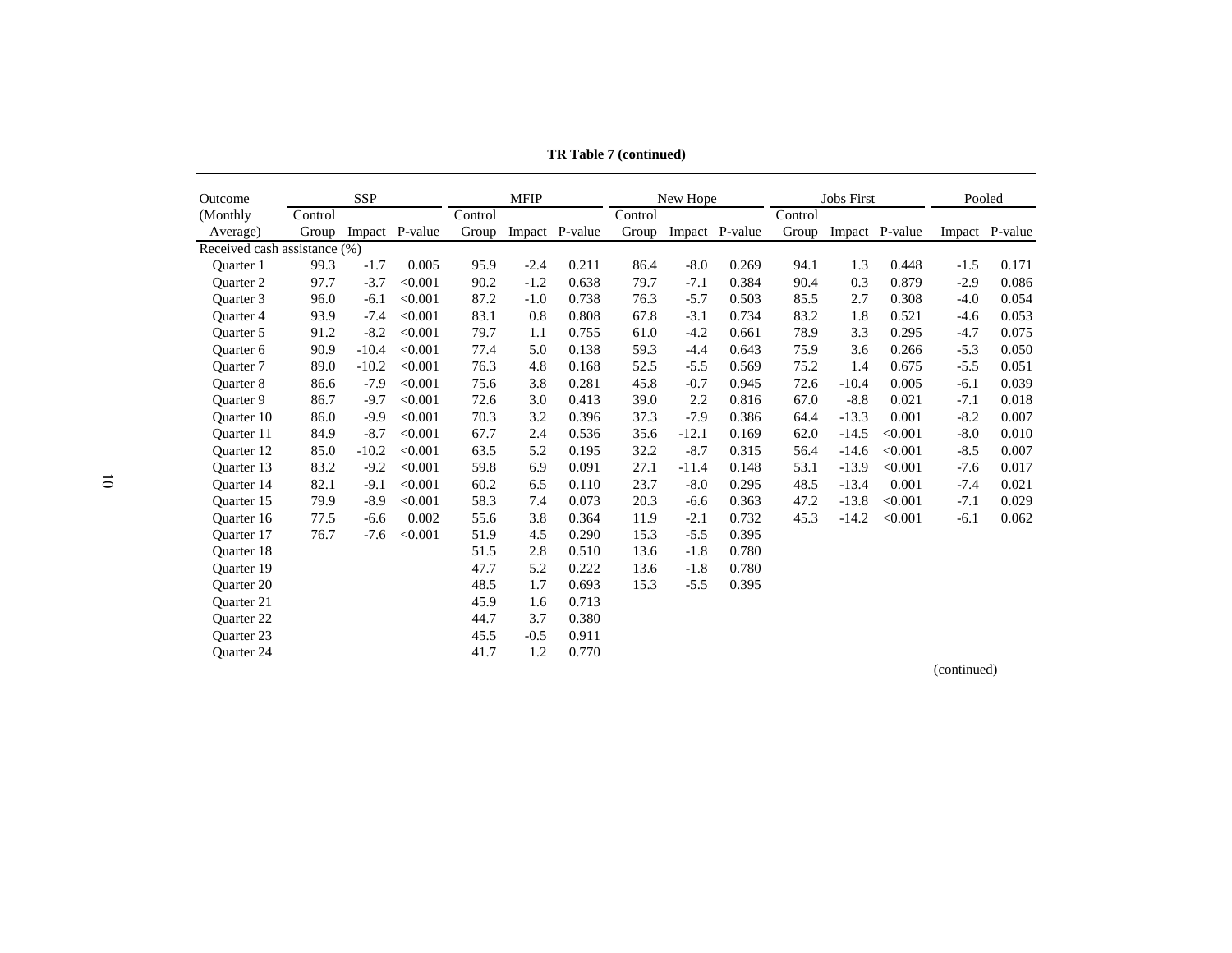| Outcome             |         | SSP   |                |         | <b>MFIP</b> |                |         | New Hope |                |         | <b>Jobs First</b> |                | Pooled |                |
|---------------------|---------|-------|----------------|---------|-------------|----------------|---------|----------|----------------|---------|-------------------|----------------|--------|----------------|
| (Monthly)           | Control |       |                | Control |             |                | Control |          |                | Control |                   |                |        |                |
| Average)            | Group   |       | Impact P-value | Group   |             | Impact P-value | Group   |          | Impact P-value | Group   |                   | Impact P-value |        | Impact P-value |
| Income, pretax (\$) |         |       |                |         |             |                |         |          |                |         |                   |                |        |                |
| <b>Ouarter</b> 1    | 2,509   | 50    | 0.272          | 2,499   | 307         | 0.001          | 3,149   | $-138$   | 0.691          | 2,475   | 254               | 0.004          | 123    | 0.095          |
| <b>Ouarter 2</b>    | 2,469   | 193   | < 0.001        | 2,409   | 307         | 0.005          | 3,044   | 258      | 0.476          | 2,443   | 301               | 0.002          | 233    | 0.007          |
| <b>Ouarter 3</b>    | 2,374   | 250   | < 0.001        | 2,309   | 315         | 0.006          | 2,829   | 165      | 0.629          | 2,438   | 318               | 0.006          | 269    | 0.003          |
| Quarter 4           | 2,315   | 331   | < 0.001        | 2,274   | 402         | 0.001          | 2,926   | $-25$    | 0.952          | 2,402   | 341               | 0.003          | 339    | 0.000          |
| <b>Ouarter 5</b>    | 2,267   | 375   | < 0.001        | 2,311   | 317         | 0.011          | 2,924   | $-286$   | 0.466          | 2,392   | 439               | 0.001          | 366    | 0.000          |
| <b>Ouarter 6</b>    | 2,245   | 327   | < 0.001        | 2,276   | 327         | 0.009          | 3,028   | $-334$   | 0.384          | 2,369   | 379               | 0.003          | 324    | 0.001          |
| <b>Ouarter</b> 7    | 2,160   | 285   | < 0.001        | 2,220   | 424         | 0.001          | 2,717   | 62       | 0.869          | 2,372   | 141               | 0.291          | 281    | 0.006          |
| Quarter 8           | 2,101   | 294   | < 0.001        | 2,173   | 373         | 0.005          | 2,691   | 255      | 0.514          | 2,322   | 79                | 0.551          | 273    | 0.008          |
| <b>Ouarter 9</b>    | 2,052   | 325   | < 0.001        | 2,201   | 413         | 0.003          | 2,672   | 181      | 0.655          | 2,248   | 129               | 0.342          | 305    | 0.004          |
| Ouarter 10          | 2,032   | 310   | < 0.001        | 2,137   | 374         | 0.007          | 2,744   | 71       | 0.870          | 2,221   | 54                | 0.688          | 277    | 0.009          |
| Ouarter 11          | 2,001   | 333   | < 0.001        | 2,125   | 307         | 0.035          | 2,887   | $-96$    | 0.817          | 2,210   | 65                | 0.651          | 287    | 0.007          |
| Quarter 12          | 1,983   | 316   | < 0.001        | 2,101   | 414         | 0.006          | 2,714   | $-123$   | 0.780          | 2,189   | 18                | 0.900          | 282    | 0.009          |
| Quarter 13          | 1,934   | 284   | < 0.001        | 2,058   | 487         | 0.002          | 2,853   | $-318$   | 0.474          | 2,140   | $-39$             | 0.781          | 252    | 0.020          |
| <b>Ouarter 14</b>   | 1,897   | 270   | < 0.001        | 2,158   | 265         | 0.088          | 2.673   | $-184$   | 0.679          | 2,218   | $-140$            | 0.363          | 212    | 0.051          |
| Ouarter 15          | 1,866   | 157   | 0.009          | 2,205   | 193         | 0.236          | 2,728   | $-337$   | 0.427          | 2,212   | $-101$            | 0.517          | 123    | 0.243          |
| Quarter 16          | 1,840   | 76    | 0.190          | 2,041   | 393         | 0.017          | 2,525   | 179      | 0.690          | 2,070   | 15                | 0.926          | 103    | 0.319          |
| Quarter 17          | 1,830   | 4     | 0.944          | 2,108   | 261         | 0.132          | 2,769   | $-26$    | 0.954          |         |                   |                |        |                |
| Quarter 18          |         |       |                | 2,093   | 296         | 0.095          | 2,848   | $-160$   | 0.733          |         |                   |                |        |                |
| <b>Ouarter 19</b>   |         |       |                | 2,087   | 363         | 0.044          | 2,829   | $-237$   | 0.614          |         |                   |                |        |                |
| Quarter 20          |         |       |                | 1,962   | 599         | 0.001          | 2,864   | $-175$   | 0.711          |         |                   |                |        |                |
| Quarter 21          |         |       |                | 2,009   | 500         | 0.009          |         |          |                |         |                   |                |        |                |
| <b>Ouarter 22</b>   |         |       |                | 2,024   | 357         | 0.066          |         |          |                |         |                   |                |        |                |
| <b>Ouarter 23</b>   |         |       |                | 2,054   | 435         | 0.030          |         |          |                |         |                   |                |        |                |
| Quarter 24          |         |       |                | 2,047   | 511         | 0.014          |         |          |                |         |                   |                |        |                |
| Sample size         |         | 1,675 |                |         | 557         |                |         | 110      |                |         | 650               |                | 2,992  |                |

**TR Table 7 (continued)**

Notes: Impacts are calculated as the difference in outcomes between program and control group members. Outcomes for program group members are not shown. The most disadvantaged had all three of the following characteristics at the time of random assignment: (1) had been on welfare for at least two years during their lifetime, (2) had neither a high school diploma nor GED certificate, and (3) had not worked in the year prior to random assignment.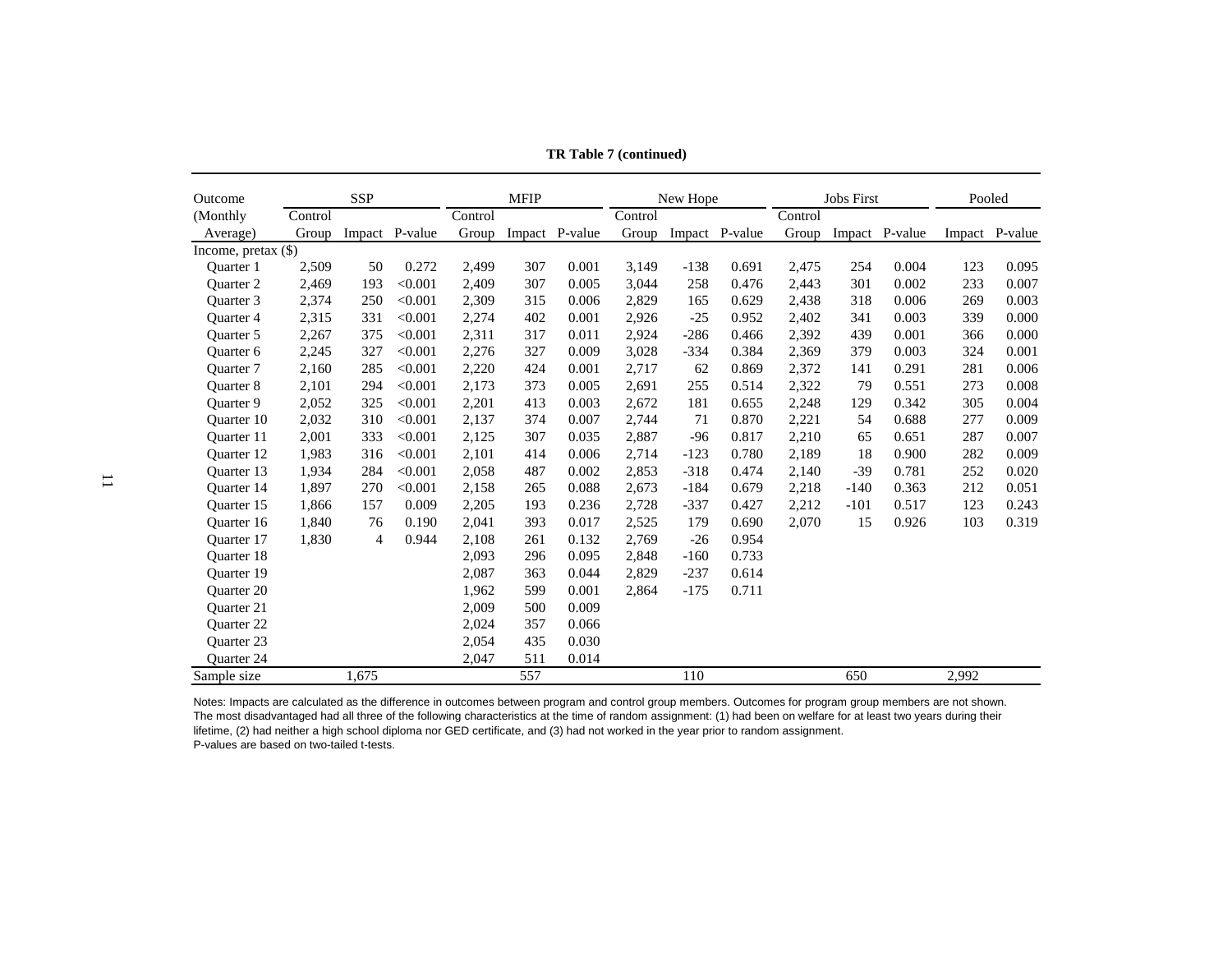| Outcome           |         | <b>SSP</b> |                |         | <b>MFIP</b> |                |         | New Hope |                |         | <b>Jobs First</b> |                | Pooled |                |
|-------------------|---------|------------|----------------|---------|-------------|----------------|---------|----------|----------------|---------|-------------------|----------------|--------|----------------|
| (Monthly          | Control |            |                | Control |             |                | Control |          |                | Control |                   |                |        |                |
| Average)          | Group   |            | Impact P-value | Group   |             | Impact P-value | Group   |          | Impact P-value | Group   |                   | Impact P-value |        | Impact P-value |
| Earnings (\$)     |         |            |                |         |             |                |         |          |                |         |                   |                |        |                |
| Ouarter 1         | 590     | 51         | 0.220          | 714     | -9          | 0.833          | 1,481   | 194      | 0.108          | 847     | $-39$             | 0.461          | 15     | 0.763          |
| <b>Ouarter 2</b>  | 662     | 125        | 0.007          | 897     | 36          | 0.461          | 1,604   | 239      | 0.056          | 1,011   | $-24$             | 0.747          | 75     | 0.209          |
| Quarter 3         | 698     | 190        | < 0.001        | 975     | 115         | 0.029          | 1.640   | 291      | 0.025          | 1.098   | 26                | 0.679          | 133    | 0.026          |
| <b>Ouarter 4</b>  | 758     | 255        | < 0.001        | 1,100   | 117         | 0.041          | 1,866   | 123      | 0.369          | 1,178   | 77                | 0.255          | 166    | 0.009          |
| <b>Ouarter 5</b>  | 814     | 292        | < 0.001        | 1.192   | 102         | 0.092          | 1.992   | 112      | 0.423          | 1,241   | 167               | 0.018          | 197    | 0.003          |
| Quarter 6         | 871     | 276        | < 0.001        | 1,330   | 40          | 0.520          | 2,063   | 33       | 0.819          | 1,366   | 121               | 0.170          | 161    | 0.023          |
| <b>Ouarter</b> 7  | 925     | 245        | < 0.001        | 1,364   | 100         | 0.117          | 2,117   | 16       | 0.913          | 1,509   | 120               | 0.124          | 160    | 0.025          |
| <b>Ouarter 8</b>  | 945     | 297        | < 0.001        | 1,517   | 72          | 0.283          | 2,141   | 205      | 0.167          | 1,633   | 197               | 0.020          | 204    | 0.006          |
| <b>Ouarter 9</b>  | 1,013   | 278        | < 0.001        | 1,616   | 104         | 0.139          | 2,238   | 231      | 0.139          | 1,675   | 257               | 0.002          | 220    | 0.004          |
| <b>Ouarter</b> 10 | 1,067   | 242        | < 0.001        | 1,693   | 120         | 0.097          | 2,207   | 288      | 0.062          | 1,807   | 131               | 0.199          | 191    | 0.017          |
| <b>Ouarter</b> 11 | 1,143   | 181        | 0.003          | 1,787   | 58          | 0.443          | 2,238   | 276      | 0.095          | 1,893   | 111               | 0.219          | 137    | 0.089          |
| <b>Ouarter 12</b> | 1,173   | 197        | 0.001          | 1,874   | 106         | 0.177          | 2,292   | 229      | 0.156          | 2,022   | 46                | 0.623          | 144    | 0.079          |
| Ouarter 13        | 1,241   | 145        | 0.018          | 1,947   | 130         | 0.109          | 2,393   | 90       | 0.604          | 2,162   | 66                | 0.592          | 127    | 0.148          |
| Quarter 14        | 1,258   | 154        | 0.011          | 2,061   | 105         | 0.207          | 2,447   | 56       | 0.735          | 2,195   | 40                | 0.732          | 118    | 0.177          |
| Quarter 15        | 1,296   | 166        | 0.007          | 2,202   | 12          | 0.887          | 2,506   | $-8$     | 0.963          | 2,133   | 154               | 0.115          | 113    | 0.188          |
| <b>Ouarter</b> 16 | 1,309   | 157        | 0.010          | 2,228   | 90          | 0.288          | 2,579   | 18       | 0.919          | 2,135   | 147               | 0.141          | 130    | 0.132          |
| <b>Ouarter</b> 17 | 1,372   | 113        | 0.072          | 2,361   | 28          | 0.755          | 2,641   | 37       | 0.835          |         |                   |                |        |                |
| <b>Ouarter 18</b> |         |            |                | 2,412   | 15          | 0.869          | 2,663   | 5        | 0.978          |         |                   |                |        |                |
| <b>Ouarter</b> 19 |         |            |                | 2,493   | $-35$       | 0.697          | 2,662   | 9        | 0.959          |         |                   |                |        |                |
| <b>Ouarter 20</b> |         |            |                | 2,582   | $-20$       | 0.826          | 2,596   | 168      | 0.364          |         |                   |                |        |                |
| Quarter 21        |         |            |                | 2,641   | $-34$       | 0.727          |         |          |                |         |                   |                |        |                |
| <b>Ouarter 22</b> |         |            |                | 2,661   | $-3$        | 0.972          |         |          |                |         |                   |                |        |                |
| Quarter 23        |         |            |                | 2,709   | $-52$       | 0.596          |         |          |                |         |                   |                |        |                |
| <b>Ouarter 24</b> |         |            |                | 2,668   | 104         | 0.294          |         |          |                |         |                   |                |        |                |

**TR Table 8 Monthly Impacts by Program, Moderately Disadvantaged**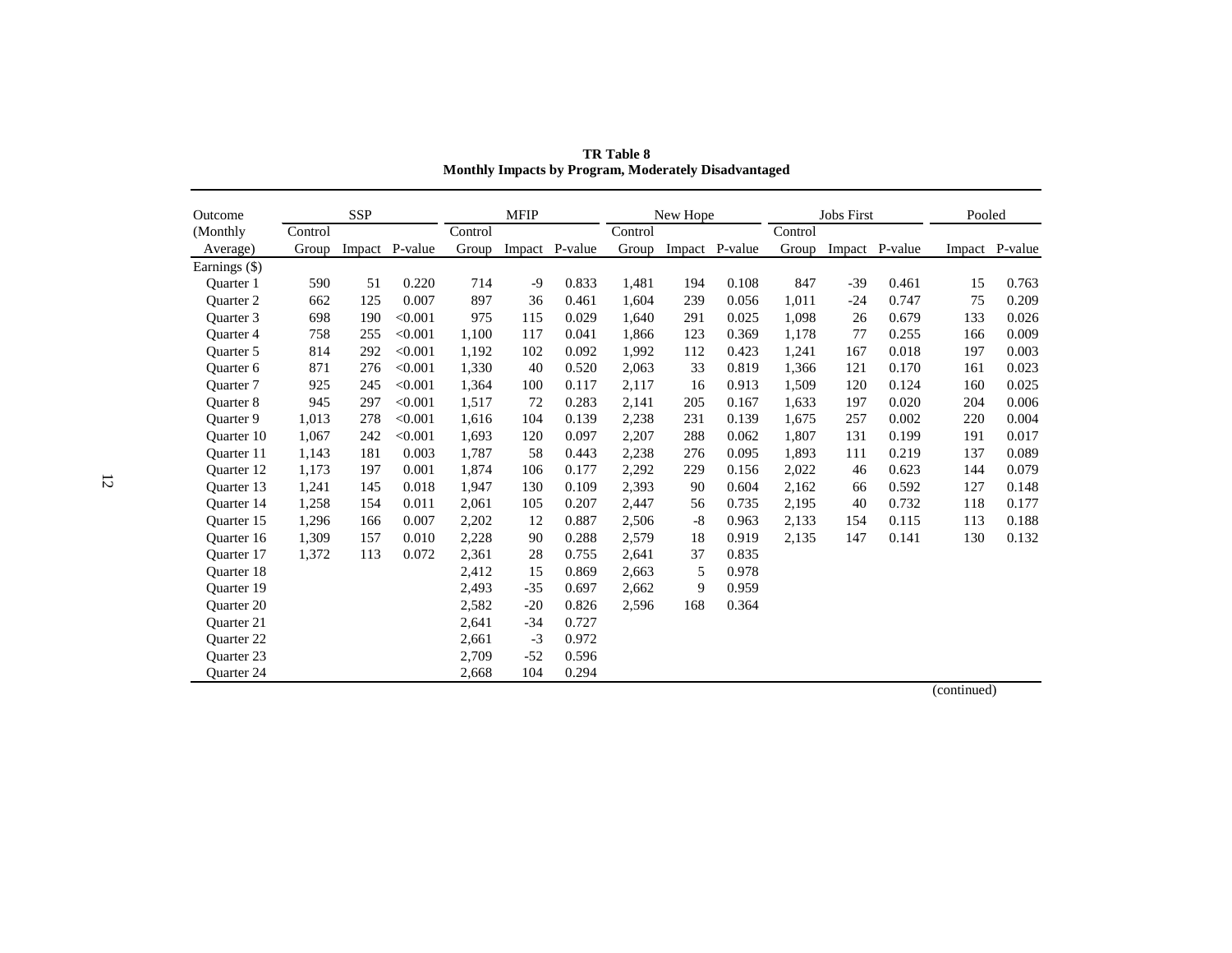| Outcome           |         | <b>SSP</b> |                |         | <b>MFIP</b> |                |         | New Hope |                |         | <b>Jobs First</b> |                | Pooled |                |
|-------------------|---------|------------|----------------|---------|-------------|----------------|---------|----------|----------------|---------|-------------------|----------------|--------|----------------|
| (Monthly)         | Control |            |                | Control |             |                | Control |          |                | Control |                   |                |        |                |
| Average)          | Group   |            | Impact P-value | Group   |             | Impact P-value | Group   |          | Impact P-value | Group   |                   | Impact P-value |        | Impact P-value |
| Employment (%)    |         |            |                |         |             |                |         |          |                |         |                   |                |        |                |
| <b>Ouarter</b> 1  | 31.6    | 1.6        | 0.240          | 37.6    | 4.3         | 0.002          | 65.0    | 9.0      | 0.003          | 40.4    | 3.7               | 0.029          | 3.6    | 0.031          |
| <b>Ouarter 2</b>  | 33.1    | 4.2        | 0.003          | 39.6    | 6.3         | < 0.001        | 63.2    | 8.8      | 0.004          | 42.9    | 4.7               | 0.006          | 5.4    | 0.001          |
| Ouarter 3         | 33.9    | $7.5$      | < 0.001        | 38.7    | 8.8         | < 0.001        | 59.7    | 11.7     | < 0.001        | 43.5    | 7.1               | < 0.001        | 8.2    | 0.000          |
| <b>Ouarter 4</b>  | 35.8    | 11.1       | < 0.001        | 41.1    | 8.4         | < 0.001        | 64.3    | 8.4      | 0.006          | 44.5    | 6.9               | < 0.001        | 8.9    | 0.000          |
| <b>Ouarter 5</b>  | 37.8    | 10.4       | < 0.001        | 42.6    | 8.2         | < 0.001        | 67.4    | 6.4      | 0.034          | 45.2    | 8.5               | < 0.001        | 8.9    | 0.000          |
| Quarter 6         | 38.5    | 9.7        | < 0.001        | 43.5    | 7.7         | < 0.001        | 67.0    | 5.3      | 0.083          | 46.4    | 7.6               | < 0.001        | 8.2    | 0.000          |
| <b>Ouarter</b> 7  | 38.0    | 9.0        | < 0.001        | 45.7    | 7.4         | < 0.001        | 67.2    | 5.3      | 0.083          | 48.8    | 7.5               | < 0.001        | 7.8    | 0.000          |
| <b>Ouarter 8</b>  | 39.4    | 9.1        | < 0.001        | 47.4    | 6.8         | < 0.001        | 68.5    | 5.1      | 0.092          | 50.4    | 6.6               | < 0.001        | 7.4    | 0.000          |
| Quarter 9         | 41.3    | 8.1        | < 0.001        | 48.5    | 6.7         | < 0.001        | 67.4    | 6.2      | 0.041          | 51.4    | 6.6               | < 0.001        | 7.1    | 0.000          |
| <b>Ouarter</b> 10 | 42.2    | 7.3        | < 0.001        | 49.4    | 6.7         | < 0.001        | 66.1    | 6.8      | 0.025          | 52.8    | 4.7               | 0.006          | 6.4    | 0.000          |
| Ouarter 11        | 43.5    | 6.7        | < 0.001        | 48.7    | 7.2         | < 0.001        | 67.6    | 4.0      | 0.194          | 52.7    | 5.6               | 0.001          | 6.4    | 0.000          |
| <b>Ouarter 12</b> | 44.6    | 6.4        | < 0.001        | 51.3    | 5.0         | 0.001          | 65.0    | 5.7      | 0.064          | 53.7    | 4.2               | 0.013          | 5.3    | 0.002          |
| Ouarter 13        | 45.5    | 4.5        | 0.002          | 51.5    | 5.7         | < 0.001        | 63.9    | 5.7      | 0.067          | 54.3    | 5.2               | 0.002          | 5.2    | 0.002          |
| <b>Ouarter</b> 14 | 46.9    | 4.4        | 0.003          | 52.8    | 4.5         | 0.002          | 66.1    | 1.8      | 0.573          | 53.5    | 6.6               | < 0.001        | 4.8    | 0.005          |
| Ouarter 15        | 48.0    | 4.1        | 0.005          | 54.3    | 3.1         | 0.034          | 65.2    | $-0.2$   | 0.945          | 53.9    | 6.6               | < 0.001        | 4.1    | 0.017          |
| <b>Ouarter</b> 16 | 49.5    | 3.4        | 0.021          | 55.9    | 1.6         | 0.272          | 66.7    | 3.3      | 0.285          | 53.7    | 6.9               | < 0.001        | 3.6    | 0.032          |
| Ouarter 17        | 51.1    | 1.4        | 0.331          | 56.4    | 1.2         | 0.406          | 67.0    | 0.0      | 1.000          |         |                   |                |        |                |
| Quarter 18        |         |            |                | 57.0    | 0.7         | 0.636          | 67.6    | $-1.8$   | 0.573          |         |                   |                |        |                |
| <b>Ouarter 19</b> |         |            |                | 57.2    | 0.3         | 0.836          | 65.9    | 1.8      | 0.573          |         |                   |                |        |                |
| <b>Ouarter 20</b> |         |            |                | 57.4    | 0.2         | 0.893          | 65.0    | 3.5      | 0.260          |         |                   |                |        |                |
| Quarter 21        |         |            |                | 57.0    | 0.2         | 0.878          |         |          |                |         |                   |                |        |                |
| <b>Ouarter 22</b> |         |            |                | 57.5    | $-1.0$      | 0.496          |         |          |                |         |                   |                |        |                |
| <b>Ouarter 23</b> |         |            |                | 57.7    | $-1.9$      | 0.196          |         |          |                |         |                   |                |        |                |
| <b>Ouarter 24</b> |         |            |                | 56.9    | 0.2         | 0.905          |         |          |                |         |                   |                |        |                |

**TR Table 8 (continued)**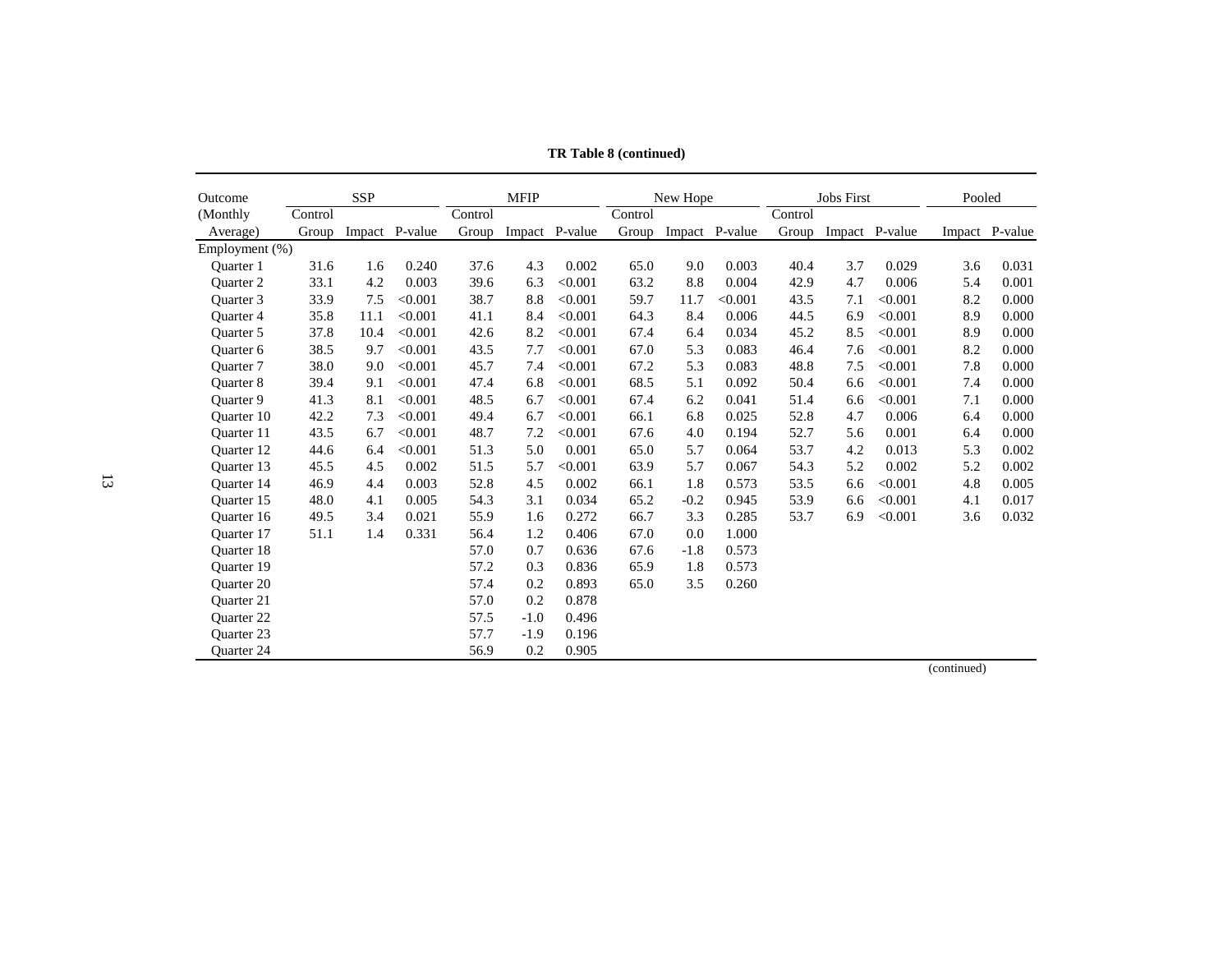| Outcome                       |         | <b>SSP</b> |         |         | <b>MFIP</b>    |                |         | New Hope |                |         | <b>Jobs First</b> |                | Pooled |                |
|-------------------------------|---------|------------|---------|---------|----------------|----------------|---------|----------|----------------|---------|-------------------|----------------|--------|----------------|
| (Monthly)                     | Control |            |         | Control |                |                | Control |          |                | Control |                   |                |        |                |
| Average)                      | Group   | Impact     | P-value | Group   |                | Impact P-value | Group   |          | Impact P-value | Group   |                   | Impact P-value |        | Impact P-value |
| Cash assistance payments (\$) |         |            |         |         |                |                |         |          |                |         |                   |                |        |                |
| <b>Ouarter</b> 1              | 2,120   | 28         | 0.345   | 1,788   | 392            | < 0.001        | 926     | 11       | 0.865          | 1,229   | 240               | < 0.001        | 210    | 0.000          |
| <b>Ouarter 2</b>              | 1,943   | $-31$      | 0.355   | 1,638   | 282            | < 0.001        | 836     | $-45$    | 0.455          | 1,118   | 251               | < 0.001        | 167    | 0.000          |
| <b>Ouarter 3</b>              | 1,833   | $-109$     | 0.002   | 1,495   | 254            | < 0.001        | 744     | $-57$    | 0.322          | 1,023   | 251               | < 0.001        | 135    | 0.000          |
| Quarter 4                     | 1,747   | $-169$     | < 0.001 | 1,346   | 269            | < 0.001        | 681     | $-81$    | 0.141          | 953     | 234               | < 0.001        | 110    | 0.002          |
| Ouarter 5                     | 1,669   | $-223$     | < 0.001 | 1,249   | 287            | < 0.001        | 586     | $-60$    | 0.255          | 898     | 203               | < 0.001        | 89     | 0.012          |
| Ouarter <sub>6</sub>          | 1,578   | $-242$     | < 0.001 | 1,176   | 277            | < 0.001        | 522     | $-95$    | 0.052          | 839     | 205               | < 0.001        | 76     | 0.032          |
| Quarter 7                     | 1,481   | $-241$     | < 0.001 | 1,106   | 267            | < 0.001        | 435     | $-53$    | 0.251          | 778     | 119               | < 0.001        | 45     | 0.199          |
| <b>Ouarter 8</b>              | 1,372   | $-246$     | < 0.001 | 1,032   | 253            | < 0.001        | 374     | $-39$    | 0.376          | 736     | $-47$             | 0.099          | $-23$  | 0.500          |
| <b>Ouarter 9</b>              | 1,257   | $-196$     | < 0.001 | 958     | 222            | < 0.001        | 253     | $-24$    | 0.531          | 680     | $-67$             | 0.017          | $-24$  | 0.456          |
| Quarter 10                    | 1,191   | $-184$     | < 0.001 | 888     | 193            | < 0.001        | 227     | -49      | 0.170          | 621     | $-109$            | < 0.001        | $-49$  | 0.125          |
| Ouarter 11                    | 1,127   | $-158$     | < 0.001 | 823     | 203            | < 0.001        | 217     | $-39$    | 0.279          | 568     | $-113$            | < 0.001        | $-41$  | 0.195          |
| <b>Ouarter 12</b>             | 1.074   | $-145$     | < 0.001 | 760     | 187            | < 0.001        | 203     | $-21$    | 0.565          | 522     | $-144$            | < 0.001        | $-49$  | 0.112          |
| <b>Ouarter</b> 13             | 1,008   | $-133$     | < 0.001 | 726     | 143            | < 0.001        | 166     | $-22$    | 0.526          | 475     | $-141$            | < 0.001        | $-58$  | 0.050          |
| Quarter 14                    | 933     | $-117$     | < 0.001 | 678     | 113            | < 0.001        | 146     | $-17$    | 0.610          | 445     | $-140$            | < 0.001        | $-60$  | 0.036          |
| Ouarter 15                    | 872     | $-101$     | < 0.001 | 630     | 76             | 0.012          | 123     | 15       | 0.629          | 393     | $-111$            | < 0.001        | $-46$  | 0.090          |
| <b>Ouarter</b> 16             | 836     | $-97$      | < 0.001 | 579     | 40             | 0.165          | 119     | $-4$     | 0.893          | 362     | $-109$            | < 0.001        | $-55$  | 0.036          |
| Quarter 17                    | 800     | $-86$      | 0.002   | 539     | $\overline{0}$ | 0.998          | 118     | $-14$    | 0.622          |         |                   |                |        |                |
| <b>Ouarter 18</b>             |         |            |         | 500     | 14             | 0.597          | 100     | $-2$     | 0.954          |         |                   |                |        |                |
| Quarter 19                    |         |            |         | 452     | 24             | 0.353          | 91      | $-11$    | 0.646          |         |                   |                |        |                |
| <b>Ouarter 20</b>             |         |            |         | 425     | 32             | 0.219          | 80      | $-17$    | 0.438          |         |                   |                |        |                |
| <b>Ouarter 21</b>             |         |            |         | 407     | 21             | 0.407          |         |          |                |         |                   |                |        |                |
| <b>Ouarter 22</b>             |         |            |         | 385     | 4              | 0.876          |         |          |                |         |                   |                |        |                |
| <b>Ouarter 23</b>             |         |            |         | 361     | 1              | 0.963          |         |          |                |         |                   |                |        |                |
| <b>Ouarter 24</b>             |         |            |         | 350     | $-6$           | 0.800          |         |          |                |         |                   |                |        |                |

**TR Table 8 (continued)**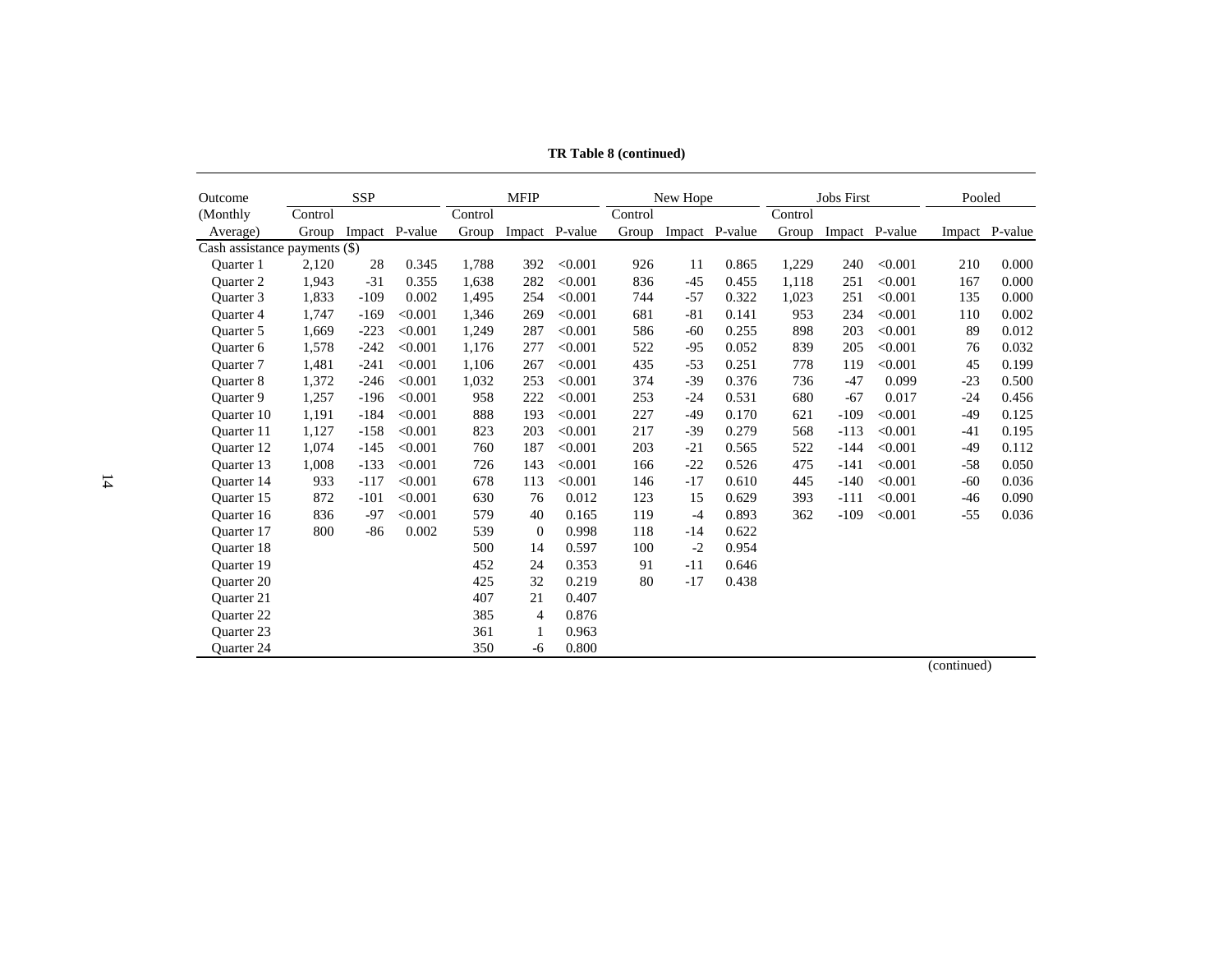| Outcome                      |         | <b>SSP</b> |                |         | <b>MFIP</b> |                |         | New Hope |                |         | Jobs First |                | Pooled |                |
|------------------------------|---------|------------|----------------|---------|-------------|----------------|---------|----------|----------------|---------|------------|----------------|--------|----------------|
| (Monthly)                    | Control |            |                | Control |             |                | Control |          |                | Control |            |                |        |                |
| Average)                     | Group   |            | Impact P-value | Group   |             | Impact P-value | Group   |          | Impact P-value | Group   |            | Impact P-value |        | Impact P-value |
| Received cash assistance (%) |         |            |                |         |             |                |         |          |                |         |            |                |        |                |
| <b>Ouarter</b> 1             | 93.6    | 0.0        | 0.957          | 86.8    | 5.1         | < 0.001        | 61.0    | $-2.4$   | 0.457          | 85.2    | 6.0        | < 0.001        | 2.7    | 0.007          |
| <b>Ouarter 2</b>             | 85.7    | $-2.3$     | 0.031          | 79.6    | 6.6         | < 0.001        | 55.7    | $-2.2$   | 0.505          | 76.3    | 8.8        | < 0.001        | 3.4    | 0.009          |
| Ouarter <sub>3</sub>         | 81.8    | $-5.6$     | < 0.001        | 73.7    | 6.9         | < 0.001        | 52.6    | $-2.4$   | 0.466          | 70.1    | 9.7        | < 0.001        | 2.5    | 0.080          |
| <b>Ouarter 4</b>             | 78.9    | $-7.6$     | < 0.001        | 68.5    | 7.9         | < 0.001        | 48.0    | $-2.2$   | 0.506          | 64.9    | 9.8        | < 0.001        | 2.2    | 0.158          |
| <b>Ouarter 5</b>             | 75.0    | $-8.8$     | < 0.001        | 63.5    | 9.2         | < 0.001        | 43.0    | $-4.0$   | 0.225          | 60.9    | 7.8        | < 0.001        | 1.6    | 0.314          |
| Quarter 6                    | 72.0    | $-10.8$    | < 0.001        | 60.3    | 9.5         | < 0.001        | 39.4    | $-3.5$   | 0.273          | 57.7    | 7.9        | < 0.001        | 1.1    | 0.486          |
| <b>Ouarter</b> 7             | 69.2    | $-10.9$    | < 0.001        | 57.6    | 9.2         | < 0.001        | 34.6    | $-2.2$   | 0.482          | 53.7    | 7.4        | < 0.001        | 1.0    | 0.563          |
| <b>Ouarter 8</b>             | 66.9    | $-10.8$    | < 0.001        | 55.2    | 8.4         | < 0.001        | 29.5    | 0.2      | 0.942          | 51.1    | $-5.8$     | 0.001          | $-2.2$ | 0.185          |
| Quarter 9                    | 63.6    | $-10.3$    | < 0.001        | 51.1    | 9.0         | < 0.001        | 20.7    | 0.7      | 0.807          | 47.1    | $-5.4$     | 0.002          | $-1.7$ | 0.306          |
| <b>Ouarter 10</b>            | 60.2    | $-8.4$     | < 0.001        | 47.9    | 8.6         | < 0.001        | 17.4    | $-2.6$   | 0.279          | 43.5    | $-8.3$     | < 0.001        | $-2.3$ | 0.167          |
| Ouarter 11                   | 58.9    | $-8.1$     | < 0.001        | 44.9    | 9.0         | < 0.001        | 16.1    | $-1.5$   | 0.519          | 40.9    | $-10.1$    | < 0.001        | $-2.4$ | 0.139          |
| Quarter 12                   | 56.7    | $-6.9$     | < 0.001        | 42.4    | 7.2         | < 0.001        | 13.9    | $-1.5$   | 0.492          | 36.8    | $-11.5$    | < 0.001        | $-3.1$ | 0.056          |
| Ouarter 13                   | 54.4    | $-5.1$     | 0.001          | 39.9    | 5.7         | < 0.001        | 11.2    | $-1.8$   | 0.384          | 34.0    | $-10.9$    | < 0.001        | $-2.9$ | 0.070          |
| <b>Ouarter</b> 14            | 52.3    | $-4.9$     | 0.001          | 37.6    | 5.8         | < 0.001        | 8.6     | $-0.2$   | 0.905          | 31.8    | $-10.6$    | < 0.001        | $-2.5$ | 0.110          |
| Ouarter 15                   | 50.1    | $-4.1$     | 0.005          | 36.4    | 4.3         | 0.002          | 8.4     | 0.7      | 0.724          | 29.4    | $-9.4$     | < 0.001        | $-2.3$ | 0.135          |
| Ouarter 16                   | 49.1    | $-4.2$     | 0.005          | 34.8    | 2.2         | 0.126          | 7.9     | 0.7      | 0.718          | 27.6    | $-9.4$     | < 0.001        | $-2.9$ | 0.052          |
| Ouarter 17                   | 47.9    | $-4.1$     | 0.005          | 32.2    | 0.8         | 0.551          | 7.7     | $-0.7$   | 0.704          |         |            |                |        |                |
| <b>Ouarter 18</b>            |         |            |                | 30.2    | 1.4         | 0.293          | 6.6     | 0.2      | 0.895          |         |            |                |        |                |
| Quarter 19                   |         |            |                | 28.5    | 1.1         | 0.400          | 6.4     | $-0.2$   | 0.891          |         |            |                |        |                |
| <b>Ouarter 20</b>            |         |            |                | 27.0    | 1.1         | 0.398          | 6.6     | $-1.1$   | 0.487          |         |            |                |        |                |
| <b>Ouarter 21</b>            |         |            |                | 26.2    | 0.0         | 0.999          |         |          |                |         |            |                |        |                |
| <b>Ouarter 22</b>            |         |            |                | 25.1    | $-0.5$      | 0.691          |         |          |                |         |            |                |        |                |
| <b>Ouarter 23</b>            |         |            |                | 24.2    | 0.4         | 0.758          |         |          |                |         |            |                |        |                |
| <b>Ouarter 24</b>            |         |            |                | 24.2    | 0.0         | 0.986          |         |          |                |         |            |                |        |                |

**TR Table 8 (continued)**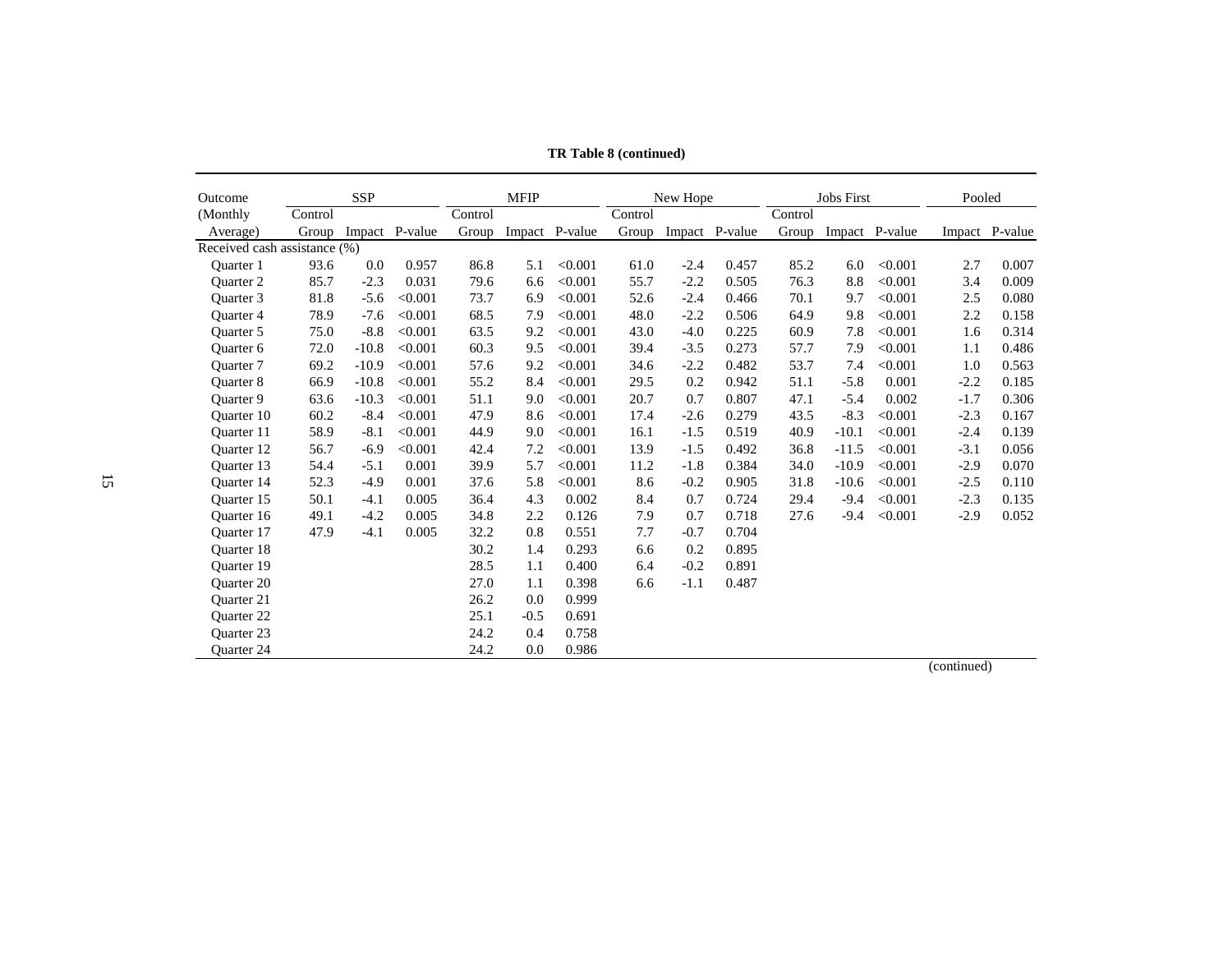| Outcome              |         | SSP   |                |         | <b>MFIP</b>  |                |         | New Hope |                |         | <b>Jobs First</b> |                | Pooled |                |
|----------------------|---------|-------|----------------|---------|--------------|----------------|---------|----------|----------------|---------|-------------------|----------------|--------|----------------|
| (Monthly             | Control |       |                | Control |              |                | Control |          |                | Control |                   |                |        |                |
| Average)             | Group   |       | Impact P-value | Group   |              | Impact P-value | Group   |          | Impact P-value | Group   |                   | Impact P-value |        | Impact P-value |
| Income, pretax (\$)  |         |       |                |         |              |                |         |          |                |         |                   |                |        |                |
| <b>Ouarter</b> 1     | 2,710   | 208   | < 0.001        | 2,502   | 383          | < 0.001        | 2,981   | 327      | 0.021          | 2,626   | 275               | < 0.001        | 292    | 0.000          |
| <b>Ouarter 2</b>     | 2,606   | 341   | < 0.001        | 2,534   | 319          | < 0.001        | 3,004   | 315      | 0.025          | 2,646   | 303               | < 0.001        | 325    | 0.000          |
| Ouarter <sub>3</sub> | 2,536   | 385   | < 0.001        | 2,470   | 369          | < 0.001        | 2,905   | 370      | 0.010          | 2,606   | 356               | < 0.001        | 372    | 0.000          |
| <b>Ouarter 4</b>     | 2,511   | 477   | < 0.001        | 2,447   | 386          | < 0.001        | 3,025   | 147      | 0.309          | 2,593   | 386               | < 0.001        | 411    | 0.000          |
| <b>Ouarter 5</b>     | 2,486   | 541   | < 0.001        | 2,441   | 389          | < 0.001        | 3,014   | 186      | 0.206          | 2,593   | 420               | < 0.001        | 447    | 0.000          |
| Quarter 6            | 2,451   | 490   | < 0.001        | 2,505   | 317          | < 0.001        | 3,000   | 46       | 0.760          | 2,631   | 390               | < 0.001        | 390    | 0.000          |
| <b>Ouarter</b> 7     | 2,411   | 461   | < 0.001        | 2,470   | 367          | < 0.001        | 2,914   | 83       | 0.584          | 2,697   | 280               | < 0.001        | 372    | 0.000          |
| Quarter 8            | 2,318   | 523   | < 0.001        | 2,549   | 325          | < 0.001        | 2,840   | 298      | 0.053          | 2,766   | 159               | 0.051          | 374    | 0.000          |
| <b>Ouarter 9</b>     | 2,272   | 547   | < 0.001        | 2,574   | 326          | < 0.001        | 2,793   | 337      | 0.035          | 2,739   | 190               | 0.021          | 393    | 0.000          |
| Quarter 10           | 2,261   | 501   | < 0.001        | 2,581   | 314          | < 0.001        | 2,738   | 326      | 0.037          | 2,793   | 15                | 0.879          | 356    | 0.000          |
| Ouarter 11           | 2,274   | 447   | < 0.001        | 2,611   | 260          | < 0.001        | 2,738   | 298      | 0.074          | 2,804   | 2                 | 0.985          | 294    | 0.000          |
| Quarter 12           | 2,249   | 451   | < 0.001        | 2,634   | 293          | < 0.001        | 2,779   | 251      | 0.120          | 2,870   | $-100$            | 0.262          | 286    | 0.000          |
| <b>Ouarter</b> 13    | 2,253   | 323   | < 0.001        | 2,674   | 273          | < 0.001        | 2,819   | 35       | 0.836          | 2,948   | $-81$             | 0.500          | 241    | 0.004          |
| Quarter 14           | 2,199   | 271   | < 0.001        | 2,739   | 218          | 0.006          | 2,836   | 17       | 0.916          | 2,933   | $-103$            | 0.365          | 191    | 0.021          |
| Ouarter 15           | 2,175   | 241   | < 0.001        | 2,832   | 88           | 0.275          | 2,851   | 1        | 0.997          | 2,800   | 43                | 0.652          | 152    | 0.061          |
| Quarter 16           | 2,152   | 169   | 0.003          | 2,807   | 130          | 0.108          | 2,922   | 8        | 0.966          | 2,761   | 40                | 0.680          | 128    | 0.116          |
| Ouarter 17           | 2,180   | 80    | 0.164          | 2,900   | 28           | 0.746          | 2,970   | $-5$     | 0.978          |         |                   |                |        |                |
| <b>Ouarter 18</b>    |         |       |                | 2,912   | 29           | 0.733          | 2,963   | $-3$     | 0.986          |         |                   |                |        |                |
| <b>Ouarter</b> 19    |         |       |                | 2,945   | $-11$        | 0.900          | 2,930   | 11       | 0.950          |         |                   |                |        |                |
| <b>Ouarter 20</b>    |         |       |                | 3,007   | 11           | 0.899          | 2,856   | 171      | 0.348          |         |                   |                |        |                |
| <b>Ouarter 21</b>    |         |       |                | 3,048   | $-13$        | 0.891          |         |          |                |         |                   |                |        |                |
| <b>Ouarter 22</b>    |         |       |                | 3,046   | $\mathbf{0}$ | 0.997          |         |          |                |         |                   |                |        |                |
| <b>Ouarter 23</b>    |         |       |                | 3,071   | $-51$        | 0.592          |         |          |                |         |                   |                |        |                |
| Quarter 24           |         |       |                | 3,018   | 98           | 0.308          |         |          |                |         |                   |                |        |                |
| Sample size          |         | 4,583 |                |         | 4,641        |                |         | 908      |                |         | 3,359             |                | 13,491 |                |

**TR Table 8 (continued)**

Notes: Impacts are calculated as the difference in outcomes between program and control group members. Outcomes for program group members are not shown. The moderately disadvantaged had one or two of the following characteristics at the time of random assignment: (1) had been on welfare for less than two years during their lifetime, (2) had a high school diploma or GED certificate, and (3) had worked in the prior year.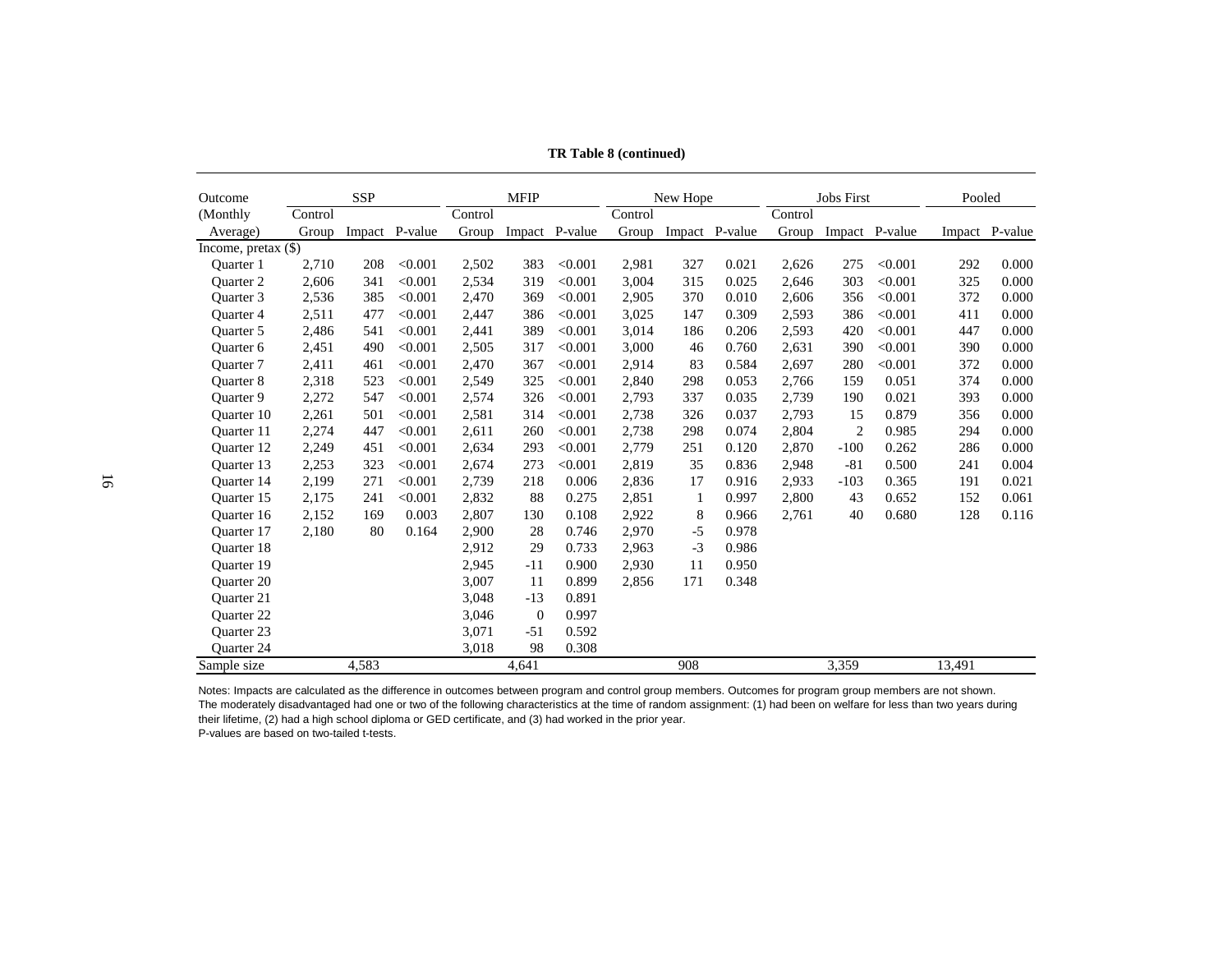| Outcome              |         | <b>SSP</b> |                |         | <b>MFIP</b> |                |         | New Hope |                |         | <b>Jobs First</b> |                | Pooled |                |
|----------------------|---------|------------|----------------|---------|-------------|----------------|---------|----------|----------------|---------|-------------------|----------------|--------|----------------|
| (Monthly             | Control |            |                | Control |             |                | Control |          |                | Control |                   |                |        |                |
| Average)             | Group   |            | Impact P-value | Group   |             | Impact P-value | Group   |          | Impact P-value | Group   |                   | Impact P-value |        | Impact P-value |
| Earnings (\$)        |         |            |                |         |             |                |         |          |                |         |                   |                |        |                |
| <b>Ouarter</b> 1     | 1,660   | $-188$     | 0.224          | 1,604   | $-223$      | 0.011          | 2,364   | $-64$    | 0.780          | 1,504   | $-150$            | 0.286          | $-189$ | 0.143          |
| Quarter 2            | 1,810   | $-170$     | 0.304          | 1,915   | $-121$      | 0.228          | 2,240   | 192      | 0.400          | 1,855   | 49                | 0.770          | $-67$  | 0.643          |
| Ouarter <sub>3</sub> | 1,983   | $-144$     | 0.390          | 2,116   | $-226$      | 0.030          | 2,441   | 175      | 0.481          | 2,169   | $-50$             | 0.779          | $-141$ | 0.352          |
| <b>Ouarter 4</b>     | 2,052   | $-65$      | 0.692          | 2,271   | $-221$      | 0.041          | 2,604   | 46       | 0.863          | 2,242   | $-62$             | 0.730          | $-135$ | 0.383          |
| <b>Ouarter 5</b>     | 2,075   | 73         | 0.661          | 2,387   | $-121$      | 0.283          | 2,698   | $-156$   | 0.557          | 2,497   | $-120$            | 0.513          | $-80$  | 0.615          |
| Quarter 6            | 2,027   | 257        | 0.133          | 2,474   | $-55$       | 0.644          | 2,619   | $-103$   | 0.702          | 2,576   | $-49$             | 0.799          | 14     | 0.931          |
| <b>Ouarter</b> 7     | 2,063   | 342        | 0.057          | 2,578   | $-137$      | 0.251          | 2,566   | 60       | 0.823          | 2,644   | 160               | 0.432          | 41     | 0.811          |
| Quarter 8            | 2,041   | 514        | 0.004          | 2,650   | $-114$      | 0.346          | 2,607   | 135      | 0.626          | 2,758   | 88                | 0.665          | 87     | 0.612          |
| Quarter 9            | 2,104   | 538        | 0.002          | 2,767   | 22          | 0.864          | 2,818   | $-140$   | 0.609          | 2,912   | $-40$             | 0.850          | 126    | 0.470          |
| <b>Ouarter</b> 10    | 2,324   | 444        | 0.014          | 2,854   | 68          | 0.595          | 2,668   | $-25$    | 0.925          | 3,027   | -64               | 0.757          | 122    | 0.488          |
| <b>Ouarter</b> 11    | 2,455   | 300        | 0.106          | 2,926   | 8           | 0.949          | 2,698   | 154      | 0.605          | 3,142   | 178               | 0.428          | 122    | 0.507          |
| <b>Ouarter</b> 12    | 2,476   | 226        | 0.212          | 3,025   | $-10$       | 0.941          | 2,821   | $-78$    | 0.792          | 3,300   | $-31$             | 0.891          | 39     | 0.828          |
| Quarter 13           | 2,469   | 263        | 0.160          | 3,161   | 154         | 0.267          | 2,877   | 19       | 0.948          | 3,424   | $-153$            | 0.501          | 115    | 0.544          |
| Quarter 14           | 2,497   | 247        | 0.184          | 3,273   | 163         | 0.247          | 2,670   | 190      | 0.518          | 3,585   | $-183$            | 0.435          | 130    | 0.496          |
| Quarter 15           | 2,510   | 171        | 0.343          | 3,373   | 36          | 0.802          | 2,887   | 133      | 0.654          | 3,559   | -64               | 0.793          | 69     | 0.721          |
| <b>Ouarter</b> 16    | 2,586   | 67         | 0.715          | 3,432   | 106         | 0.477          | 2.768   | 110      | 0.727          | 3.651   | $-266$            | 0.273          | 33     | 0.868          |
| Quarter 17           | 2,614   | 36         | 0.846          | 3,568   | 198         | 0.194          | 2,893   | 105      | 0.737          |         |                   |                |        |                |
| Quarter 18           |         |            |                | 3,655   | 66          | 0.667          | 2,771   | 270      | 0.385          |         |                   |                |        |                |
| Quarter 19           |         |            |                | 3,639   | 133         | 0.389          | 2,755   | 148      | 0.642          |         |                   |                |        |                |
| <b>Ouarter 20</b>    |         |            |                | 3,878   | $-56$       | 0.731          | 3,079   | $-114$   | 0.737          |         |                   |                |        |                |
| Quarter 21           |         |            |                | 3,937   | 41          | 0.807          |         |          |                |         |                   |                |        |                |
| <b>Ouarter 22</b>    |         |            |                | 3,949   | 7           | 0.968          |         |          |                |         |                   |                |        |                |
| Quarter 23           |         |            |                | 3,961   | $-1$        | 0.995          |         |          |                |         |                   |                |        |                |
| <b>Ouarter 24</b>    |         |            |                | 4,096   | $-180$      | 0.278          |         |          |                |         |                   |                |        |                |

**TR Table 9 Monthly Impacts by Program, Least Disadvantaged**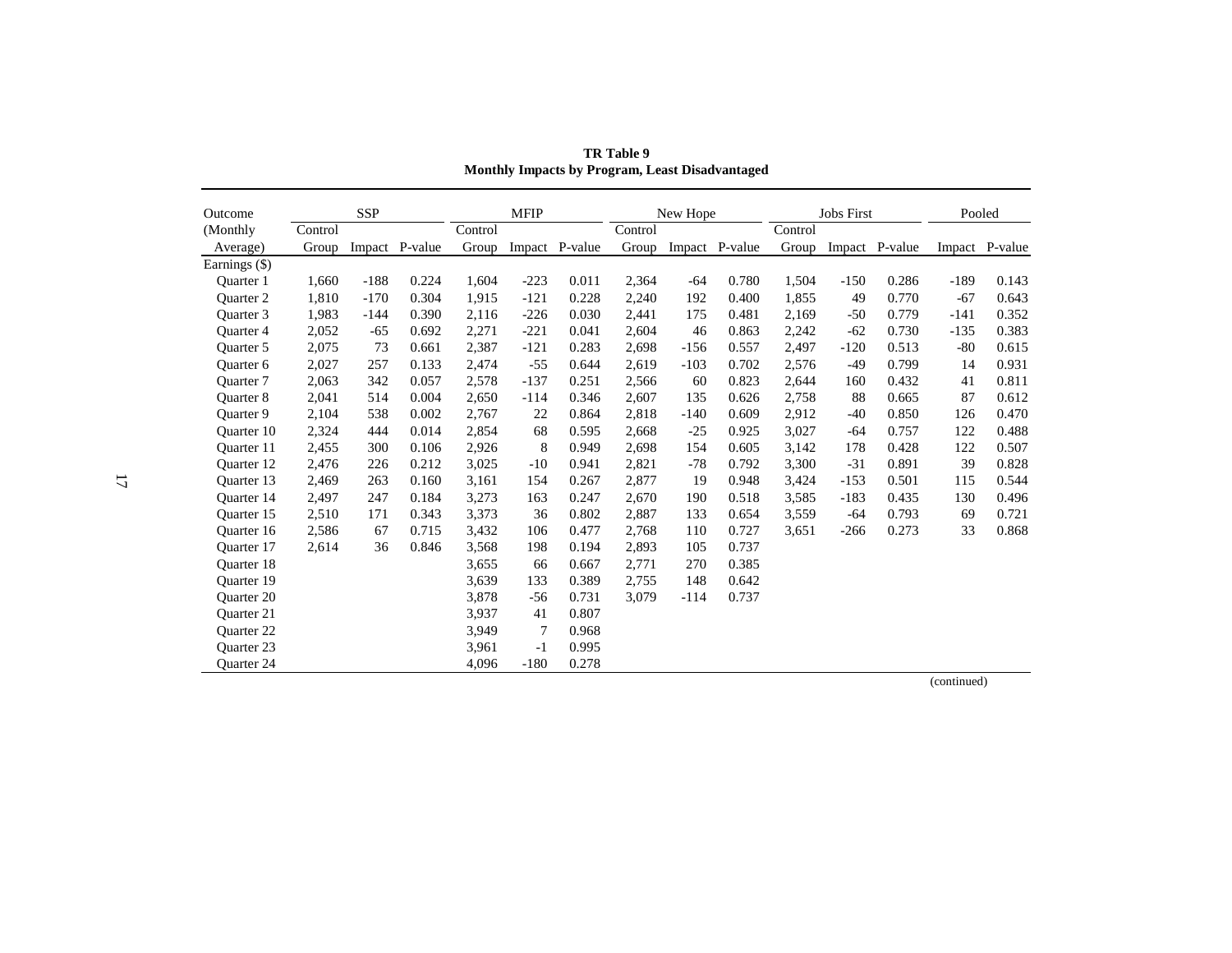| Outcome           |         | <b>SSP</b> |                |         | <b>MFIP</b> |                |         | New Hope |                |         | <b>Jobs First</b> |                | Pooled                     |                |
|-------------------|---------|------------|----------------|---------|-------------|----------------|---------|----------|----------------|---------|-------------------|----------------|----------------------------|----------------|
| (Monthly)         | Control |            |                | Control |             |                | Control |          |                | Control |                   |                |                            |                |
| Average)          | Group   |            | Impact P-value | Group   |             | Impact P-value | Group   |          | Impact P-value | Group   |                   | Impact P-value |                            | Impact P-value |
| Employment $(\%)$ |         |            |                |         |             |                |         |          |                |         |                   |                |                            |                |
| <b>Ouarter</b> 1  | 57.4    | 0.1        | 0.986          | 61.1    | $-0.1$      | 0.944          | 88.6    | $-1.8$   | 0.606          | 59.1    | 0.2               | 0.950          | $-0.3$                     | 0.912          |
| <b>Ouarter 2</b>  | 61.3    | $-0.4$     | 0.904          | 61.2    | 3.8         | 0.062          | 81.9    | 4.2      | 0.292          | 62.4    | 4.6               | 0.178          | 3.1                        | 0.273          |
| Quarter 3         | 63.4    | 2.1        | 0.499          | 63.6    | 1.0         | 0.637          | 79.5    | 4.3      | 0.307          | 67.5    | 4.6               | 0.158          | 2.3                        | 0.424          |
| <b>Ouarter 4</b>  | 62.0    | 3.7        | 0.226          | 66.0    | 0.9         | 0.665          | 77.7    | 3.8      | 0.387          | 67.9    | 2.0               | 0.543          | 2.0                        | 0.483          |
| <b>Ouarter 5</b>  | 60.5    | 6.6        | 0.031          | 65.8    | 2.5         | 0.208          | 78.3    | $-0.9$   | 0.850          | 71.1    | 1.0               | 0.750          | 2.8                        | 0.328          |
| Quarter 6         | 61.5    | 9.1        | 0.003          | 66.9    | 0.6         | 0.754          | 77.1    | $-0.8$   | 0.861          | 68.4    | 3.9               | 0.228          | 3.0                        | 0.296          |
| <b>Ouarter</b> 7  | 59.5    | 12.6       | < 0.001        | 66.9    | 1.6         | 0.437          | 73.5    | 2.8      | 0.552          | 68.2    | 5.5               | 0.089          | 4.8                        | 0.088          |
| <b>Ouarter 8</b>  | 61.7    | 11.4       | < 0.001        | 66.2    | 1.5         | 0.447          | 72.9    | $-2.9$   | 0.549          | 70.1    | 3.0               | 0.343          | 3.7                        | 0.197          |
| <b>Ouarter 9</b>  | 65.7    | 8.3        | 0.005          | 66.1    | 3.4         | 0.091          | 74.1    | $-1.8$   | 0.703          | 71.1    | 2.6               | 0.411          | 3.9                        | 0.165          |
| <b>Ouarter 10</b> | 65.5    | 8.3        | 0.005          | 67.2    | 2.5         | 0.210          | 76.5    | $-2.5$   | 0.592          | 71.8    | 3.8               | 0.230          | 3.6                        | 0.198          |
| <b>Ouarter</b> 11 | 66.5    | 7.6        | 0.009          | 67.8    | 1.7         | 0.397          | 74.1    | $-0.1$   | 0.982          | 71.5    | 4.3               | 0.174          | 3.4                        | 0.225          |
| <b>Ouarter 12</b> | 68.4    | 3.7        | 0.208          | 68.4    | 3.7         | 0.055          | 71.1    | 1.7      | 0.721          | 72.0    | 2.5               | 0.435          | 3.3                        | 0.230          |
| <b>Ouarter 13</b> | 68.0    | 3.3        | 0.266          | 67.6    | 4.1         | 0.038          | 71.1    | 2.9      | 0.550          | 71.3    | 2.9               | 0.359          | 3.6                        | 0.198          |
| <b>Ouarter 14</b> | 68.8    | 3.3        | 0.262          | 68.3    | 4.2         | 0.031          | 71.1    | 5.2      | 0.276          | 72.0    | 1.4               | 0.660          | 3.5                        | 0.200          |
| <b>Ouarter</b> 15 | 71.5    | 2.4        | 0.393          | 69.0    | 1.5         | 0.433          | 69.9    | 3.5      | 0.472          | 72.0    | 1.1               | 0.722          | 1.8                        | 0.509          |
| Quarter 16        | 70.7    | 0.8        | 0.784          | 67.4    | 4.8         | 0.014          | 67.5    | 3.1      | 0.545          | 68.8    | 3.0               | 0.360          | 3.4                        | 0.221          |
| Ouarter 17        | 70.3    | 0.0        | 0.994          | 68.4    | 3.7         | 0.056          | 69.3    | 0.1      | 0.986          |         |                   |                |                            |                |
| Quarter 18        |         |            |                | 70.3    | 0.8         | 0.664          | 70.5    | $-1.1$   | 0.823          |         |                   |                |                            |                |
| <b>Ouarter 19</b> |         |            |                | 69.1    | 2.2         | 0.263          | 67.5    | $-2.7$   | 0.597          |         |                   |                |                            |                |
| <b>Ouarter 20</b> |         |            |                | 69.8    | 1.0         | 0.605          | 68.7    | 0.1      | 0.982          |         |                   |                |                            |                |
| <b>Ouarter 21</b> |         |            |                | 69.3    | 0.7         | 0.715          |         |          |                |         |                   |                |                            |                |
| <b>Ouarter 22</b> |         |            |                | 67.8    | 2.9         | 0.143          |         |          |                |         |                   |                |                            |                |
| <b>Ouarter 23</b> |         |            |                | 68.8    | 0.1         | 0.943          |         |          |                |         |                   |                |                            |                |
| <b>Ouarter 24</b> |         |            |                | 69.0    | $-0.2$      | 0.910          |         |          |                |         |                   |                | $\ell = \pm 1$ and $\pm 1$ |                |

**TR Table 9 (continued)**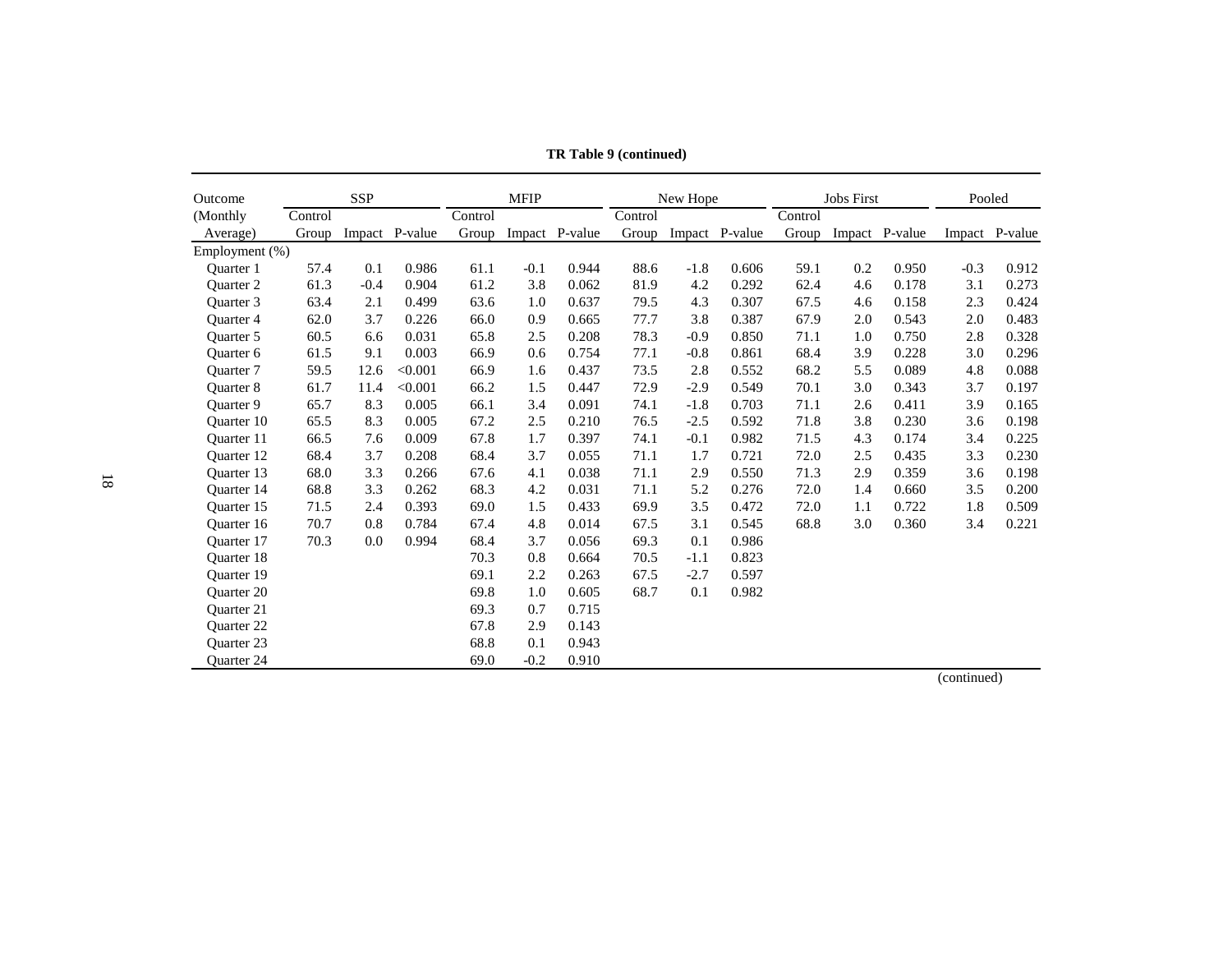| Outcome                       |         | <b>SSP</b>     |                |         | <b>MFIP</b> |                |         | New Hope |                |         | <b>Jobs First</b> |                | Pooled |                |
|-------------------------------|---------|----------------|----------------|---------|-------------|----------------|---------|----------|----------------|---------|-------------------|----------------|--------|----------------|
| (Monthly                      | Control |                |                | Control |             |                | Control |          |                | Control |                   |                |        |                |
| Average)                      | Group   |                | Impact P-value | Group   |             | Impact P-value | Group   |          | Impact P-value | Group   |                   | Impact P-value |        | Impact P-value |
| Cash assistance payments (\$) |         |                |                |         |             |                |         |          |                |         |                   |                |        |                |
| <b>Ouarter</b> 1              | 1,498   | 72             | 0.333          | 1,216   | 444         | < 0.001        | 451     | $-73$    | 0.368          | 950     | 251               | < 0.001        | 269    | 0.000          |
| Ouarter 2                     | 1,323   | $\overline{0}$ | 0.997          | 1.050   | 397         | < 0.001        | 335     | 39       | 0.596          | 811     | 254               | < 0.001        | 242    | 0.000          |
| Ouarter 3                     | 1,195   | 58             | 0.444          | 924     | 341         | < 0.001        | 298     | 41       | 0.548          | 690     | 291               | < 0.001        | 233    | 0.000          |
| Quarter 4                     | 1,181   | $-26$          | 0.735          | 789     | 335         | < 0.001        | 243     | 51       | 0.425          | 621     | 243               | < 0.001        | 206    | 0.000          |
| Ouarter 5                     | 1,119   | $-169$         | 0.025          | 723     | 258         | < 0.001        | 222     | 34       | 0.575          | 585     | 254               | < 0.001        | 152    | 0.007          |
| <b>Ouarter 6</b>              | 1,015   | $-214$         | 0.004          | 658     | 269         | < 0.001        | 194     | 50       | 0.367          | 523     | 252               | < 0.001        | 150    | 0.006          |
| <b>Ouarter</b> 7              | 905     | $-215$         | 0.002          | 610     | 247         | < 0.001        | 151     | 37       | 0.442          | 449     | 201               | < 0.001        | 117    | 0.020          |
| <b>Ouarter 8</b>              | 804     | $-241$         | < 0.001        | 562     | 212         | < 0.001        | 128     | 53       | 0.274          | 418     | 35                | 0.471          | 60     | 0.219          |
| <b>Ouarter 9</b>              | 724     | $-269$         | < 0.001        | 515     | 188         | < 0.001        | 121     | $-2$     | 0.956          | 379     | 37                | 0.424          | 30     | 0.514          |
| <b>Ouarter</b> 10             | 628     | $-246$         | < 0.001        | 466     | 169         | < 0.001        | 89      | $-48$    | 0.125          | 346     | 6                 | 0.890          | -6     | 0.881          |
| Ouarter 11                    | 565     | $-184$         | 0.001          | 414     | 172         | < 0.001        | 84      | $-40$    | 0.219          | 305     | $-23$             | 0.594          | 4      | 0.914          |
| Ouarter 12                    | 523     | $-146$         | 0.006          | 362     | 164         | < 0.001        | 88      | $-28$    | 0.476          | 248     | $-16$             | 0.697          | 19     | 0.636          |
| <b>Ouarter 13</b>             | 480     | $-114$         | 0.027          | 335     | 105         | 0.002          | 54      | $-9$     | 0.765          | 238     | $-12$             | 0.761          | 10     | 0.786          |
| <b>Ouarter</b> 14             | 420     | $-77$          | 0.111          | 316     | 64          | 0.052          | 67      | $-18$    | 0.593          | 222     | $-19$             | 0.617          | $-1$   | 0.976          |
| Ouarter 15                    | 393     | $-64$          | 0.173          | 288     | 48          | 0.126          | 45      | 43       | 0.242          | 206     | $-17$             | 0.648          | 13     | 0.721          |
| <b>Ouarter</b> 16             | 371     | $-54$          | 0.237          | 252     | 53          | 0.072          | 24      | 27       | 0.266          | 192     | $-20$             | 0.575          | 16     | 0.611          |
| Ouarter 17                    | 305     | 13             | 0.773          | 230     | 33          | 0.230          | 43      | $-24$    | 0.324          |         |                   |                |        |                |
| <b>Ouarter 18</b>             |         |                |                | 212     | 24          | 0.368          | 31      | $-19$    | 0.267          |         |                   |                |        |                |
| <b>Ouarter 19</b>             |         |                |                | 197     | 40          | 0.131          | 51      | $-34$    | 0.175          |         |                   |                |        |                |
| <b>Ouarter 20</b>             |         |                |                | 176     | 43          | 0.078          | 30      | $-5$     | 0.820          |         |                   |                |        |                |
| <b>Ouarter 21</b>             |         |                |                | 151     | 43          | 0.065          |         |          |                |         |                   |                |        |                |
| Quarter 22                    |         |                |                | 150     | 34          | 0.131          |         |          |                |         |                   |                |        |                |
| <b>Ouarter 23</b>             |         |                |                | 126     | 41          | 0.050          |         |          |                |         |                   |                |        |                |
| Quarter 24                    |         |                |                | 107     | 42          | 0.032          |         |          |                |         |                   |                |        |                |

**TR Table 9 (continued)**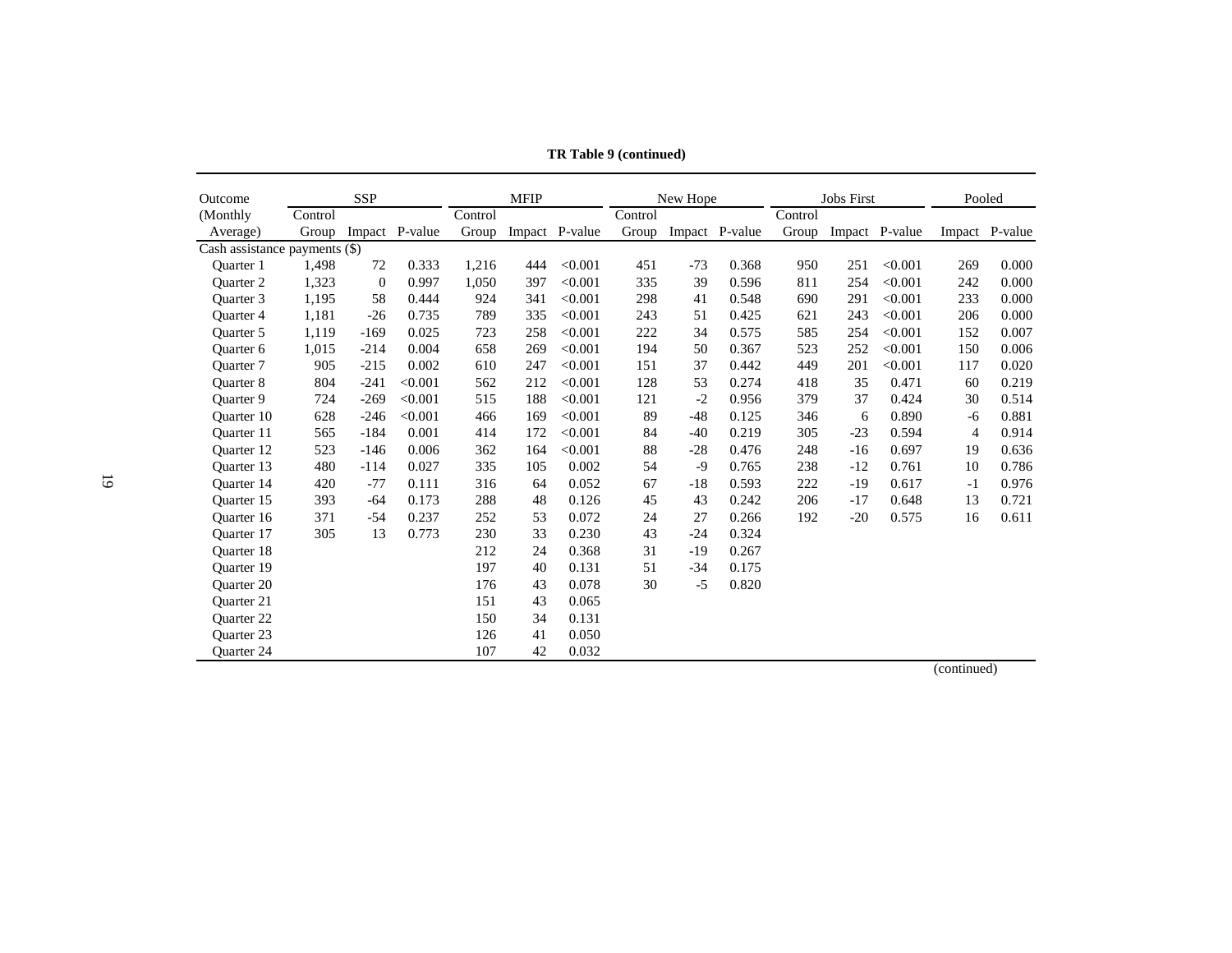| Outcome                      |         | <b>SSP</b> |                |         | <b>MFIP</b> |                |         | New Hope |                |         | <b>Jobs First</b> |                | Pooled                       |                |
|------------------------------|---------|------------|----------------|---------|-------------|----------------|---------|----------|----------------|---------|-------------------|----------------|------------------------------|----------------|
| (Monthly)                    | Control |            |                | Control |             |                | Control |          |                | Control |                   |                |                              |                |
| Average)                     | Group   |            | Impact P-value | Group   |             | Impact P-value | Group   |          | Impact P-value | Group   |                   | Impact P-value |                              | Impact P-value |
| Received cash assistance (%) |         |            |                |         |             |                |         |          |                |         |                   |                |                              |                |
| Ouarter 1                    | 76.5    | 2.6        | 0.327          | 73.7    | 7.8         | < 0.001        | 32.5    | $-4.2$   | 0.401          | 73.4    | 8.7               | 0.003          | 6.0                          | 0.018          |
| <b>Ouarter 2</b>             | 67.4    | 1.2        | 0.681          | 62.4    | 12.8        | < 0.001        | 27.1    | $-0.5$   | 0.914          | 62.9    | 10.0              | 0.003          | 8.6                          | 0.002          |
| Ouarter 3                    | 62.8    | 0.2        | 0.941          | 55.5    | 12.6        | < 0.001        | 25.3    | 1.9      | 0.697          | 51.9    | 13.2              | < 0.001        | 9.0                          | 0.002          |
| <b>Ouarter 4</b>             | 59.3    | $-1.4$     | 0.659          | 47.2    | 14.6        | < 0.001        | 20.5    | 3.2      | 0.477          | 48.3    | 11.0              | 0.002          | 9.2                          | 0.002          |
| <b>Ouarter 5</b>             | 53.6    | $-5.5$     | 0.087          | 42.0    | 14.2        | < 0.001        | 18.7    | 2.1      | 0.623          | 43.3    | 12.0              | 0.001          | 8.2                          | 0.006          |
| <b>Ouarter 6</b>             | 49.9    | $-8.8$     | 0.006          | 38.9    | 12.4        | < 0.001        | 18.7    | 1.6      | 0.718          | 40.0    | 11.6              | 0.001          | 6.5                          | 0.028          |
| <b>Ouarter</b> 7             | 46.6    | $-8.3$     | 0.009          | 36.7    | 11.6        | < 0.001        | 13.9    | 4.1      | 0.307          | 34.9    | 14.0              | < 0.001        | 6.8                          | 0.018          |
| <b>Ouarter 8</b>             | 43.9    | $-10.4$    | 0.001          | 33.5    | 11.8        | < 0.001        | 12.0    | 4.7      | 0.217          | 30.9    | 2.6               | 0.425          | 4.5                          | 0.110          |
| <b>Ouarter 9</b>             | 38.7    | $-11.2$    | < 0.001        | 31.1    | 10.7        | < 0.001        | 12.0    | $-2.8$   | 0.404          | 29.2    | 2.5               | 0.452          | 2.5                          | 0.368          |
| Quarter 10                   | 36.2    | $-10.8$    | < 0.001        | 29.9    | 8.4         | < 0.001        | 7.2     | $-3.2$   | 0.203          | 27.8    | $-0.9$            | 0.779          | 0.4                          | 0.875          |
| Ouarter 11                   | 33.7    | $-10.5$    | < 0.001        | 27.4    | 9.1         | < 0.001        | 7.2     | $-4.3$   | 0.067          | 24.6    | $-4.2$            | 0.162          | $-0.3$                       | 0.907          |
| <b>Ouarter 12</b>            | 31.4    | $-7.0$     | 0.015          | 23.3    | 8.8         | < 0.001        | 6.0     | $-2.0$   | 0.405          | 21.3    | $-5.1$            | 0.068          | 0.8                          | 0.721          |
| <b>Ouarter 13</b>            | 28.9    | $-5.8$     | 0.041          | 22.0    | 6.6         | < 0.001        | 4.2     | $-1.3$   | 0.510          | 18.7    | $-1.9$            | 0.484          | 0.8                          | 0.722          |
| <b>Ouarter</b> 14            | 25.4    | $-2.4$     | 0.378          | 20.3    | 5.1         | 0.004          | 4.2     | 0.4      | 0.856          | 17.5    | $-2.6$            | 0.327          | 1.2                          | 0.579          |
| Ouarter 15                   | 25.4    | $-3.7$     | 0.179          | 17.6    | 5.5         | 0.001          | 4.2     | 0.4      | 0.856          | 15.1    | $-1.5$            | 0.546          | 1.4                          | 0.508          |
| <b>Ouarter</b> 16            | 23.3    | $-1.0$     | 0.720          | 17.1    | 4.2         | 0.011          | 3.6     | 1.0      | 0.641          | 14.9    | $-2.1$            | 0.394          | 1.4                          | 0.505          |
| Ouarter 17                   | 20.2    | 0.7        | 0.788          | 15.4    | 3.4         | 0.032          | 3.6     | $-2.5$   | 0.136          |         |                   |                |                              |                |
| <b>Ouarter 18</b>            |         |            |                | 14.7    | 2.7         | 0.088          | 3.6     | $-1.9$   | 0.282          |         |                   |                |                              |                |
| <b>Ouarter 19</b>            |         |            |                | 14.0    | 2.6         | 0.085          | 3.6     | $-2.5$   | 0.136          |         |                   |                |                              |                |
| <b>Ouarter 20</b>            |         |            |                | 13.1    | 3.4         | 0.023          | 1.8     | 1.1      | 0.512          |         |                   |                |                              |                |
| Quarter 21                   |         |            |                | 12.5    | 2.8         | 0.059          |         |          |                |         |                   |                |                              |                |
| Quarter 22                   |         |            |                | 11.2    | 2.9         | 0.040          |         |          |                |         |                   |                |                              |                |
| <b>Ouarter 23</b>            |         |            |                | 10.4    | 2.7         | 0.049          |         |          |                |         |                   |                |                              |                |
| <b>Ouarter 24</b>            |         |            |                | 9.0     | 3.3         | 0.012          |         |          |                |         |                   |                | $\ell = \ell^* = \mathbb{N}$ |                |

**TR Table 9 (continued)**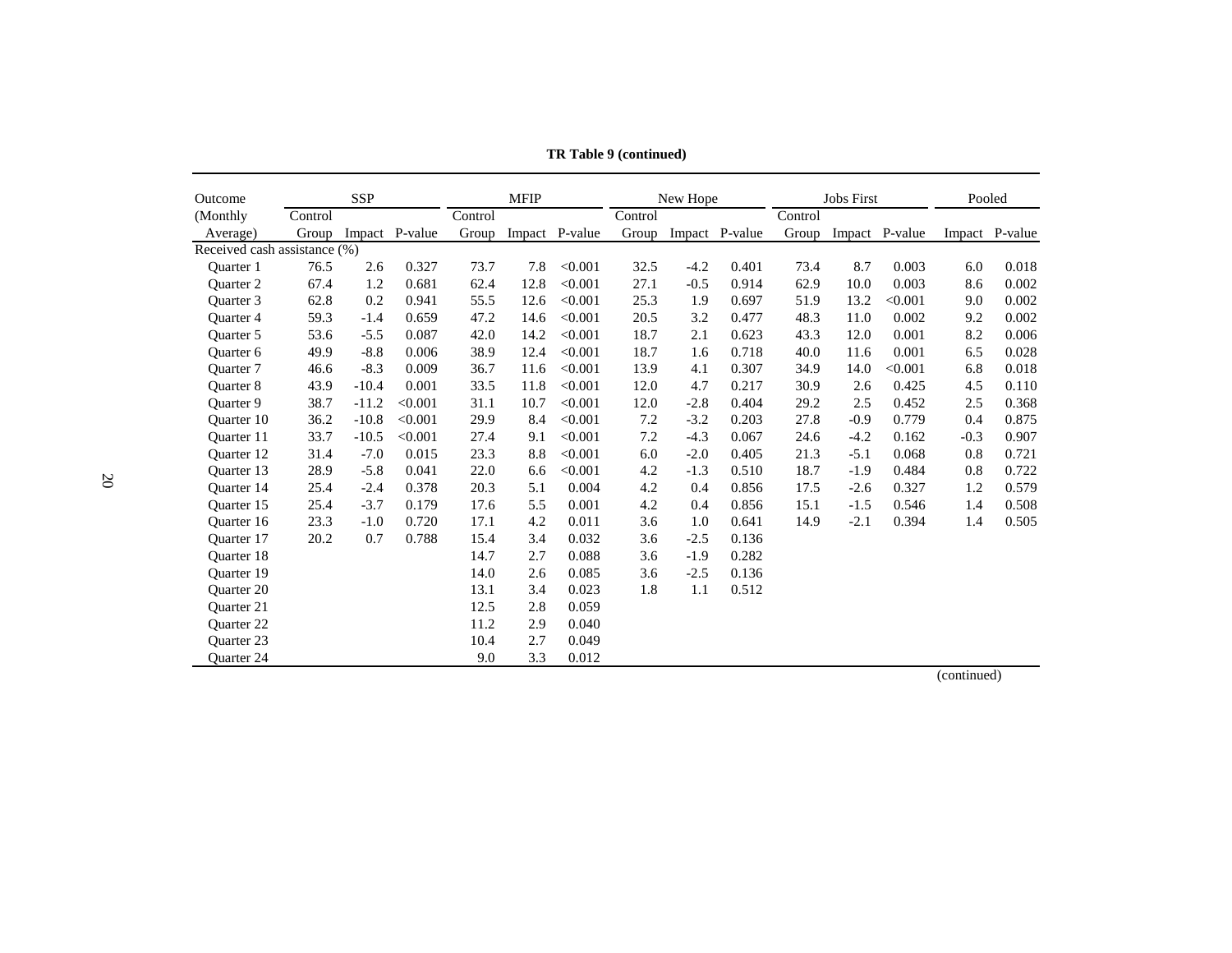| Outcome             |         | <b>SSP</b> |                |         | <b>MFIP</b> |                |         | New Hope |                |         | <b>Jobs First</b> |                | Pooled |                |
|---------------------|---------|------------|----------------|---------|-------------|----------------|---------|----------|----------------|---------|-------------------|----------------|--------|----------------|
| (Monthly)           | Control |            |                | Control |             |                | Control |          |                | Control |                   |                |        |                |
| Average)            | Group   |            | Impact P-value | Group   |             | Impact P-value | Group   |          | Impact P-value | Group   |                   | Impact P-value |        | Impact P-value |
| Income, pretax (\$) |         |            |                |         |             |                |         |          |                |         |                   |                |        |                |
| <b>Ouarter</b> 1    | 3,155   | $-51$      | 0.727          | 2,820   | 220         | 0.005          | 3,114   | $-65$    | 0.791          | 2,877   | 141               | 0.277          | 143    | 0.227          |
| <b>Ouarter 2</b>    | 3,128   | $-58$      | 0.709          | 2,965   | 276         | 0.002          | 2,830   | 402      | 0.090          | 3,048   | 347               | 0.020          | 240    | 0.066          |
| Ouarter 3           | 3,177   | 39         | 0.799          | 3,041   | 115         | 0.214          | 2,985   | 377      | 0.131          | 3,195   | 296               | 0.066          | 151    | 0.267          |
| <b>Ouarter 4</b>    | 3,233   | 72         | 0.629          | 3,060   | 114         | 0.232          | 3,055   | 265      | 0.320          | 3,175   | 227               | 0.167          | 135    | 0.331          |
| <b>Ouarter 5</b>    | 3,188   | 220        | 0.153          | 3,110   | 137         | 0.174          | 3,116   | 25       | 0.925          | 3,373   | 196               | 0.239          | 158    | 0.275          |
| Quarter 6           | 3,042   | 423        | 0.008          | 3,131   | 214         | 0.044          | 2,985   | 76       | 0.777          | 3,376   | 260               | 0.138          | 258    | 0.089          |
| <b>Ouarter</b> 7    | 2,972   | 529        | 0.002          | 3,188   | 110         | 0.308          | 2,867   | 228      | 0.399          | 3,350   | 406               | 0.030          | 261    | 0.095          |
| <b>Ouarter 8</b>    | 2,846   | 715        | < 0.001        | 3,212   | 98          | 0.374          | 2,895   | 259      | 0.347          | 3,405   | 156               | 0.408          | 258    | 0.106          |
| <b>Ouarter 9</b>    | 2,833   | 700        | < 0.001        | 3,282   | 210         | 0.072          | 3,069   | $-43$    | 0.876          | 3,514   | 34                | 0.862          | 281    | 0.084          |
| Quarter 10          | 2,961   | 667        | < 0.001        | 3,320   | 237         | 0.045          | 2,889   | $-8$     | 0.977          | 3,584   | $-29$             | 0.880          | 263    | 0.109          |
| <b>Ouarter</b> 11   | 3,026   | 571        | 0.001          | 3,340   | 180         | 0.140          | 2,900   | 200      | 0.498          | 3,653   | 167               | 0.430          | 275    | 0.112          |
| Quarter 12          | 3,005   | 482        | 0.005          | 3,387   | 154         | 0.205          | 3,029   | $-86$    | 0.772          | 3,744   | $-53$             | 0.803          | 182    | 0.289          |
| <b>Ouarter</b> 13   | 2,954   | 464        | 0.009          | 3,496   | 258         | 0.050          | 3,062   | $-49$    | 0.866          | 3,829   | $-150$            | 0.486          | 211    | 0.243          |
| <b>Ouarter 14</b>   | 2,919   | 457        | 0.010          | 3,589   | 227         | 0.092          | 2,865   | 111      | 0.701          | 3,969   | $-202$            | 0.364          | 204    | 0.264          |
| Ouarter 15          | 2,903   | 386        | 0.024          | 3,660   | 84          | 0.542          | 3,047   | 130      | 0.660          | 3,915   | $-73$             | 0.751          | 152    | 0.412          |
| Quarter 16          | 2,953   | 242        | 0.162          | 3,684   | 159         | 0.270          | 2,901   | 107      | 0.731          | 3,983   | $-273$            | 0.236          | 106    | 0.579          |
| Quarter 17          | 2,914   | 205        | 0.245          | 3,798   | 231         | 0.117          | 3,055   | 40       | 0.899          |         |                   |                |        |                |
| Quarter 18          |         |            |                | 3,868   | 90          | 0.545          | 2,929   | 197      | 0.523          |         |                   |                |        |                |
| <b>Ouarter 19</b>   |         |            |                | 3,836   | 173         | 0.249          | 2.926   | 75       | 0.814          |         |                   |                |        |                |
| <b>Ouarter 20</b>   |         |            |                | 4,054   | $-12$       | 0.938          | 3,213   | $-140$   | 0.677          |         |                   |                |        |                |
| <b>Ouarter 21</b>   |         |            |                | 4,088   | 83          | 0.609          |         |          |                |         |                   |                |        |                |
| <b>Ouarter 22</b>   |         |            |                | 4,099   | 41          | 0.800          |         |          |                |         |                   |                |        |                |
| <b>Ouarter 23</b>   |         |            |                | 4,087   | 40          | 0.806          |         |          |                |         |                   |                |        |                |
| Quarter 24          |         |            |                | 4,203   | $-138$      | 0.397          |         |          |                |         |                   |                |        |                |
| Sample size         |         | 965        |                |         | 2,204       |                |         | 339      |                |         | 794               |                | 4,302  |                |

**TR Table 9 (continued)**

Notes: Impacts are calculated as the difference in outcomes between program and control group members. Outcomes for program group members are not shown. The least disadvantaged had the following characteristics at the time of random assignment: (1) had been on welfare for less than two years during their lifetime, (2) had a high school diploma or GED certificate, and (3) had worked in the prior year.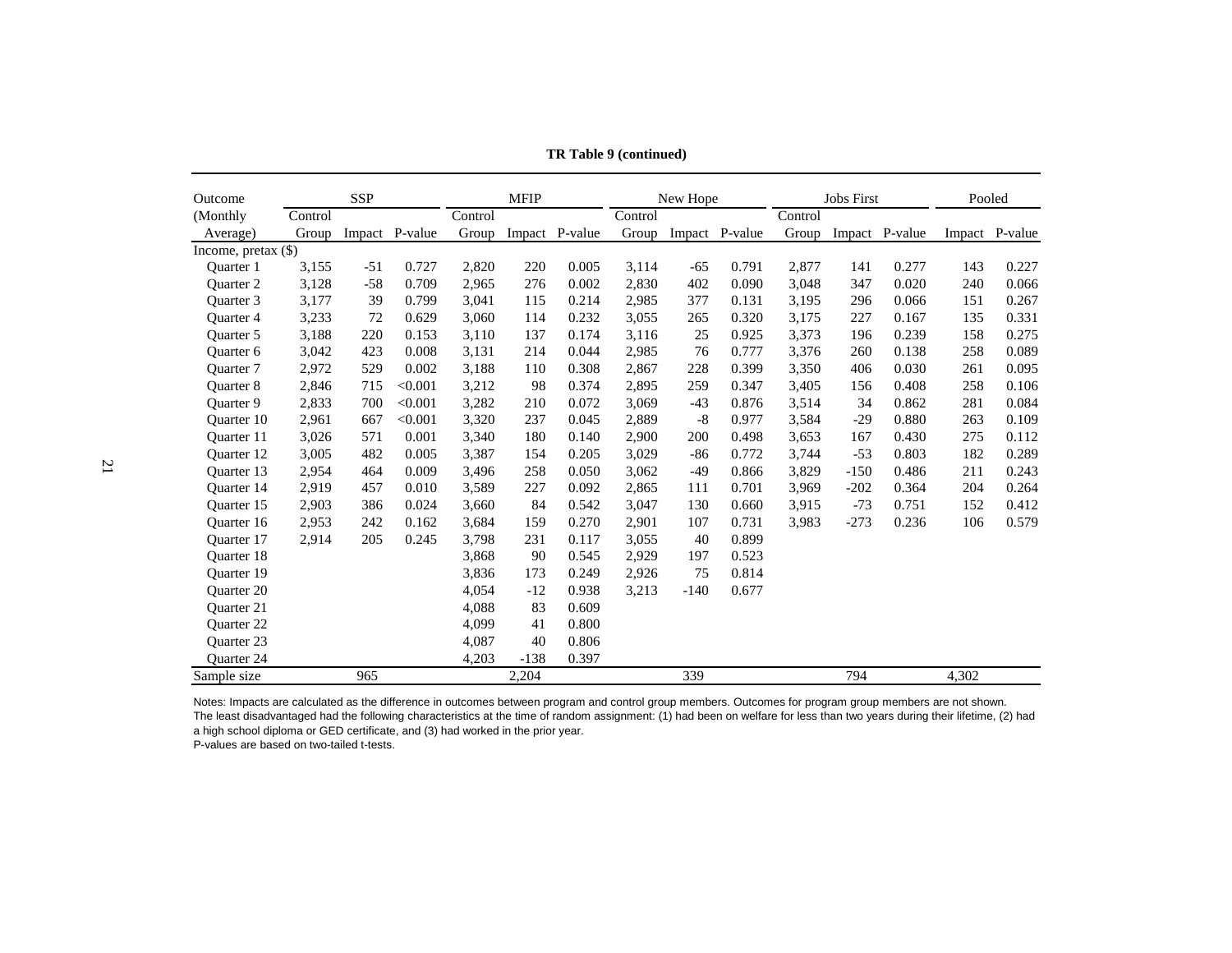| Outcome           |         |                 | <b>SSP</b> |                 |                |         |           |         | MFIP Long-Term Recipients |         |         |                  | <b>MFIP Recent Applicants</b> |                        |         |
|-------------------|---------|-----------------|------------|-----------------|----------------|---------|-----------|---------|---------------------------|---------|---------|------------------|-------------------------------|------------------------|---------|
| (Monthly)         | Control | <b>SSP Plus</b> |            | Incentives Only |                | Control | Full MFIP |         | Incentives Only           |         | Control | <b>Full MFIP</b> |                               | <b>Incentives Only</b> |         |
| Average)          | Group   | Impact          | P-value    |                 | Impact P-value | Group   | Impact    | P-value | Impact                    | P-value | Group   | Impact           | P-value                       | Impact                 | P-value |
| Earnings (\$)     |         |                 |            |                 |                |         |           |         |                           |         |         |                  |                               |                        |         |
| <b>Ouarter</b> 1  | 388     | 63              | 0.384      | $-32$           | 0.660          | 638     | 7         | 0.905   | $-35$                     | 0.532   | 1,110   | $-105$           | 0.087                         | $-96$                  | 0.211   |
| <b>Ouarter 2</b>  | 439     | 282             | 0.001      | 73              | 0.403          | 797     | 72        | 0.265   | $-39$                     | 0.556   | 1,365   | $-50$            | 0.486                         | $-96$                  | 0.284   |
| <b>Ouarter 3</b>  | 484     | 367             | < 0.001    | 192             | 0.048          | 858     | 145       | 0.039   | $-25$                     | 0.723   | 1,528   | $-83$            | 0.279                         | $-160$                 | 0.094   |
| Quarter 4         | 570     | 325             | 0.001      | 176             | 0.072          | 953     | 199       | 0.009   | $-83$                     | 0.283   | 1,662   | $-48$            | 0.541                         | $-251$                 | 0.011   |
| <b>Ouarter 5</b>  | 584     | 304             | 0.002      | 216             | 0.028          | 1,053   | 170       | 0.035   | $-77$                     | 0.346   | 1,743   | 22               | 0.796                         | $-166$                 | 0.111   |
| Quarter 6         | 635     | 311             | 0.003      | 282             | 0.007          | 1,192   | 100       | 0.237   | $-142$                    | 0.097   | 1,856   | 61               | 0.482                         | $-187$                 | 0.086   |
| <b>Ouarter</b> 7  | 661     | 314             | 0.004      | 265             | 0.015          | 1,263   | 111       | 0.205   | $-178$                    | 0.044   | 1,921   | 55               | 0.532                         | $-234$                 | 0.035   |
| <b>Ouarter 8</b>  | 675     | 322             | 0.004      | 196             | 0.076          | 1,415   | 36        | 0.690   | $-221$                    | 0.017   | 2,012   | 75               | 0.409                         | $-278$                 | 0.014   |
| Quarter 9         | 691     | 331             | 0.004      | 162             | 0.150          | 1,551   | 6         | 0.948   | $-214$                    | 0.027   | 2,158   | 117              | 0.222                         | $-297$                 | 0.013   |
| <b>Ouarter</b> 10 | 757     | 377             | 0.002      | 125             | 0.299          | 1,633   | $-11$     | 0.912   | $-139$                    | 0.168   | 2,236   | 188              | 0.053                         | $-251$                 | 0.039   |
| <b>Ouarter</b> 11 | 801     | 331             | 0.008      | 120             | 0.332          | 1,741   | $-49$     | 0.634   | $-168$                    | 0.111   | 2,298   | 95               | 0.339                         | $-256$                 | 0.040   |
| <b>Ouarter</b> 12 | 784     | 414             | 0.001      | 73              | 0.552          | 1,815   | $-2$      | 0.983   | $-162$                    | 0.136   | 2,403   | 116              | 0.249                         | $-236$                 | 0.061   |
| <b>Ouarter 13</b> | 775     | 366             | 0.004      | 91              | 0.469          | 1,850   | 99        | 0.371   | -99                       | 0.376   | 2,532   | 184              | 0.084                         | $-206$                 | 0.122   |
| <b>Ouarter</b> 14 | 874     | 371             | 0.005      | 87              | 0.506          | 1,987   | 24        | 0.832   | $-128$                    | 0.271   | 2,597   | 199              | 0.065                         | $-262$                 | 0.052   |
| <b>Ouarter 15</b> | 971     | 316             | 0.018      | 15              | 0.913          | 2,129   | $-44$     | 0.713   | $-182$                    | 0.129   | 2,753   | 12               | 0.915                         | $-329$                 | 0.017   |
| <b>Ouarter</b> 16 | 1,033   | 190             | 0.148      | $-49$           | 0.707          | 2,141   |           | 0.992   | $-93$                     | 0.437   | 2,794   | 153              | 0.171                         | $-289$                 | 0.039   |
| Quarter 17        | 1,071   | 157             | 0.238      | $-88$           | 0.506          | 2,239   | $-15$     | 0.906   | 3                         | 0.981   | 2,953   | 115              | 0.321                         | $-226$                 | 0.120   |
| Quarter 18        |         |                 |            |                 |                | 2,348   | $-49$     | 0.694   | 28                        | 0.825   | 2,989   | 89               | 0.448                         | $-178$                 | 0.222   |
| <b>Ouarter</b> 19 |         |                 |            |                 |                | 2,487   | $-165$    | 0.195   | $-91$                     | 0.480   | 3,010   | 137              | 0.250                         | $-111$                 | 0.458   |
| <b>Ouarter 20</b> |         |                 |            |                 |                | 2,571   | $-98$     | 0.459   | $-55$                     | 0.682   | 3,185   | 66               | 0.596                         | $-216$                 | 0.163   |
| <b>Ouarter 21</b> |         |                 |            |                 |                | 2,677   | $-183$    | 0.178   | $-92$                     | 0.503   | 3,239   | 85               | 0.503                         | $-296$                 | 0.064   |
| Quarter 22        |         |                 |            |                 |                | 2,745   | $-143$    | 0.304   | $-75$                     | 0.594   | 3,260   | $-23$            | 0.853                         | $-122$                 | 0.441   |
| <b>Ouarter 23</b> |         |                 |            |                 |                | 2,789   | $-148$    | 0.288   | $-192$                    | 0.174   | 3,269   | 8                | 0.949                         | $-197$                 | 0.218   |
| Quarter 24        |         |                 |            |                 |                | 2,709   | 52        | 0.708   | $-121$                    | 0.393   | 3,355   | $-43$            | 0.738                         | $-346$                 | 0.030   |

**TR Table 10 Impacts of Full-Services and Incentives-Only Versions of SSP and MFIP**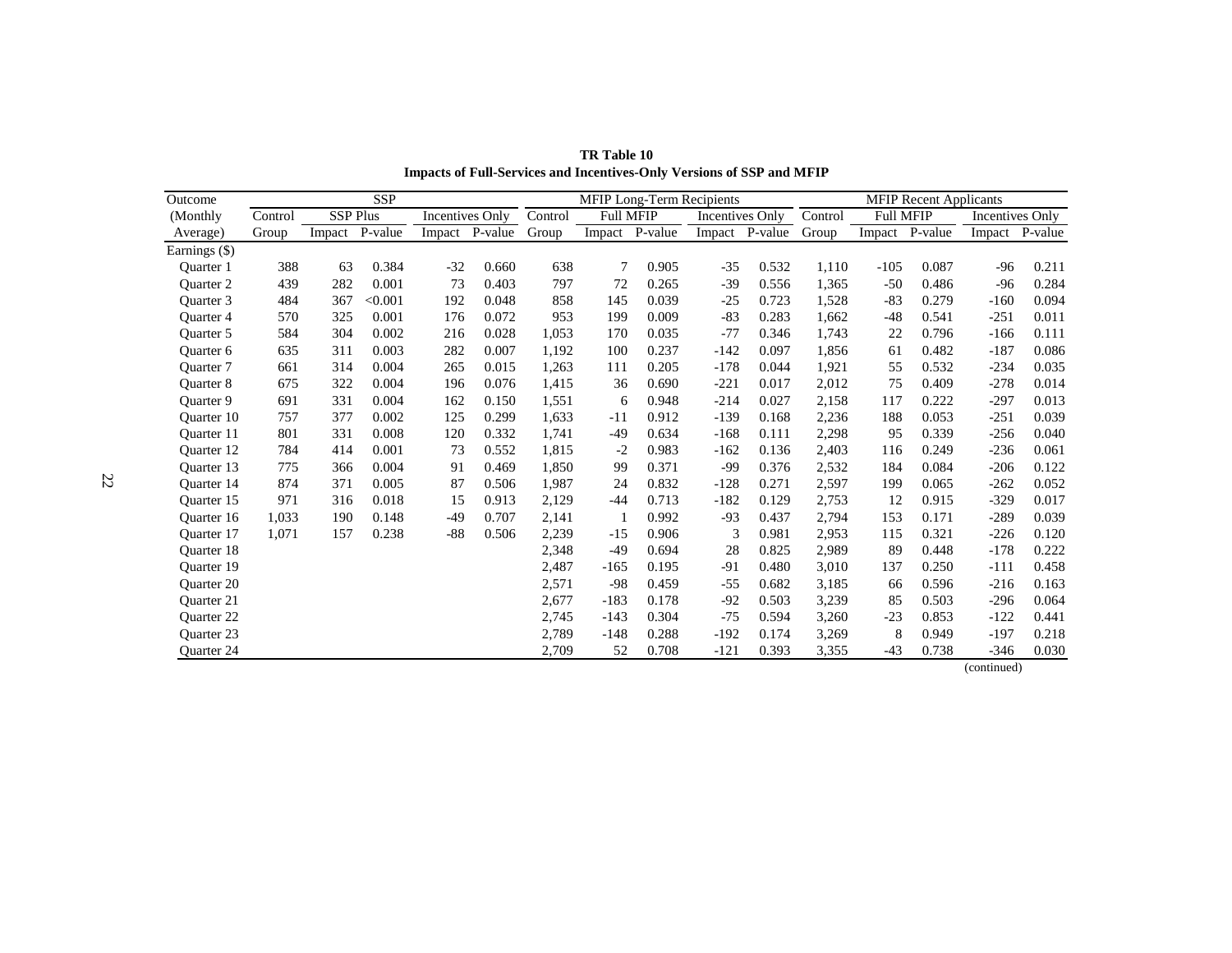| Outcome              |         |                 | <b>SSP</b> |                 |                |         |                |         | <b>MFIP Long-Term Recipients</b> |                |         |                  | <b>MFIP Recent Applicants</b> |                      |                |
|----------------------|---------|-----------------|------------|-----------------|----------------|---------|----------------|---------|----------------------------------|----------------|---------|------------------|-------------------------------|----------------------|----------------|
| (Monthly)            | Control | <b>SSP Plus</b> |            | Incentives Only |                | Control | Full MFIP      |         | Incentives Only                  |                | Control | <b>Full MFIP</b> |                               | Incentives Only      |                |
| Average)             | Group   | Impact P-value  |            |                 | Impact P-value | Group   | Impact P-value |         |                                  | Impact P-value | Group   |                  | Impact P-value                |                      | Impact P-value |
| Employment (%)       |         |                 |            |                 |                |         |                |         |                                  |                |         |                  |                               |                      |                |
| Ouarter 1            | 32.3    | 6.0             | 0.149      | $-4.4$          | 0.294          | 36.4    | 5.2            | 0.013   | 3.7                              | 0.081          | 46.4    | 2.3              | 0.171                         | 1.0                  | 0.650          |
| <b>Ouarter 2</b>     | 34.7    | 12.2            | 0.005      | 1.8             | 0.681          | 38.0    | 8.7            | < 0.001 | 4.8                              | 0.026          | 48.0    | 4.3              | 0.012                         | 0.7                  | 0.749          |
| Ouarter <sub>3</sub> | 35.9    | 16.5            | < 0.001    | 5.6             | 0.198          | 36.3    | 10.0           | < 0.001 | 8.2                              | < 0.001        | 49.8    | 3.0              | 0.077                         | $-0.5$               | 0.807          |
| Quarter 4            | 35.1    | 19.2            | < 0.001    | 13.4            | 0.002          | 37.0    | 12.9           | < 0.001 | 6.1                              | 0.004          | 52.6    | 2.7              | 0.106                         | $-1.2$               | 0.576          |
| Ouarter 5            | 37.1    | 16.5            | < 0.001    | 12.6            | 0.004          | 39.6    | 11.9           | < 0.001 | 3.8                              | 0.079          | 52.2    | 4.4              | 0.009                         | $-0.9$               | 0.680          |
| <b>Ouarter 6</b>     | 39.4    | 11.7            | 0.008      | 10.9            | 0.013          | 41.6    | 10.9           | < 0.001 | 3.6                              | 0.099          | 52.7    | 3.9              | 0.021                         | $-0.7$               | 0.732          |
| <b>Ouarter</b> 7     | 37.5    | 12.9            | 0.003      | 11.8            | 0.008          | 44.6    | 8.6            | < 0.001 | $-1.2$                           | 0.566          | 53.4    | 5.6              | 0.001                         | $-0.9$               | 0.651          |
| <b>Ouarter 8</b>     | 36.3    | 13.4            | 0.002      | 11.4            | 0.009          | 45.4    | 8.3            | < 0.001 | 1.8                              | 0.396          | 53.8    | 4.6              | 0.006                         | $-1.7$               | 0.418          |
| <b>Ouarter 9</b>     | 37.8    | 14.9            | 0.001      | 9.4             | 0.032          | 47.0    | 7.9            | < 0.001 | 0.5                              | 0.805          | 55.0    | 4.3              | 0.010                         | $-3.0$               | 0.157          |
| <b>Ouarter</b> 10    | 43.0    | 12.8            | 0.004      | 5.4             | 0.220          | 48.0    | 6.7            | 0.002   | 1.8                              | 0.398          | 55.8    | 3.8              | 0.025                         | $-2.4$               | 0.248          |
| Ouarter 11           | 46.2    | 8.9             | 0.046      | 6.1             | 0.168          | 47.9    | 8.7            | < 0.001 | 4.3                              | 0.049          | 55.1    | 4.5              | 0.008                         | $-1.8$               | 0.399          |
| <b>Ouarter</b> 12    | 45.0    | 11.6            | 0.009      | 3.4             | 0.438          | 49.0    | 6.9            | 0.001   | 4.8                              | 0.028          | 56.9    | 4.8              | 0.004                         | $-0.6$               | 0.786          |
| Ouarter 13           | 43.4    | 10.1            | 0.023      | 4.2             | 0.337          | 49.9    | 6.6            | 0.002   | 4.3                              | 0.046          | 56.6    | 5.0              | 0.003                         | 1.6                  | 0.430          |
| <b>Ouarter</b> 14    | 49.0    | 9.2             | 0.038      | 1.8             | 0.689          | 52.1    | 4.9            | 0.021   | 1.9                              | 0.376          | 57.4    | 4.3              | 0.010                         | $-1.6$               | 0.435          |
| Quarter 15           | 51.0    | 6.4             | 0.148      | $-2.2$          | 0.626          | 53.5    | 2.5            | 0.243   | 1.9                              | 0.390          | 58.7    | 2.3              | 0.165                         | $-2.3$               | 0.267          |
| <b>Ouarter</b> 16    | 54.6    | 2.1             | 0.642      | $-5.7$          | 0.194          | 54.7    | 1.0            | 0.643   | 2.4                              | 0.269          | 58.9    | 3.7              | 0.027                         | $-1.0$               | 0.641          |
| <b>Ouarter</b> 17    | 56.2    | 0.9             | 0.847      | $-6.6$          | 0.138          | 55.7    | $-0.9$         | 0.663   | 3.1                              | 0.152          | 59.4    | 2.6              | 0.115                         | $-2.0$               | 0.342          |
| <b>Ouarter 18</b>    |         |                 |            |                 |                | 56.7    | $-0.5$         | 0.809   | 3.6                              | 0.095          | 60.8    | 0.5              | 0.773                         | $-2.8$               | 0.182          |
| Quarter 19           |         |                 |            |                 |                | 58.6    | $-2.8$         | 0.189   | 1.7                              | 0.424          | 59.4    | 2.0              | 0.220                         | $-0.3$               | 0.898          |
| <b>Ouarter 20</b>    |         |                 |            |                 |                | 58.4    | $-0.9$         | 0.685   | 2.2                              | 0.305          | 60.2    | 1.6              | 0.343                         | $-1.7$               | 0.425          |
| <b>Ouarter 21</b>    |         |                 |            |                 |                | 59.0    | $-2.3$         | 0.270   | 0.9                              | 0.683          | 59.3    | 1.2              | 0.479                         | $-1.5$               | 0.479          |
| <b>Ouarter 22</b>    |         |                 |            |                 |                | 59.1    | $-2.4$         | 0.257   | $-0.4$                           | 0.849          | 58.7    | 0.7              | 0.694                         | 0.8                  | 0.690          |
| <b>Ouarter 23</b>    |         |                 |            |                 |                | 59.7    | $-4.1$         | 0.055   | $-2.2$                           | 0.296          | 59.4    | $-0.4$           | 0.801                         | 0.1                  | 0.980          |
| <b>Ouarter 24</b>    |         |                 |            |                 |                | 58.4    | $-0.5$         | 0.797   | 0.1                              | 0.974          | 59.4    | 0.0              | 0.976                         | $-1.6$<br>(constant) | 0.448          |

**TR Table 10 (continued)**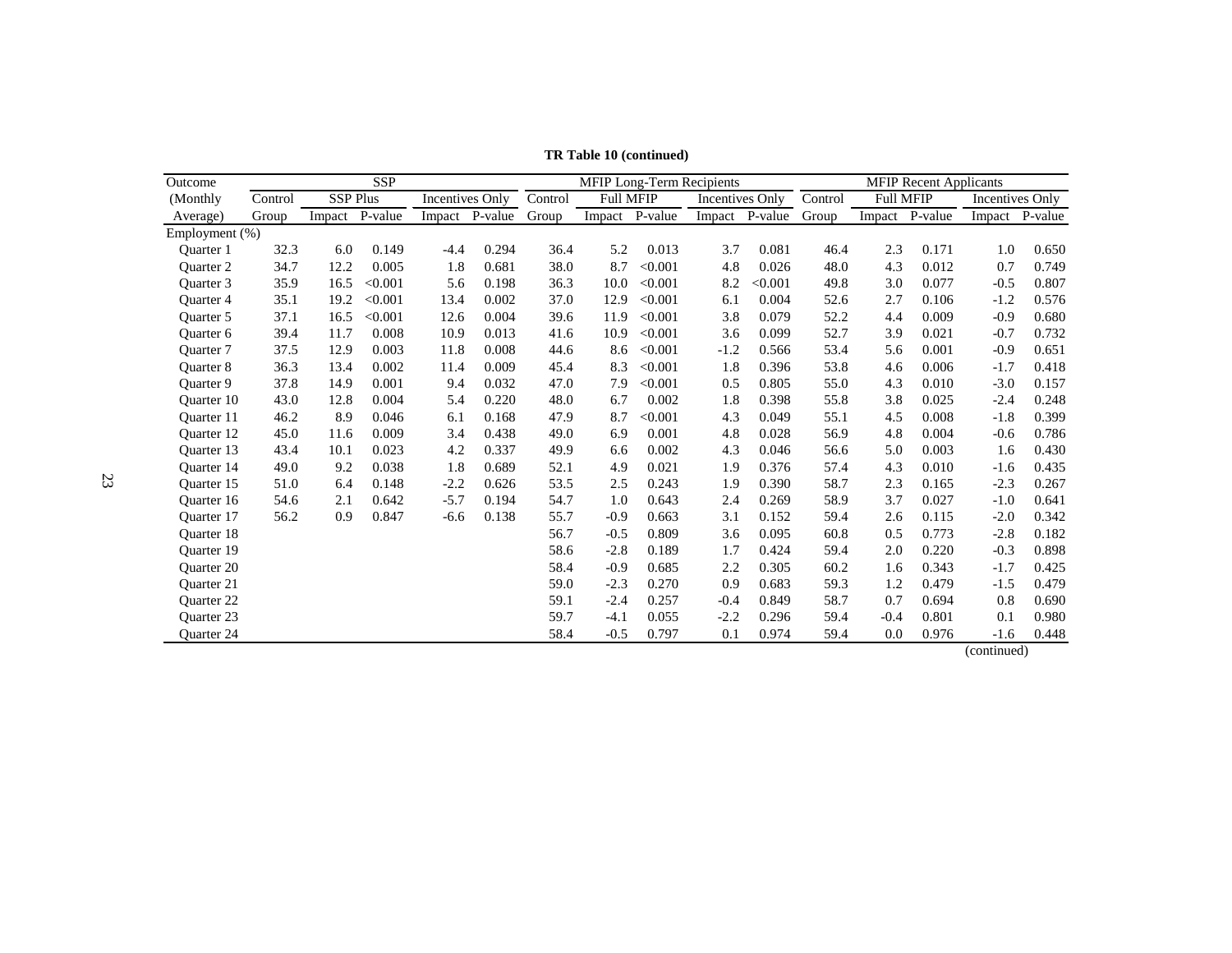| Outcome                       |         |                 | <b>SSP</b> |                        |                |         |                  |         | MFIP Long-Term Recipients |         |         |                  | <b>MFIP Recent Applicants</b> |                 |                |
|-------------------------------|---------|-----------------|------------|------------------------|----------------|---------|------------------|---------|---------------------------|---------|---------|------------------|-------------------------------|-----------------|----------------|
| (Monthly)                     | Control | <b>SSP Plus</b> |            | <b>Incentives Only</b> |                | Control | <b>Full MFIP</b> |         | <b>Incentives Only</b>    |         | Control | <b>Full MFIP</b> |                               | Incentives Only |                |
| Average)                      | Group   | Impact          | P-value    |                        | Impact P-value | Group   | Impact           | P-value | Impact P-value            |         | Group   |                  | Impact P-value                |                 | Impact P-value |
| Cash assistance payments (\$) |         |                 |            |                        |                |         |                  |         |                           |         |         |                  |                               |                 |                |
| <b>Ouarter</b> 1              | 1,696   | $-45$           | 0.381      | 27                     | 0.593          | 2,160   | 333              | < 0.001 | 334                       | < 0.001 | 1,333   | 432              | < 0.001                       | 506             | < 0.001        |
| Ouarter 2                     | 1,586   | $-98$           | 0.117      | $-69$                  | 0.270          | 1,997   | 252              | < 0.001 | 334                       | < 0.001 | 1,204   | 326              | < 0.001                       | 427             | < 0.001        |
| Ouarter 3                     | 1,536   | $-289$          | < 0.001    | $-209$                 | 0.004          | 1,870   | 212              | < 0.001 | 354                       | < 0.001 | 1,069   | 285              | < 0.001                       | 413             | < 0.001        |
| Ouarter 4                     | 1,455   | $-347$          | < 0.001    | $-227$                 | 0.003          | 1,719   | 230              | < 0.001 | 394                       | < 0.001 | 926     | 285              | < 0.001                       | 423             | < 0.001        |
| <b>Ouarter</b> 5              | 1,375   | $-337$          | < 0.001    | $-219$                 | 0.005          | 1,640   | 234              | < 0.001 | 395                       | < 0.001 | 847     | 244              | < 0.001                       | 421             | < 0.001        |
| Quarter 6                     | 1,292   | $-296$          | < 0.001    | $-199$                 | 0.011          | 1,551   | 223              | < 0.001 | 396                       | < 0.001 | 793     | 241              | < 0.001                       | 405             | < 0.001        |
| Ouarter 7                     | 1,246   | $-266$          | 0.001      | $-190$                 | 0.018          | 1,486   | 220              | < 0.001 | 357                       | < 0.001 | 739     | 223              | < 0.001                       | 404             | < 0.001        |
| Ouarter 8                     | 1,242   | $-318$          | < 0.001    | $-209$                 | 0.009          | 1,393   | 227              | < 0.001 | 374                       | < 0.001 | 697     | 177              | < 0.001                       | 416             | < 0.001        |
| <b>Ouarter 9</b>              | 1,224   | $-334$          | < 0.001    | $-169$                 | 0.033          | 1,306   | 221              | < 0.001 | 359                       | < 0.001 | 638     | 170              | < 0.001                       | 399             | < 0.001        |
| <b>Ouarter</b> 10             | 1,213   | $-355$          | < 0.001    | $-165$                 | 0.040          | 1,228   | 192              | 0.001   | 359                       | < 0.001 | 582     | 164              | < 0.001                       | 423             | < 0.001        |
| Quarter 11                    | 1,152   | $-305$          | < 0.001    | $-119$                 | 0.140          | 1,166   | 190              | 0.001   | 353                       | < 0.001 | 521     | 180              | < 0.001                       | 389             | < 0.001        |
| <b>Ouarter</b> 12             | 1,118   | $-327$          | < 0.001    | $-131$                 | 0.092          | 1,085   | 215              | < 0.001 | 376                       | < 0.001 | 474     | 165              | < 0.001                       | 376             | < 0.001        |
| Ouarter 13                    | 1,047   | $-307$          | < 0.001    | $-61$                  | 0.422          | 1,037   | 177              | 0.001   | 330                       | < 0.001 | 449     | 106              | 0.001                         | 359             | < 0.001        |
| <b>Ouarter</b> 14             | 1,016   | $-289$          | < 0.001    | $-65$                  | 0.381          | 971     | 156              | 0.004   | 279                       | < 0.001 | 434     | 62               | 0.048                         | 291             | < 0.001        |
| <b>Ouarter</b> 15             | 932     | $-222$          | 0.003      | $-56$                  | 0.451          | 904     | 123              | 0.018   | 209                       | < 0.001 | 401     | 43               | 0.154                         | 254             | < 0.001        |
| Ouarter 16                    | 909     | $-207$          | 0.005      | $-73$                  | 0.323          | 834     | 91               | 0.071   | 146                       | 0.004   | 355     | 45               | 0.119                         | 250             | < 0.001        |
| <b>Ouarter</b> 17             | 874     | $-201$          | 0.005      | $-36$                  | 0.608          | 791     | 37               | 0.455   | 53                        | 0.283   | 324     | 14               | 0.598                         | 185             | < 0.001        |
| <b>Ouarter</b> 18             |         |                 |            |                        |                | 753     | 35               | 0.458   | 23                        | 0.632   | 293     | 17               | 0.504                         | 172             | < 0.001        |
| <b>Ouarter</b> 19             |         |                 |            |                        |                | 676     | 63               | 0.173   | 36                        | 0.446   | 271     | 30               | 0.235                         | 143             | < 0.001        |
| <b>Ouarter 20</b>             |         |                 |            |                        |                | 619     | 73               | 0.107   | 25                        | 0.577   | 266     | 21               | 0.380                         | 99              | 0.001          |
| <b>Ouarter 21</b>             |         |                 |            |                        |                | 577     | 87               | 0.048   | 20                        | 0.652   | 256     | 17               | 0.489                         | 106             | 0.001          |
| <b>Ouarter 22</b>             |         |                 |            |                        |                | 537     | 61               | 0.148   | 13                        | 0.760   | 239     | 15               | 0.521                         | 97              | 0.001          |
| <b>Ouarter 23</b>             |         |                 |            |                        |                | 518     | 40               | 0.330   | 3                         | 0.948   | 212     | 24               | 0.274                         | 91              | 0.001          |
| Quarter 24                    |         |                 |            |                        |                | 504     | 28               | 0.493   | 20                        | 0.622   | 194     | 25               | 0.253                         | 103             | < 0.001        |

**TR Table 10 (continued)**

24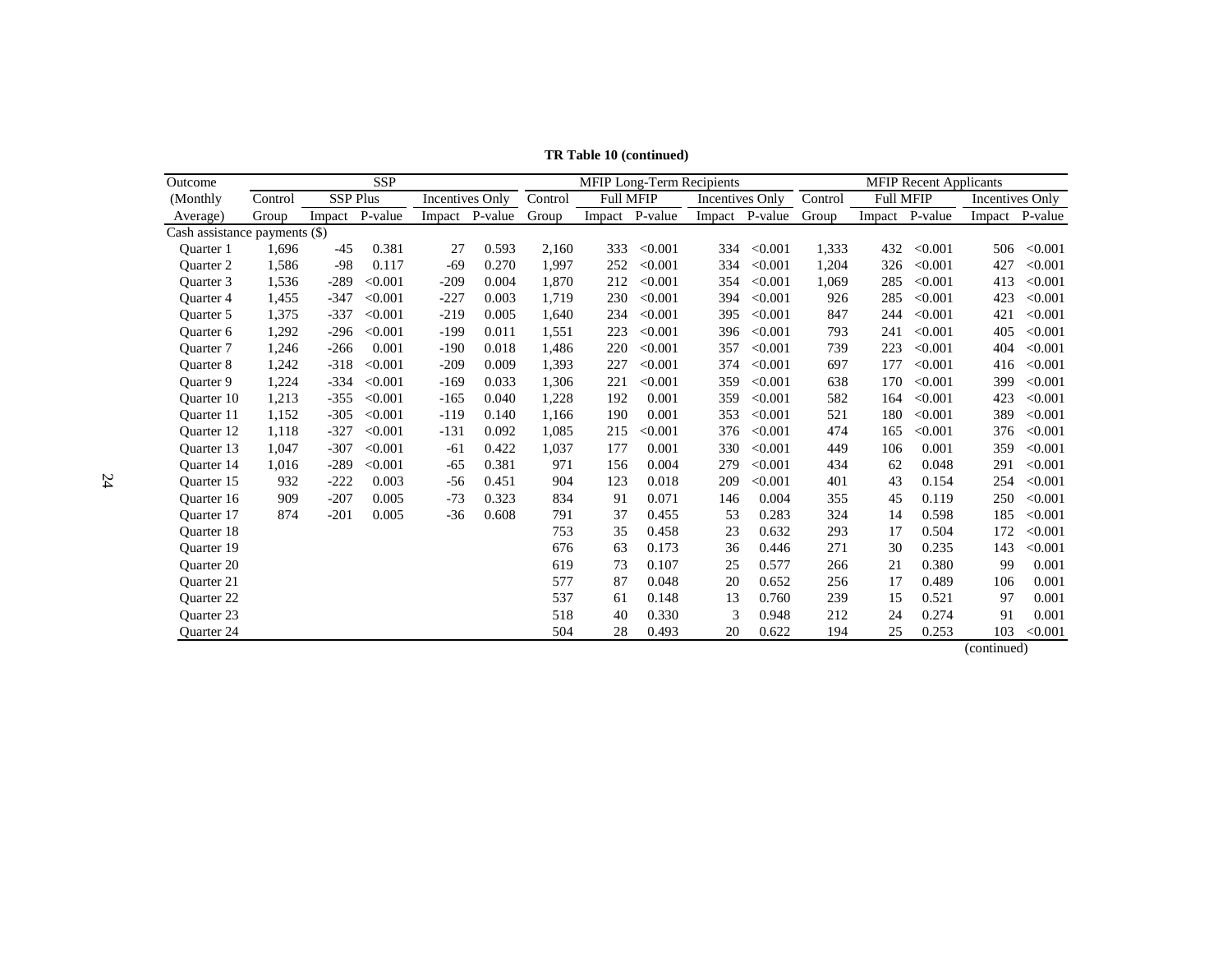| <b>SSP</b> Plus<br><b>Full MFIP</b><br><b>Incentives Only</b><br>Control<br><b>Full MFIP</b><br><b>Incentives Only</b><br>Control<br>Control<br>Incentives Only<br>(Monthly)<br>Impact P-value<br>Impact P-value<br>Group<br>Impact P-value<br>Impact P-value<br>Group<br>Impact P-value<br>Impact P-value<br>Group<br>Average)<br>Received cash assistance (%)<br>97.2<br>$-1.9$<br>0.256<br>0.675<br>94.3<br>0.290<br>7.9<br>$-0.7$<br>1.0<br>1.9<br>0.040<br>76.1<br>< 0.001<br>9.5<br>< 0.001<br>Ouarter 1<br>$-7.3$<br>0.007<br>$-4.9$<br>0.072<br>88.2<br>0.018<br>< 0.001<br>10.3<br>< 0.001<br>< 0.001<br>93.6<br>3.0<br>5.1<br>67.0<br><b>Ouarter 2</b><br>11.1<br>9.5<br>< 0.001<br>88.0<br>$-13.8$<br>< 0.001<br>$-11.7$<br>0.001<br>83.6<br>3.2<br>0.029<br>5.7<br>< 0.001<br>60.3<br>< 0.001<br>Ouarter 3<br>11.1<br>$-17.7$<br>$-14.7$<br>78.5<br>4.9<br>0.003<br>8.2<br>< 0.001<br>53.2<br>10.5<br>< 0.001<br>< 0.001<br><b>Ouarter 4</b><br>84.1<br>< 0.001<br>< 0.001<br>14.6<br>0.001<br>10.7<br>79.7<br>< 0.001<br>$-11.5$<br>0.005<br>73.7<br>6.0<br>9.2<br>< 0.001<br>48.0<br>< 0.001<br>14.1<br>< 0.001<br>$-19.9$<br>Ouarter 5<br>77.7<br>$-13.0$<br>0.002<br>< 0.001<br>10.2<br>< 0.001<br>13.7<br>< 0.001<br><b>Ouarter 6</b><br>< 0.001<br>70.6<br>7.6<br>< 0.001<br>45.3<br>9.4<br>$-19.9$<br>8.2<br>< 0.001<br>10.2<br>8.3<br>< 0.001<br>13.5<br>74.1<br>$-18.2$<br>< 0.001<br>$-10.9$<br>0.010<br>67.8<br>< 0.001<br>43.5<br>< 0.001<br><b>Ouarter</b> 7<br>8.5<br>74.5<br>< 0.001<br>0.001<br>65.7<br>< 0.001<br>< 0.001<br>7.7<br>< 0.001<br>14.3<br>< 0.001<br>$-20.2$<br>$-13.6$<br>10.4<br>40.7<br><b>Ouarter 8</b><br>74.9<br>< 0.001<br>$-12.9$<br>0.002<br>60.7<br>< 0.001<br>12.0<br>< 0.001<br>38.0<br>6.5<br>< 0.001<br>13.4<br>< 0.001<br>Ouarter 9<br>$-21.4$<br>10.1<br>< 0.001<br>< 0.001<br>$-20.5$<br>< 0.001<br>$-9.7$<br>0.023<br>58.7<br>8.5<br>< 0.001<br>35.2<br>6.4<br>15.2<br>< 0.001<br><b>Ouarter</b> 10<br>71.3<br>11.6<br>$-8.1$<br>< 0.001<br>32.0<br>7.9<br>< 0.001<br>14.2<br>< 0.001<br>68.9<br>$-17.8$<br>< 0.001<br>0.061<br>55.9<br>8.1<br>12.6<br>< 0.001<br><b>Ouarter</b> 11<br>7.5<br>$-21.3$<br>$-7.7$<br>53.3<br>< 0.001<br>< 0.001<br>< 0.001<br>14.7<br>< 0.001<br><b>Ouarter</b> 12<br>68.9<br>< 0.001<br>0.074<br>28.4<br>7.4<br>11.6<br>5.2<br>< 0.001<br>$-4.5$<br>0.297<br>49.9<br>9.0<br>< 0.001<br>12.2<br>< 0.001<br>27.1<br>0.001<br>13.5<br>< 0.001<br>Ouarter 13<br>66.1<br>$-19.7$<br>$-2.2$<br>4.7<br>65.3<br>$-18.1$<br>< 0.001<br>0.617<br>48.1<br>7.4<br>0.001<br>< 0.001<br>25.6<br>0.003<br>12.1<br>< 0.001<br><b>Ouarter</b> 14<br>11.1<br>< 0.001<br>3.2<br>0.037<br>< 0.001<br>$-16.8$<br>< 0.001<br>$-2.1$<br>0.639<br>8.1<br>9.2<br>< 0.001<br>24.3<br><b>Ouarter</b> 15<br>61.4<br>46.1<br>11.1<br>$-3.2$<br>3.7<br>0.083<br><b>Ouarter</b> 16<br>60.6<br>< 0.001<br>0.467<br>44.7<br>7.7<br>< 0.001<br>22.6<br>2.9<br>0.052<br>10.5<br>< 0.001<br>$-16.0$<br>60.2<br>0.709<br>0.007<br>21.2<br>0.345<br>8.1<br>< 0.001<br><b>Ouarter</b> 17<br>< 0.001<br>42.0<br>0.445<br>5.8<br>1.4<br>$-16.0$<br>$-1.6$<br>1.6<br>40.8<br>0.511<br>3.2<br>19.1<br>0.279<br>8.0<br>< 0.001<br><b>Ouarter</b> 18<br>1.4<br>0.132<br>1.5<br><b>Ouarter</b> 19<br>37.9<br>3.2<br>0.124<br>0.035<br>18.1<br>1.5<br>0.282<br>7.0<br>< 0.001<br>4.5<br>36.2<br>2.0<br>17.3<br>2.2<br>0.099<br>< 0.001<br><b>Ouarter 20</b><br>0.326<br>3.9<br>0.067<br>6.4<br><b>Ouarter 21</b><br>34.4<br>1.0<br>0.616<br>2.7<br>0.197<br>17.0<br>1.6<br>0.232<br>5.9<br>< 0.001<br>33.5<br>0.384<br>5.3<br>0.001<br>1.4<br>0.492<br>0.413<br>15.9<br>1.1<br><b>Ouarter 22</b><br>1.7<br><b>Ouarter 23</b><br>32.7<br>0.9<br>0.875<br>14.8<br>0.219<br>5.8<br>< 0.001<br>0.648<br>0.3<br>1.6<br>6.3<br>0.412<br>0.198<br>< 0.001<br>Quarter 24<br>31.6<br>1.5<br>0.450<br>14.1<br>1.6<br>1.6 | Outcome | <b>SSP</b> |  |  |  |  |  |  |  | <b>MFIP Long-Term Recipients</b> | <b>MFIP Recent Applicants</b> |  |  |  |  |  |
|------------------------------------------------------------------------------------------------------------------------------------------------------------------------------------------------------------------------------------------------------------------------------------------------------------------------------------------------------------------------------------------------------------------------------------------------------------------------------------------------------------------------------------------------------------------------------------------------------------------------------------------------------------------------------------------------------------------------------------------------------------------------------------------------------------------------------------------------------------------------------------------------------------------------------------------------------------------------------------------------------------------------------------------------------------------------------------------------------------------------------------------------------------------------------------------------------------------------------------------------------------------------------------------------------------------------------------------------------------------------------------------------------------------------------------------------------------------------------------------------------------------------------------------------------------------------------------------------------------------------------------------------------------------------------------------------------------------------------------------------------------------------------------------------------------------------------------------------------------------------------------------------------------------------------------------------------------------------------------------------------------------------------------------------------------------------------------------------------------------------------------------------------------------------------------------------------------------------------------------------------------------------------------------------------------------------------------------------------------------------------------------------------------------------------------------------------------------------------------------------------------------------------------------------------------------------------------------------------------------------------------------------------------------------------------------------------------------------------------------------------------------------------------------------------------------------------------------------------------------------------------------------------------------------------------------------------------------------------------------------------------------------------------------------------------------------------------------------------------------------------------------------------------------------------------------------------------------------------------------------------------------------------------------------------------------------------------------------------------------------------------------------------------------------------------------------------------------------------------------------------------------------------------------------------------------------------------------------------------------------------------------------------------------------------------------------------------------------------------------------------------------------------------------------------------------------------------------------------------|---------|------------|--|--|--|--|--|--|--|----------------------------------|-------------------------------|--|--|--|--|--|
|                                                                                                                                                                                                                                                                                                                                                                                                                                                                                                                                                                                                                                                                                                                                                                                                                                                                                                                                                                                                                                                                                                                                                                                                                                                                                                                                                                                                                                                                                                                                                                                                                                                                                                                                                                                                                                                                                                                                                                                                                                                                                                                                                                                                                                                                                                                                                                                                                                                                                                                                                                                                                                                                                                                                                                                                                                                                                                                                                                                                                                                                                                                                                                                                                                                                                                                                                                                                                                                                                                                                                                                                                                                                                                                                                                                                                                                            |         |            |  |  |  |  |  |  |  |                                  |                               |  |  |  |  |  |
|                                                                                                                                                                                                                                                                                                                                                                                                                                                                                                                                                                                                                                                                                                                                                                                                                                                                                                                                                                                                                                                                                                                                                                                                                                                                                                                                                                                                                                                                                                                                                                                                                                                                                                                                                                                                                                                                                                                                                                                                                                                                                                                                                                                                                                                                                                                                                                                                                                                                                                                                                                                                                                                                                                                                                                                                                                                                                                                                                                                                                                                                                                                                                                                                                                                                                                                                                                                                                                                                                                                                                                                                                                                                                                                                                                                                                                                            |         |            |  |  |  |  |  |  |  |                                  |                               |  |  |  |  |  |
|                                                                                                                                                                                                                                                                                                                                                                                                                                                                                                                                                                                                                                                                                                                                                                                                                                                                                                                                                                                                                                                                                                                                                                                                                                                                                                                                                                                                                                                                                                                                                                                                                                                                                                                                                                                                                                                                                                                                                                                                                                                                                                                                                                                                                                                                                                                                                                                                                                                                                                                                                                                                                                                                                                                                                                                                                                                                                                                                                                                                                                                                                                                                                                                                                                                                                                                                                                                                                                                                                                                                                                                                                                                                                                                                                                                                                                                            |         |            |  |  |  |  |  |  |  |                                  |                               |  |  |  |  |  |
|                                                                                                                                                                                                                                                                                                                                                                                                                                                                                                                                                                                                                                                                                                                                                                                                                                                                                                                                                                                                                                                                                                                                                                                                                                                                                                                                                                                                                                                                                                                                                                                                                                                                                                                                                                                                                                                                                                                                                                                                                                                                                                                                                                                                                                                                                                                                                                                                                                                                                                                                                                                                                                                                                                                                                                                                                                                                                                                                                                                                                                                                                                                                                                                                                                                                                                                                                                                                                                                                                                                                                                                                                                                                                                                                                                                                                                                            |         |            |  |  |  |  |  |  |  |                                  |                               |  |  |  |  |  |
|                                                                                                                                                                                                                                                                                                                                                                                                                                                                                                                                                                                                                                                                                                                                                                                                                                                                                                                                                                                                                                                                                                                                                                                                                                                                                                                                                                                                                                                                                                                                                                                                                                                                                                                                                                                                                                                                                                                                                                                                                                                                                                                                                                                                                                                                                                                                                                                                                                                                                                                                                                                                                                                                                                                                                                                                                                                                                                                                                                                                                                                                                                                                                                                                                                                                                                                                                                                                                                                                                                                                                                                                                                                                                                                                                                                                                                                            |         |            |  |  |  |  |  |  |  |                                  |                               |  |  |  |  |  |
|                                                                                                                                                                                                                                                                                                                                                                                                                                                                                                                                                                                                                                                                                                                                                                                                                                                                                                                                                                                                                                                                                                                                                                                                                                                                                                                                                                                                                                                                                                                                                                                                                                                                                                                                                                                                                                                                                                                                                                                                                                                                                                                                                                                                                                                                                                                                                                                                                                                                                                                                                                                                                                                                                                                                                                                                                                                                                                                                                                                                                                                                                                                                                                                                                                                                                                                                                                                                                                                                                                                                                                                                                                                                                                                                                                                                                                                            |         |            |  |  |  |  |  |  |  |                                  |                               |  |  |  |  |  |
|                                                                                                                                                                                                                                                                                                                                                                                                                                                                                                                                                                                                                                                                                                                                                                                                                                                                                                                                                                                                                                                                                                                                                                                                                                                                                                                                                                                                                                                                                                                                                                                                                                                                                                                                                                                                                                                                                                                                                                                                                                                                                                                                                                                                                                                                                                                                                                                                                                                                                                                                                                                                                                                                                                                                                                                                                                                                                                                                                                                                                                                                                                                                                                                                                                                                                                                                                                                                                                                                                                                                                                                                                                                                                                                                                                                                                                                            |         |            |  |  |  |  |  |  |  |                                  |                               |  |  |  |  |  |
|                                                                                                                                                                                                                                                                                                                                                                                                                                                                                                                                                                                                                                                                                                                                                                                                                                                                                                                                                                                                                                                                                                                                                                                                                                                                                                                                                                                                                                                                                                                                                                                                                                                                                                                                                                                                                                                                                                                                                                                                                                                                                                                                                                                                                                                                                                                                                                                                                                                                                                                                                                                                                                                                                                                                                                                                                                                                                                                                                                                                                                                                                                                                                                                                                                                                                                                                                                                                                                                                                                                                                                                                                                                                                                                                                                                                                                                            |         |            |  |  |  |  |  |  |  |                                  |                               |  |  |  |  |  |
|                                                                                                                                                                                                                                                                                                                                                                                                                                                                                                                                                                                                                                                                                                                                                                                                                                                                                                                                                                                                                                                                                                                                                                                                                                                                                                                                                                                                                                                                                                                                                                                                                                                                                                                                                                                                                                                                                                                                                                                                                                                                                                                                                                                                                                                                                                                                                                                                                                                                                                                                                                                                                                                                                                                                                                                                                                                                                                                                                                                                                                                                                                                                                                                                                                                                                                                                                                                                                                                                                                                                                                                                                                                                                                                                                                                                                                                            |         |            |  |  |  |  |  |  |  |                                  |                               |  |  |  |  |  |
|                                                                                                                                                                                                                                                                                                                                                                                                                                                                                                                                                                                                                                                                                                                                                                                                                                                                                                                                                                                                                                                                                                                                                                                                                                                                                                                                                                                                                                                                                                                                                                                                                                                                                                                                                                                                                                                                                                                                                                                                                                                                                                                                                                                                                                                                                                                                                                                                                                                                                                                                                                                                                                                                                                                                                                                                                                                                                                                                                                                                                                                                                                                                                                                                                                                                                                                                                                                                                                                                                                                                                                                                                                                                                                                                                                                                                                                            |         |            |  |  |  |  |  |  |  |                                  |                               |  |  |  |  |  |
|                                                                                                                                                                                                                                                                                                                                                                                                                                                                                                                                                                                                                                                                                                                                                                                                                                                                                                                                                                                                                                                                                                                                                                                                                                                                                                                                                                                                                                                                                                                                                                                                                                                                                                                                                                                                                                                                                                                                                                                                                                                                                                                                                                                                                                                                                                                                                                                                                                                                                                                                                                                                                                                                                                                                                                                                                                                                                                                                                                                                                                                                                                                                                                                                                                                                                                                                                                                                                                                                                                                                                                                                                                                                                                                                                                                                                                                            |         |            |  |  |  |  |  |  |  |                                  |                               |  |  |  |  |  |
|                                                                                                                                                                                                                                                                                                                                                                                                                                                                                                                                                                                                                                                                                                                                                                                                                                                                                                                                                                                                                                                                                                                                                                                                                                                                                                                                                                                                                                                                                                                                                                                                                                                                                                                                                                                                                                                                                                                                                                                                                                                                                                                                                                                                                                                                                                                                                                                                                                                                                                                                                                                                                                                                                                                                                                                                                                                                                                                                                                                                                                                                                                                                                                                                                                                                                                                                                                                                                                                                                                                                                                                                                                                                                                                                                                                                                                                            |         |            |  |  |  |  |  |  |  |                                  |                               |  |  |  |  |  |
|                                                                                                                                                                                                                                                                                                                                                                                                                                                                                                                                                                                                                                                                                                                                                                                                                                                                                                                                                                                                                                                                                                                                                                                                                                                                                                                                                                                                                                                                                                                                                                                                                                                                                                                                                                                                                                                                                                                                                                                                                                                                                                                                                                                                                                                                                                                                                                                                                                                                                                                                                                                                                                                                                                                                                                                                                                                                                                                                                                                                                                                                                                                                                                                                                                                                                                                                                                                                                                                                                                                                                                                                                                                                                                                                                                                                                                                            |         |            |  |  |  |  |  |  |  |                                  |                               |  |  |  |  |  |
|                                                                                                                                                                                                                                                                                                                                                                                                                                                                                                                                                                                                                                                                                                                                                                                                                                                                                                                                                                                                                                                                                                                                                                                                                                                                                                                                                                                                                                                                                                                                                                                                                                                                                                                                                                                                                                                                                                                                                                                                                                                                                                                                                                                                                                                                                                                                                                                                                                                                                                                                                                                                                                                                                                                                                                                                                                                                                                                                                                                                                                                                                                                                                                                                                                                                                                                                                                                                                                                                                                                                                                                                                                                                                                                                                                                                                                                            |         |            |  |  |  |  |  |  |  |                                  |                               |  |  |  |  |  |
|                                                                                                                                                                                                                                                                                                                                                                                                                                                                                                                                                                                                                                                                                                                                                                                                                                                                                                                                                                                                                                                                                                                                                                                                                                                                                                                                                                                                                                                                                                                                                                                                                                                                                                                                                                                                                                                                                                                                                                                                                                                                                                                                                                                                                                                                                                                                                                                                                                                                                                                                                                                                                                                                                                                                                                                                                                                                                                                                                                                                                                                                                                                                                                                                                                                                                                                                                                                                                                                                                                                                                                                                                                                                                                                                                                                                                                                            |         |            |  |  |  |  |  |  |  |                                  |                               |  |  |  |  |  |
|                                                                                                                                                                                                                                                                                                                                                                                                                                                                                                                                                                                                                                                                                                                                                                                                                                                                                                                                                                                                                                                                                                                                                                                                                                                                                                                                                                                                                                                                                                                                                                                                                                                                                                                                                                                                                                                                                                                                                                                                                                                                                                                                                                                                                                                                                                                                                                                                                                                                                                                                                                                                                                                                                                                                                                                                                                                                                                                                                                                                                                                                                                                                                                                                                                                                                                                                                                                                                                                                                                                                                                                                                                                                                                                                                                                                                                                            |         |            |  |  |  |  |  |  |  |                                  |                               |  |  |  |  |  |
|                                                                                                                                                                                                                                                                                                                                                                                                                                                                                                                                                                                                                                                                                                                                                                                                                                                                                                                                                                                                                                                                                                                                                                                                                                                                                                                                                                                                                                                                                                                                                                                                                                                                                                                                                                                                                                                                                                                                                                                                                                                                                                                                                                                                                                                                                                                                                                                                                                                                                                                                                                                                                                                                                                                                                                                                                                                                                                                                                                                                                                                                                                                                                                                                                                                                                                                                                                                                                                                                                                                                                                                                                                                                                                                                                                                                                                                            |         |            |  |  |  |  |  |  |  |                                  |                               |  |  |  |  |  |
|                                                                                                                                                                                                                                                                                                                                                                                                                                                                                                                                                                                                                                                                                                                                                                                                                                                                                                                                                                                                                                                                                                                                                                                                                                                                                                                                                                                                                                                                                                                                                                                                                                                                                                                                                                                                                                                                                                                                                                                                                                                                                                                                                                                                                                                                                                                                                                                                                                                                                                                                                                                                                                                                                                                                                                                                                                                                                                                                                                                                                                                                                                                                                                                                                                                                                                                                                                                                                                                                                                                                                                                                                                                                                                                                                                                                                                                            |         |            |  |  |  |  |  |  |  |                                  |                               |  |  |  |  |  |
|                                                                                                                                                                                                                                                                                                                                                                                                                                                                                                                                                                                                                                                                                                                                                                                                                                                                                                                                                                                                                                                                                                                                                                                                                                                                                                                                                                                                                                                                                                                                                                                                                                                                                                                                                                                                                                                                                                                                                                                                                                                                                                                                                                                                                                                                                                                                                                                                                                                                                                                                                                                                                                                                                                                                                                                                                                                                                                                                                                                                                                                                                                                                                                                                                                                                                                                                                                                                                                                                                                                                                                                                                                                                                                                                                                                                                                                            |         |            |  |  |  |  |  |  |  |                                  |                               |  |  |  |  |  |
|                                                                                                                                                                                                                                                                                                                                                                                                                                                                                                                                                                                                                                                                                                                                                                                                                                                                                                                                                                                                                                                                                                                                                                                                                                                                                                                                                                                                                                                                                                                                                                                                                                                                                                                                                                                                                                                                                                                                                                                                                                                                                                                                                                                                                                                                                                                                                                                                                                                                                                                                                                                                                                                                                                                                                                                                                                                                                                                                                                                                                                                                                                                                                                                                                                                                                                                                                                                                                                                                                                                                                                                                                                                                                                                                                                                                                                                            |         |            |  |  |  |  |  |  |  |                                  |                               |  |  |  |  |  |
|                                                                                                                                                                                                                                                                                                                                                                                                                                                                                                                                                                                                                                                                                                                                                                                                                                                                                                                                                                                                                                                                                                                                                                                                                                                                                                                                                                                                                                                                                                                                                                                                                                                                                                                                                                                                                                                                                                                                                                                                                                                                                                                                                                                                                                                                                                                                                                                                                                                                                                                                                                                                                                                                                                                                                                                                                                                                                                                                                                                                                                                                                                                                                                                                                                                                                                                                                                                                                                                                                                                                                                                                                                                                                                                                                                                                                                                            |         |            |  |  |  |  |  |  |  |                                  |                               |  |  |  |  |  |
|                                                                                                                                                                                                                                                                                                                                                                                                                                                                                                                                                                                                                                                                                                                                                                                                                                                                                                                                                                                                                                                                                                                                                                                                                                                                                                                                                                                                                                                                                                                                                                                                                                                                                                                                                                                                                                                                                                                                                                                                                                                                                                                                                                                                                                                                                                                                                                                                                                                                                                                                                                                                                                                                                                                                                                                                                                                                                                                                                                                                                                                                                                                                                                                                                                                                                                                                                                                                                                                                                                                                                                                                                                                                                                                                                                                                                                                            |         |            |  |  |  |  |  |  |  |                                  |                               |  |  |  |  |  |
|                                                                                                                                                                                                                                                                                                                                                                                                                                                                                                                                                                                                                                                                                                                                                                                                                                                                                                                                                                                                                                                                                                                                                                                                                                                                                                                                                                                                                                                                                                                                                                                                                                                                                                                                                                                                                                                                                                                                                                                                                                                                                                                                                                                                                                                                                                                                                                                                                                                                                                                                                                                                                                                                                                                                                                                                                                                                                                                                                                                                                                                                                                                                                                                                                                                                                                                                                                                                                                                                                                                                                                                                                                                                                                                                                                                                                                                            |         |            |  |  |  |  |  |  |  |                                  |                               |  |  |  |  |  |
|                                                                                                                                                                                                                                                                                                                                                                                                                                                                                                                                                                                                                                                                                                                                                                                                                                                                                                                                                                                                                                                                                                                                                                                                                                                                                                                                                                                                                                                                                                                                                                                                                                                                                                                                                                                                                                                                                                                                                                                                                                                                                                                                                                                                                                                                                                                                                                                                                                                                                                                                                                                                                                                                                                                                                                                                                                                                                                                                                                                                                                                                                                                                                                                                                                                                                                                                                                                                                                                                                                                                                                                                                                                                                                                                                                                                                                                            |         |            |  |  |  |  |  |  |  |                                  |                               |  |  |  |  |  |
|                                                                                                                                                                                                                                                                                                                                                                                                                                                                                                                                                                                                                                                                                                                                                                                                                                                                                                                                                                                                                                                                                                                                                                                                                                                                                                                                                                                                                                                                                                                                                                                                                                                                                                                                                                                                                                                                                                                                                                                                                                                                                                                                                                                                                                                                                                                                                                                                                                                                                                                                                                                                                                                                                                                                                                                                                                                                                                                                                                                                                                                                                                                                                                                                                                                                                                                                                                                                                                                                                                                                                                                                                                                                                                                                                                                                                                                            |         |            |  |  |  |  |  |  |  |                                  |                               |  |  |  |  |  |
|                                                                                                                                                                                                                                                                                                                                                                                                                                                                                                                                                                                                                                                                                                                                                                                                                                                                                                                                                                                                                                                                                                                                                                                                                                                                                                                                                                                                                                                                                                                                                                                                                                                                                                                                                                                                                                                                                                                                                                                                                                                                                                                                                                                                                                                                                                                                                                                                                                                                                                                                                                                                                                                                                                                                                                                                                                                                                                                                                                                                                                                                                                                                                                                                                                                                                                                                                                                                                                                                                                                                                                                                                                                                                                                                                                                                                                                            |         |            |  |  |  |  |  |  |  |                                  |                               |  |  |  |  |  |
|                                                                                                                                                                                                                                                                                                                                                                                                                                                                                                                                                                                                                                                                                                                                                                                                                                                                                                                                                                                                                                                                                                                                                                                                                                                                                                                                                                                                                                                                                                                                                                                                                                                                                                                                                                                                                                                                                                                                                                                                                                                                                                                                                                                                                                                                                                                                                                                                                                                                                                                                                                                                                                                                                                                                                                                                                                                                                                                                                                                                                                                                                                                                                                                                                                                                                                                                                                                                                                                                                                                                                                                                                                                                                                                                                                                                                                                            |         |            |  |  |  |  |  |  |  |                                  |                               |  |  |  |  |  |

**TR Table 10 (continued)**